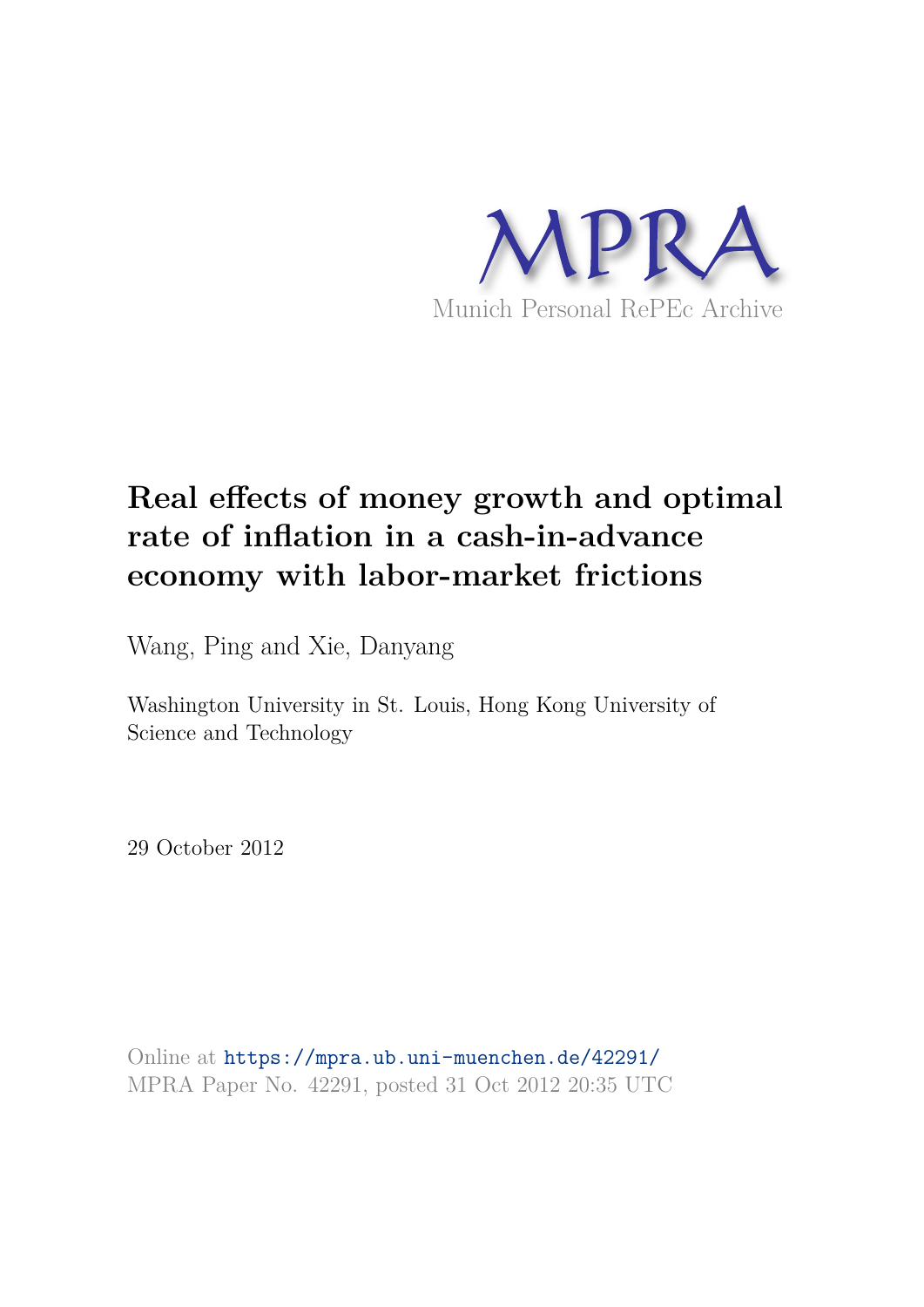# Real Effects of Money Growth and Optimal Rate of Inflation in a Cash-in-Advance Economy with Labor-Market Frictions

Ping Wang, Washington University in St. Louis and NBER

Danyang Xie, Hong Kong University of Science and Technology

October 2012

Abstract: This paper studies the consequences of labor-market frictions for the real effects of steady inflation when cash is required for households' consumption purchases and firms' wage payments. Money growth may generate a positive real effect by encouraging vacancy creation and raising job matches. This may result in a positive optimal rate of inflation, particularly in an economy with moderate money injections to firms and with nonnegligible labor-market frictions in which wage bargains are not efficient. This main finding holds for a wide range of money injection schemes, with alternative cash constraints, and in a second-best world with pre-existing distortionary taxes.

JEL Classification: D90, E41, O42.

Keywords: Cash Constraints, Nonsuperneutrality of Money, the Friedman rule, Labor-Market Frictions.

Acknowledgment: We have benefitted from Angus Chu, Gregory Huffman, Ching-Chong Lai, Derek Laing, Victor Li, Rody Manuelli, Kazuo Mino, Yi Wen, Neil Wallace, Steve Williamson, Randy Wright, two helpful anonymous referees and a coeditor, as well as participants at the Midwest Macroeconomic Meetings, the Cleveland Fed Conference on Money and Search, the International Conference on Economic Dynamics, and the Chau-Nan Chen Memorial Conference. Needless to say, the usual disclaimer applies.

Correspondence: Danyang Xie, Department of Economics, Hong Kong University of Science and Technology, Clear Water Bay, Kowloon, Hong Kong; E-mail: dxie@ust.hk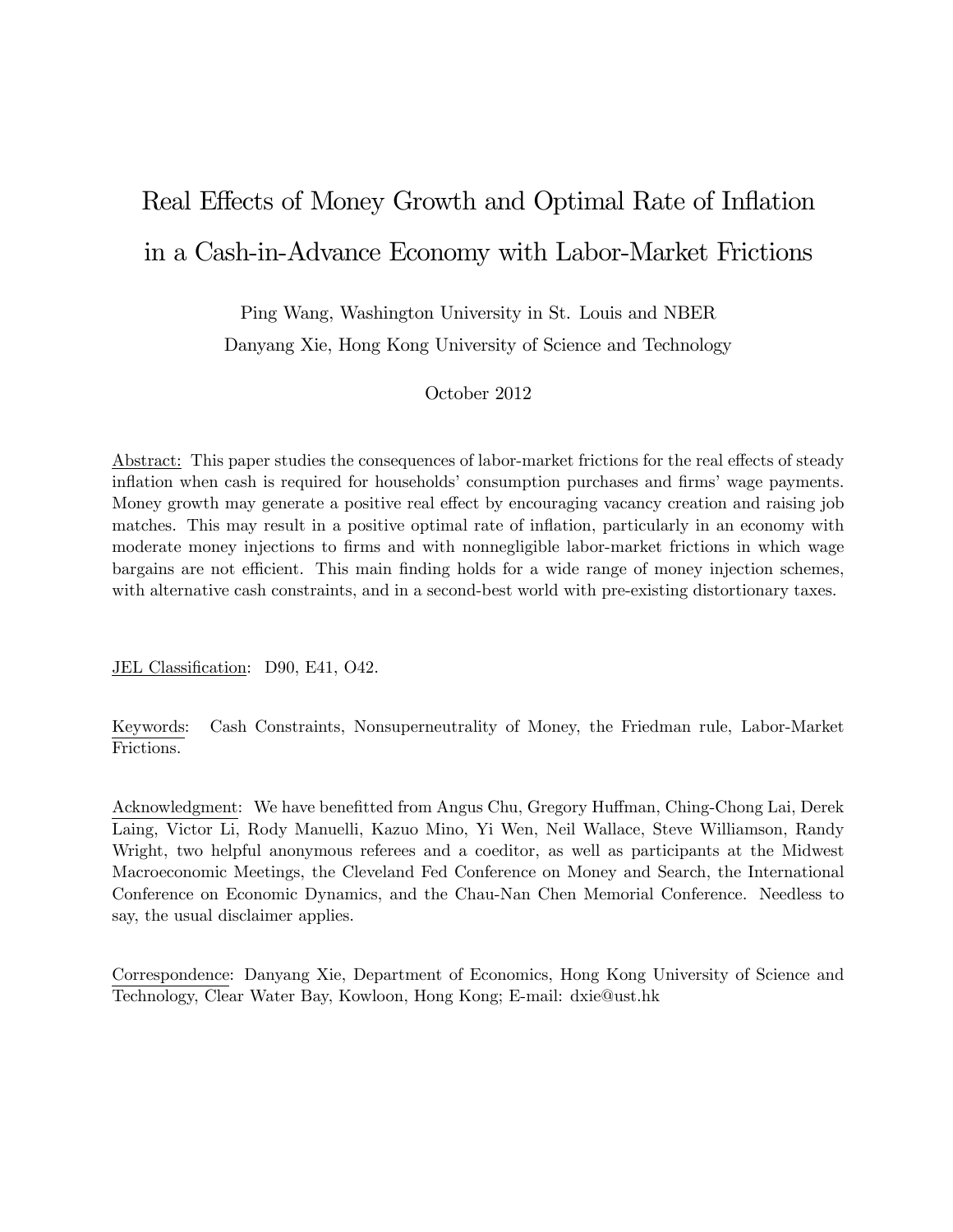## 1 Introduction

The real effect of money growth and the welfare cost of steady inflation have been two central issues in monetary economics since mid-1960s. Due to their simplicity, dynamic general equilibrium models with cash-in-advance constraints have been the most prototypical setups to address these issues.<sup>1</sup> Even when cash is required only for consumption purchases, Wang and Yip (1992) establish a negative real effect of steady inflation in the presence of labor-leisure trade-off when capital and labor are Pareto complements in production. Their conclusion remains valid under the endogenous growth framework, as shown by Gomme (1993), Jones and Manuelli (1995), and many others. In our paper, we revisit this issue by examining whether steady inflation may foster real activity and whether the optimal inflation rate may depart from the Friedman rule if the underlying labor market is subject to search and entry frictions. The incorporation of labor-market frictions is particularly relevant because the central force for generating a negative real effect of money growth is the laborleisure trade-off, which depends naturally on labor-market conditions.

It is noted that the empirical evidence fails to lend consistent support to a negative relationship between steady inflation and real economic activity. For example, while conventional studies by Fischer(1983) and Cooley and Hansen (1989) document such a negative relationship in cross countries, recent works by Bullard and Keating (1995) and Ahmed and Rogers (2000) find zero or even positive correlation between money and output growth in low-ináation industrialized economies. Moreover, empirical evidence seems to suggest that the real effect of anticipated inflation is largely insignificant when the level of inflation is low.<sup>2</sup>

In our paper, we provide a plausible theory to explain the empirical findings: a positive real effect of money growth might be present in low-inflation regimes when the economy lacks a central planner (or Walrasian auctioneer) and exhibits labor-market frictions. More precisely, by allowing labor-market frictions and several important dimensions of labor-related trade-offs, our paper identifies a new channel that characterizes the long-run effects of inflation on employment and capital accumulation. This new channel may account for different consequences of money growth on the macroeconomic variables as well as for normative prescriptions that depart from the Friedman rule,

<sup>1</sup>Lucas (1980) shows money superneutrality in a one-sector neoclassical growth framework when only consumption purchases require cash in advance. By requiring investment purchases to use cash, Stockman (1981) identifies a negative real effect of money growth via discouragement to capital accumulation. By allowing inflation uncertainty in a Lucasian monetary economy, Dotsey and Sarte (2000) find insignificant real effects of money growth.

 $2$ For example, Khan and Senhadji (2000) find that inflation significantly reduces growth only when the level of inflation is above  $1-3\%$  for developed countries and above  $7-11\%$  for developing countries.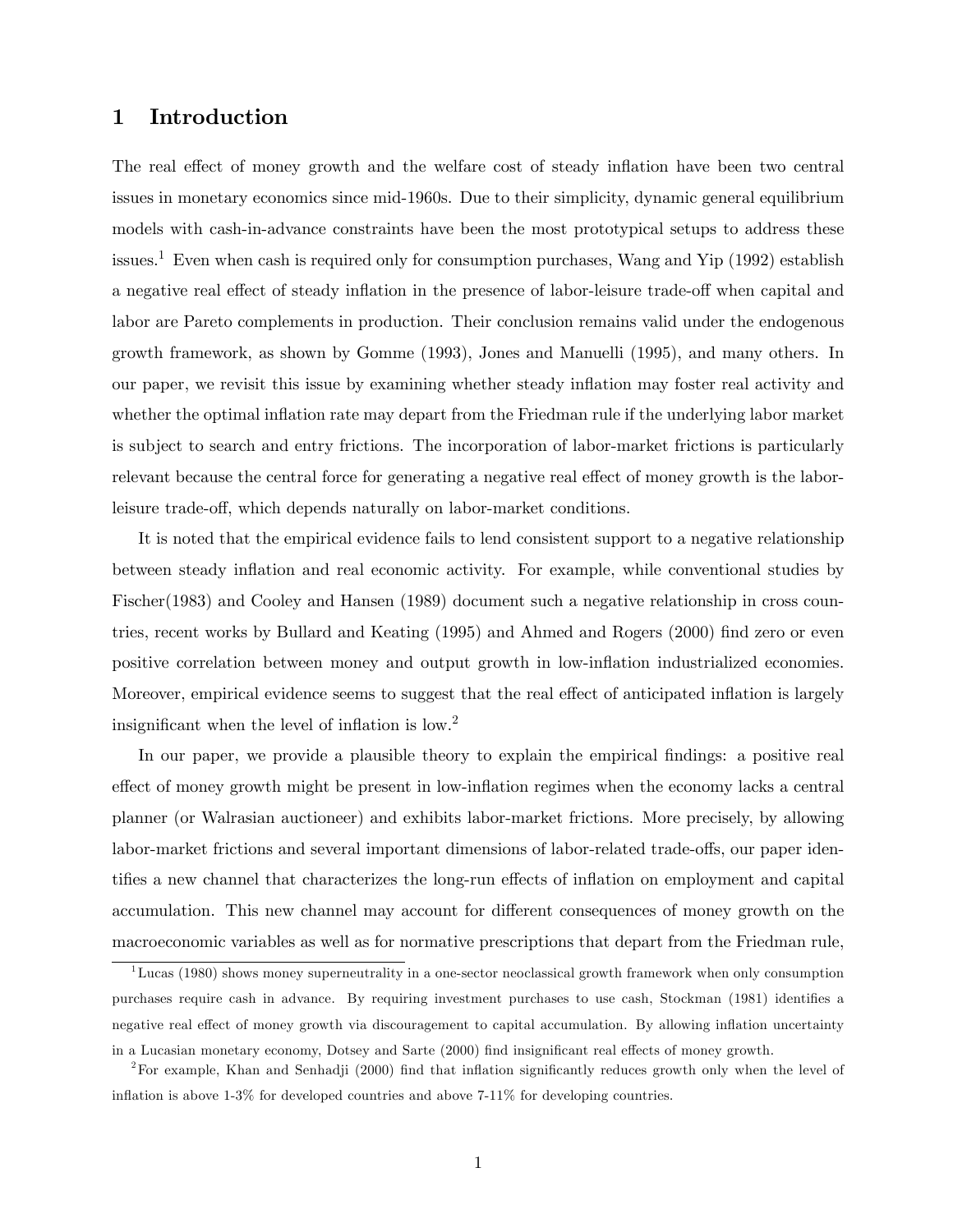yielding important monetary policy implications.

Specifically, we follow the idea developed by Diamond (1982), Mortensen (1982), Pissaridis (1984) and Laing, Palivos and Wang (1995) by postulating that both vacancy creation and job search are costly and that vacancies and job seekers are brought together by a matching technology exhibiting constant returns to scale. We depart from this prototypical random search and matching setup to consider competitive search that was developed by Peters (1991) and extended by Andolfatto (1996) and Merz (1995). This framework allows us to model capital accumulation under a dynamic general equilibrium setting in a tractable manner while allowing for market frictions highlighted in search and matching models.

Since the purpose of our paper is to examine the consequence of labor market frictions for inflation and growth in a monetary economy, our model also depart from the Merz-Andolfatto framework in two aspects.<sup>3</sup> On the one hand, we follow the neoclassical transactions-time monetary model by assuming that costly activities such as vacancy creation and job search intensity are all in terms of labor and time allocation. This feature enables us to assess thoroughly the real effects of steady inflation via the labor-leisure-search trade-off in the presence of labor market frictions. On the other hand, rather than focusing exclusively on Hosios'  $(1990)$  rule of efficient matching, we also consider the possibility of an inefficient bargain whereupon a firm, facing an outside option normalized to zero, decides whether to accept a take-it-or-leave-it offer of an additional employee by a "large" household. In so doing, we obtain an equilibrium income distribution resembling the neoclassical benchmark, thus enabling better understanding about the role of labor-market frictions (in lieu of strategic bargaining) played in the long-run relationship between steady ináation, employment and economic welfare and providing more clear contrast with findings in frictionless neoclassical models. In short, our model structure permits various crucial decisions: firm's vacancy creation (intensive margin) and household's labor participation (extensive margin) as well as search intensity (intensive margin). The interaction between extensive margin and intensive margin is magnified by the matching technology where vacancies and searching workers are complementary to lead to thick matching, which may be referred to as the matching externality effect.

The punch-line finding is that in addition to the conventional negative effect of steady inflation on real activity via labor-leisure trade-off, money growth may generate positive real effects on employment and output. Specifically, higher money growth raises the cost of holding money, thus

<sup>&</sup>lt;sup>3</sup>It should be noted that while Andolfatto and Merz study how labor market frictions influence the effect of technology shocks on the business cycle in a real production economy, our paper examines the long-run real effect of steady inflation under monetary exchanges.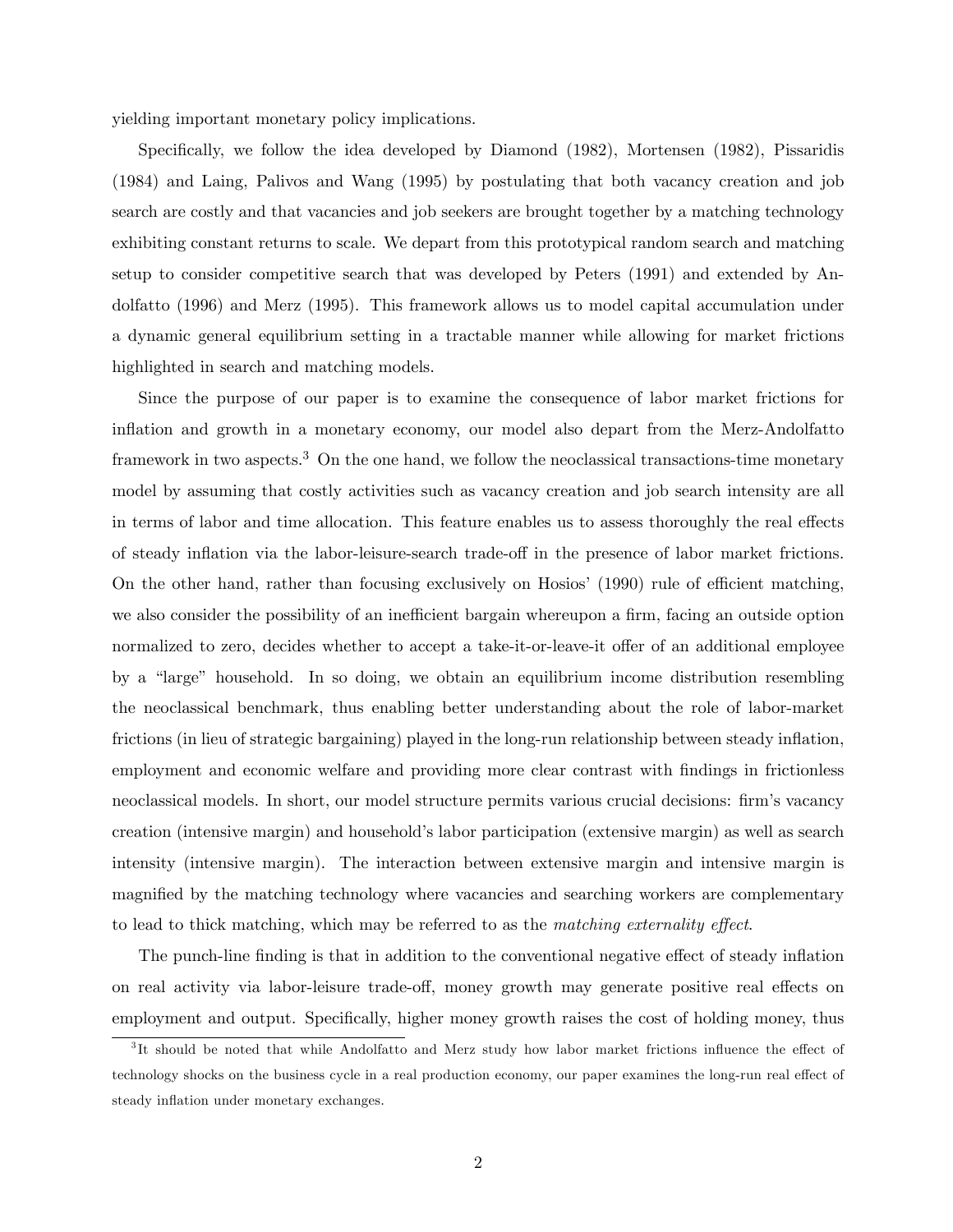reducing real money balances held by households and firms and restricting purchases that require cash in advance (household consumption and Örm wage payment). A direct consequence is to encourage firms to shift from "production" to "non-production" activities, devoting more manpower to vacancy creation and maintenance. As a result, the job Önding rate facing each searching worker is higher. While the shift from production to non-production activities lowers firm's labor demand, a higher job finding rate raises job matches and the steady-state level of employment. When there are at least some moderate amount of money being injected to firms and when agents' responses to labormarket frictions are sufficiently strong, the matching externality effect dominates the conventional labor demand effect and hence equilibrium employment rises. This therefore creates a channel for higher money growth to induce possibly higher welfare: the betterment in job matching generates a large time saving effect in job search by the households, resulting in sufficiently higher leisure to outweigh the modest drop in consumption. The welfare-maximizing ináation rate could be positive, departing from the Friedman rule. A positive optimal rate of money growth can never arise in a standard cash-in-advance model with labor-leisure choice in the absence of labor market frictions. The results of positive real effects of money growth and positive rate of optimal inflation may be established when firms and households are responsive to labor market frictions, which is more likely in relatively low inflation regimes, with low job finding rates, and under inefficient wage bargains. These findings remain robust, over a wide range of money injection schemes, under alternative cash constraint setups, and with pre-existing distortionary taxes in a second-best world.

## 2 The Model

Time is discrete. The basic economy features three theatres of economic activities: a continuum of identical infinitely lived competitive firms (of measure one), a continuum of identical infinitely lived households (of measure one) and a (passive) monetary authority. All individual agents have perfect foresights. There are two productive factors: capital and labor, both owned by households. Firms and households exchange in both goods and factor markets. The goods market is Walrasian and the capital market is perfect, but the labor market exhibits search/entry frictions. While each firm can create multiple vacancies and each household can choose search intensity endogenously, both vacancy creation and search intensity are costly.

To avoid complexity involved in managing the distribution of the employed, the unemployed and their respective cash holdings, we adopt the "large households" framework proposed by Lucas  $(1990)$ . Specifically, each household can be thought of containing a continuum of "members" who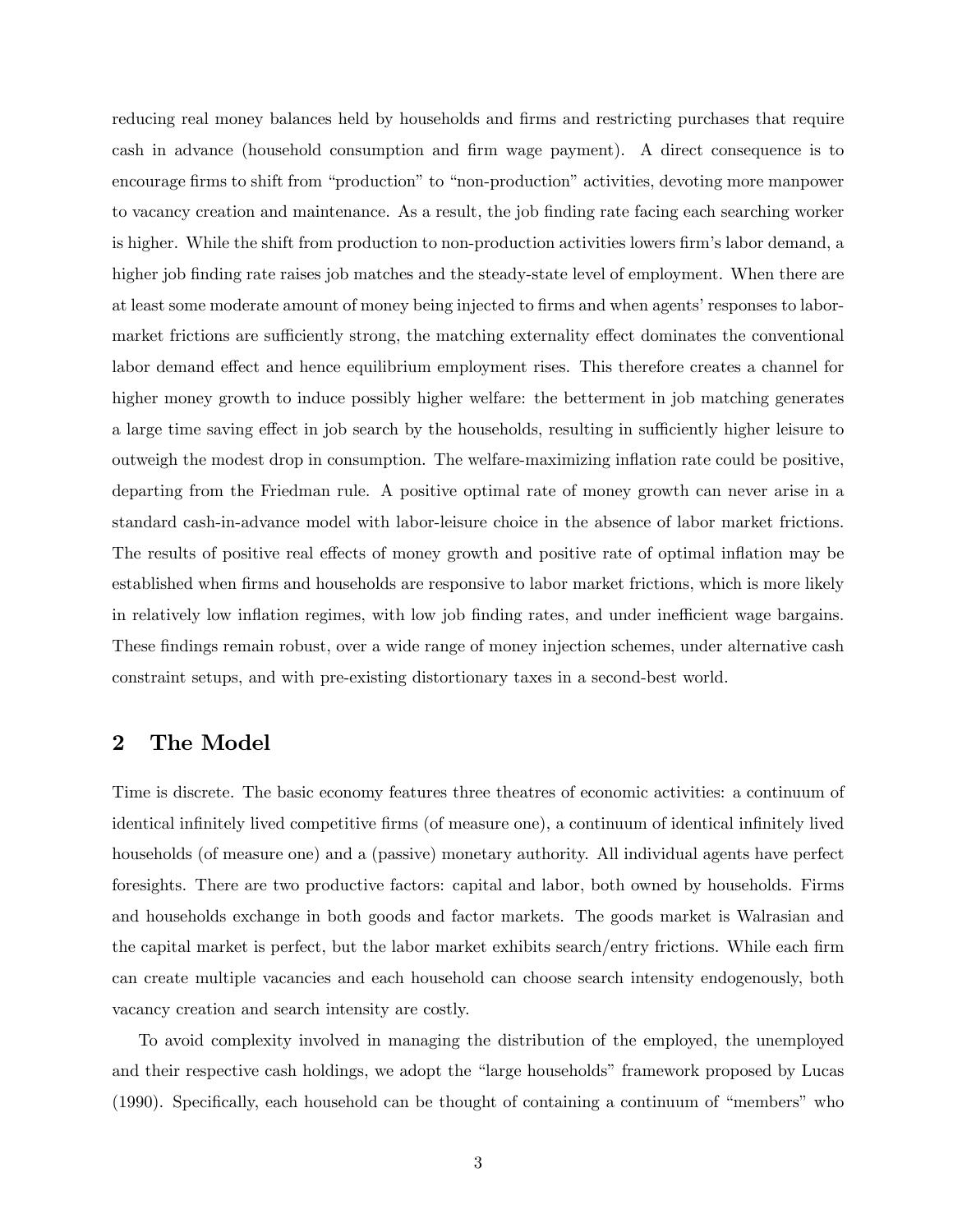are employed (workers) and unemployed (job seekers or searching workers), with the sum of their mass normalized to unity. All members pool their income as well as their enjoyment of the fruit of employment (consumption) and unemployment (leisure). Vacancies and job seekers are brought together through a Diamond (1982) type matching technology, where the flow matches depends on the masses of both matching parties. Each vacancy can be filled by exactly one searching workers. At an exogenous rate, filled vacancies and workers are separated every period and separated workers immediately become job seekers.

Finally, the monetary authority is passive, determining nothing but the issuance of (fiat) money and the rule of money injections. In order to offer a direct comparison with Lucas (1980) and Wang and Yip (1992), we consider a benchmark with cash required only for firm's wage payments and household's consumption purchases, where firm's spending in capital rental and household's spending in capital investment are not subject to cash-in-advance (CIA) constraints. In Section 4.1, we will discuss the implications of relaxing these assumptions.

## 2.1 Firms

At period t, a representative firm rents capital  $k_t$  (beginning-of-period measure) from households at a gross rental rate  $r_t$  and employs labor  $n_t$  at a real market wage rate  $w_t$  to produce a single final good  $y_t$  under a constant-returns Cobb-Douglas technology. Not all employed workers at the representative firm are devoted to production. A mass of workers of measure  $\Phi$  are employed solely to maintain the vacancies  $v_t$ , which can be thought of covering the costs of posting vacancies, managing personnel-related documentations, as well as providing and maintaining the office space. Since such costs are likely to exhibit scale economies, we postulate:  $\Phi(v_t) = \phi v_t^{\varepsilon}$ , where  $\varepsilon \in (0,1)$  reflects the scale economies and  $\phi > 0$  captures any exogenous shift in the cost of vacancy management. Accordingly, the measure of workers used for manufacturing is  $n_t - \Phi(v_t)$  and the output of the representative firm can now be specified as:  $y_t = Ak_t^{\alpha} (n_t - \Phi(v_t))^{1-\alpha}$ , with  $\alpha \in (0,1)$  and  $A > 0$ .

Let  $\psi$  be the (exogenous) job separation rate and  $\eta_t$  be the (endogenous) employee recruitment rate. Since each vacancy can be filled by only one worker, the inflow of workers to employment is  $\eta_t v_t$  and the outflow is  $\psi n_t$ . Employment within the representative firm thus evolves according to the following birth-death process:  $n_{t+1} - n_t = \eta_t v_t - \psi n_t$ , or, by rearranging terms:

$$
n_{t+1} = (1 - \psi)n_t + \eta_t v_t.
$$
\n(1)

Denote the nominal money stock held by the representative firm at the beginning of period  $t$ as  $M_t^F$ , the aggregate price level prevailed in period t as  $P_t$ , and the rate of inflation from period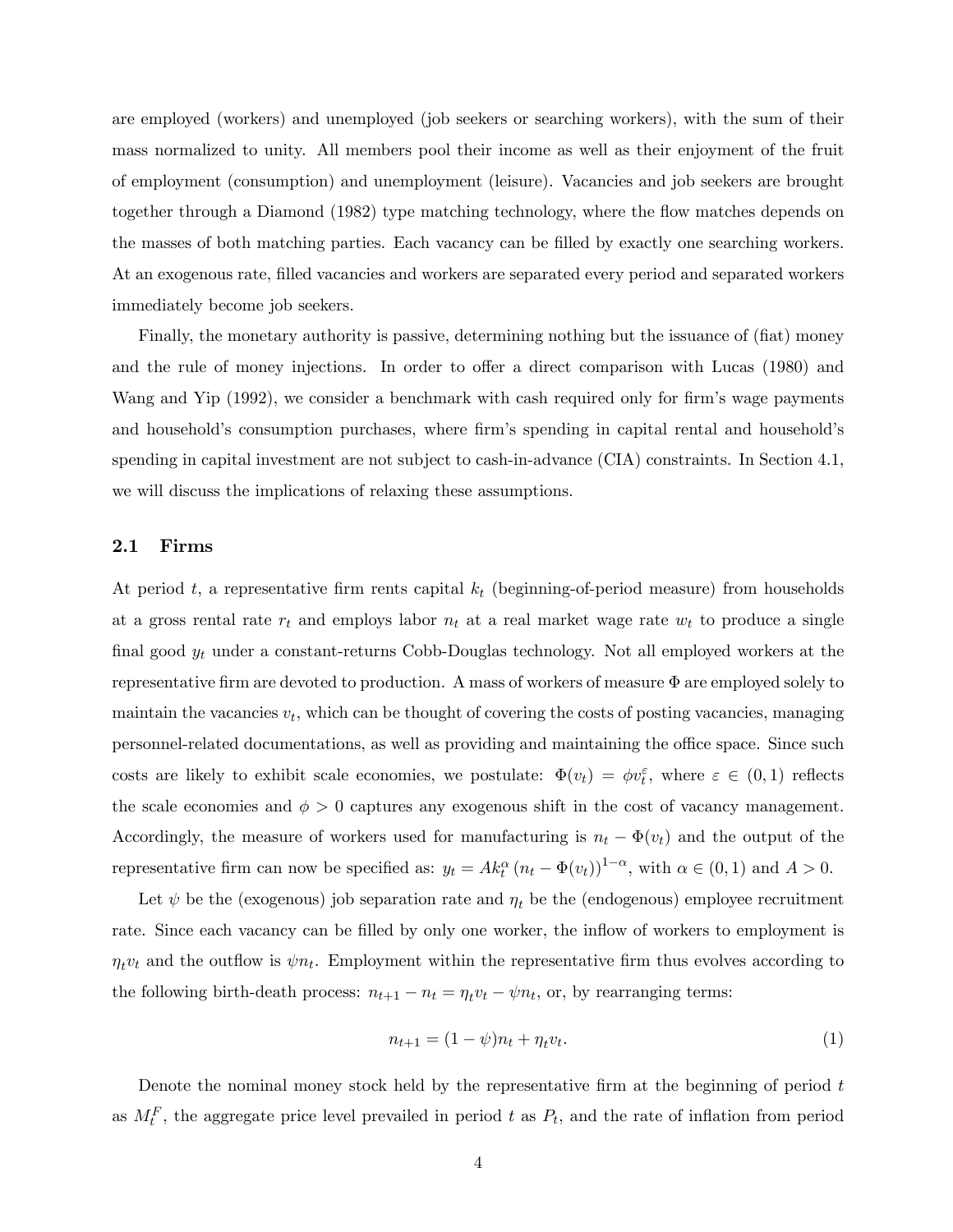$t-1$  to period t as  $\pi_t$ . Further denote by  $m_t^F$  the real money balances held by the representative firm at the beginning of period t:  $m_t^F = \frac{M_t^F}{P_{t-1}}$ . Define the incremental holding of nominal money balances as  $Z_t^F = M_{t+1}^F - M_t^F$ . Then, the incremental holding of real money balances is given by:  $z_t^F = \frac{M_{t+1}^F}{P_t} - \frac{M_t^F}{P_t} = m_{t+1}^F - \frac{m_t^F}{1+\pi_t}$ , or, rewriting in forms of the evolution of real money balances by the representative firm:

$$
m_{t+1}^{F} = \frac{m_t^F}{1 + \pi_t} + z_t^F.
$$
\n(2)

We assume that firms must hold money to finance their wage payments, that is, the following CIA constraint must hold true:  $W_t n_t \leq M_t^F$ . Since vacancy creation and maintenance require labor inputs, the above specification implies that the firm's expenses on labor in both production  $(W_t (n_t - \Phi(v_t)))$  and vacancy activities  $(W_t \Phi(v_t))$  are cash constrained. By rewriting, the firm's CIA constraint becomes  $P_t w_t n_t \leq m_t^F P_{t-1}$ , or,

$$
w_t n_t \le \frac{m_t^F}{1 + \pi_t}.\tag{3}
$$

Notably, since matching is not instantaneous in this frictional labor market, employment becomes a state (rather than control) variable. Therefore, given real money injection  $x_t^F$  defined as  $\frac{X_t^F}{P_t}$  and under constraints (1), (2) and (3), the representative firm will, facing the state  $(n_t, m_t^F)$ , choose vacancies, capital demand and incremental real money balances  $(v_t, k_t, z_t^F)$  to maximize its value,  $\Gamma(n_t, m_t^F)$ , which is the sum of the discounted real profit flows  $y_t - w_t n_t - r_t k_t - z_t^F + x_t^F$  (inclusive of net benefits related to money holding). Applying the standard dynamic programming techniques, we can express the representative firm's optimization problem in Bellman equation form as:

$$
\Gamma(n_t, m_t^F) = \max_{v_t, k_t, z_t^F} \left[ Ak_t^{\alpha} (n_t - \Phi(v_t))^{1-\alpha} - w_t n_t - r_t k_t - z_t^F + x_t^F \right] + \frac{1}{1 + r_t} \Gamma(n_{t+1}, m_{t+1}^F), \quad (4)
$$

subject to constraints  $(1)$ ,  $(2)$  and  $(3)$ .

## 2.2 Households

Facing a pooled resource, the representative "large" household has a unified preference capturing enjoyment of all its members: the employed, whose fraction is  $n_t$ , and the unemployed, whose fraction is  $1 - n_t$ . The employed is assumed to work full time (normalized to one), while the unemployed are divided into job searchers, whose fraction is  $s_t$  and leisure takers, whose fraction is  $1 - s_t$ . Thus, the overall fractions of workers, job seekers and leisure takers are  $n_t$ ,  $s_t(1 - n_t)$  and  $(1 - s_t)(1 - n_t)$ , respectively.

The representative household value both consumption,  $c_t$ , and leisure,  $(1 - s_t)(1 - n_t)$ . Under this framework, it is obvious that not all unemployed time can be regarded as leisure, because search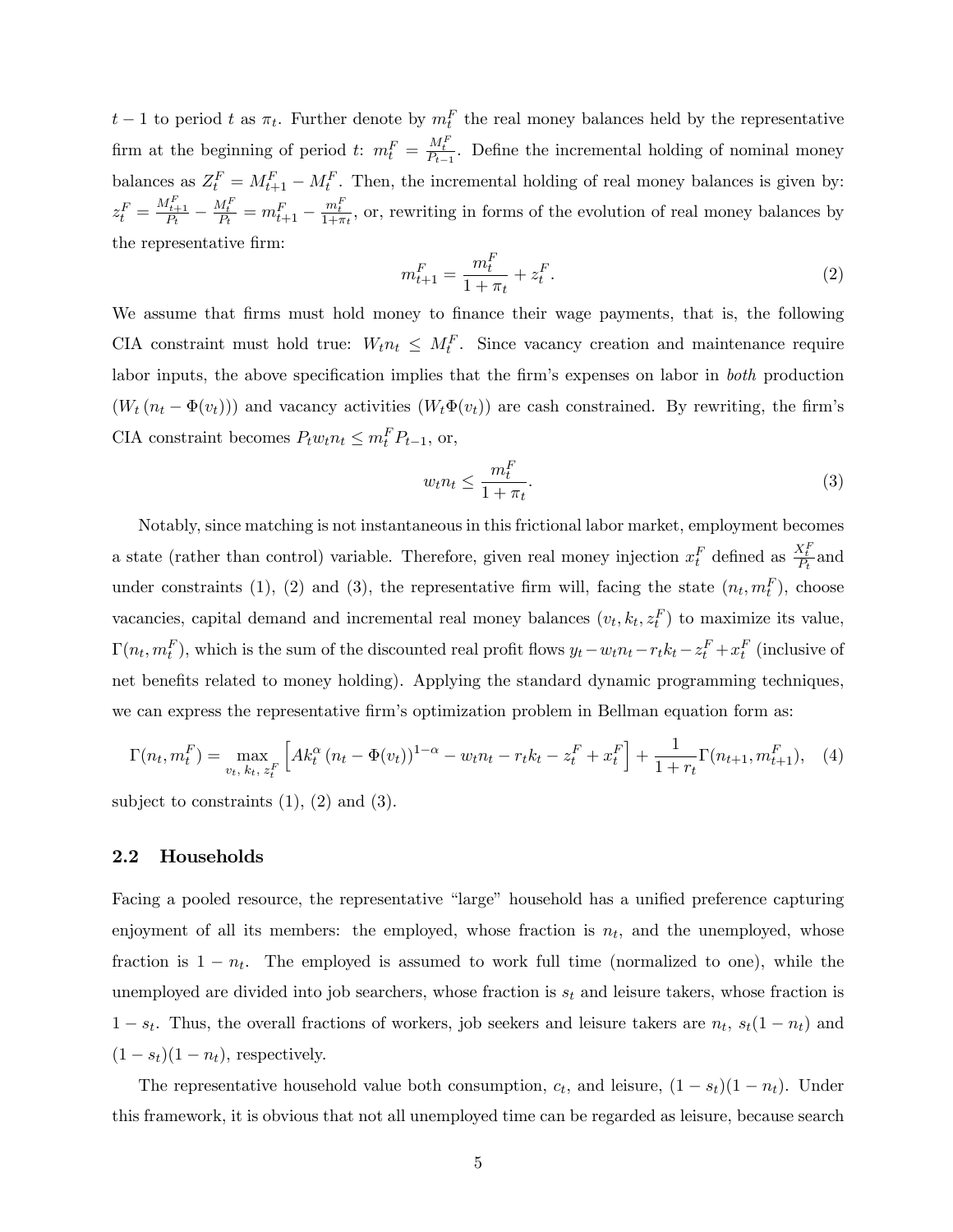intensity takes away such an enjoyment. Accordingly, the representative household's preference can be written in a standard time-additive form as:

$$
\Omega = \sum_{t=0}^{\infty} \left( \frac{1}{1+\rho} \right)^t U(c_t, (1-s_t)(1-n_t)),
$$

where  $\rho > 0$  and  $U(c_t, (1 - s_t)(1 - n_t)) = c_t^{1 - \sigma} [(1 - s_t)(1 - n_t)]^{\sigma}, \sigma \in (0, 1)$ .

Since the household owns capital  $k_t$  and holds real money balances  $m_t^H$ , its budget constraint must include both capital investment and incremental holding of real money balances  $z_t^H$ :  $m_t^H$  =  $\frac{M_t^H}{P_{t-1}}$ . The incremental holding of real money balances is:  $z_t^H = \frac{M_{t+1}^H}{P_t} - \frac{M_t^H}{P_t} = m_{t+1}^H - \frac{m_t^H}{1 + \pi_t}$ , or,

$$
m_{t+1}^H = \frac{m_t^H}{1 + \pi_t} + z_t^H.
$$
\n(5)

Let  $\delta \in (0,1)$  denote the constant rate of capital depreciation. Given the market rental and wage rates  $(r_t, w_t)$ , consumption, gross capital investment  $(k_{t+1} - k_t + \delta k_t)$ , and incremental real money balances can be supported by wage and rental income, plus real money injection  $x_t^H$ :

$$
k_{t+1} = (1 - \delta + r_t)k_t + w_t n_t - c_t - z_t^H + x_t^H.
$$
\n<sup>(6)</sup>

Denote by  $\mu_t$  the (endogenous) job finding rate. Recall that each vacancy can be filled by only one worker, so the inflow of workers to employment  $\mu_t s_t(1 - n_t)$  net of the outflow  $\psi n_t$  must be equal to incremental employment. Thus, similar to those specified in the firms decision above, employment in the household perspective evolves according to:

$$
n_{t+1} = (1 - \psi)n_t + \mu_t s_t (1 - n_t). \tag{7}
$$

With only consumption requiring cash, the CIA constraint facing the household becomes:

$$
c_t \le \frac{m_t^H}{1 + \pi_t}.\tag{8}
$$

The representative household's optimization problem in Bellman equation form is then:

$$
\Omega(k_t, n_t, m_t^H) = \max_{c_t, s_t, z_t^H} U(c_t, (1 - s_t)(1 - n_t)) + \frac{1}{1 + \rho} \Omega(k_{t+1}, n_{t+1}, m_{t+1}^H),
$$
\n(9)

subject to constraints  $(5)$ ,  $(6)$ ,  $(7)$  and  $(8)$ .

## 2.3 The Aggregate Economy

A main departure from the real-business cycle search framework is that we do not impose Hosiosí  $(1990)$  rule of efficient matching for firms and workers to share the surplus. Instead, we follow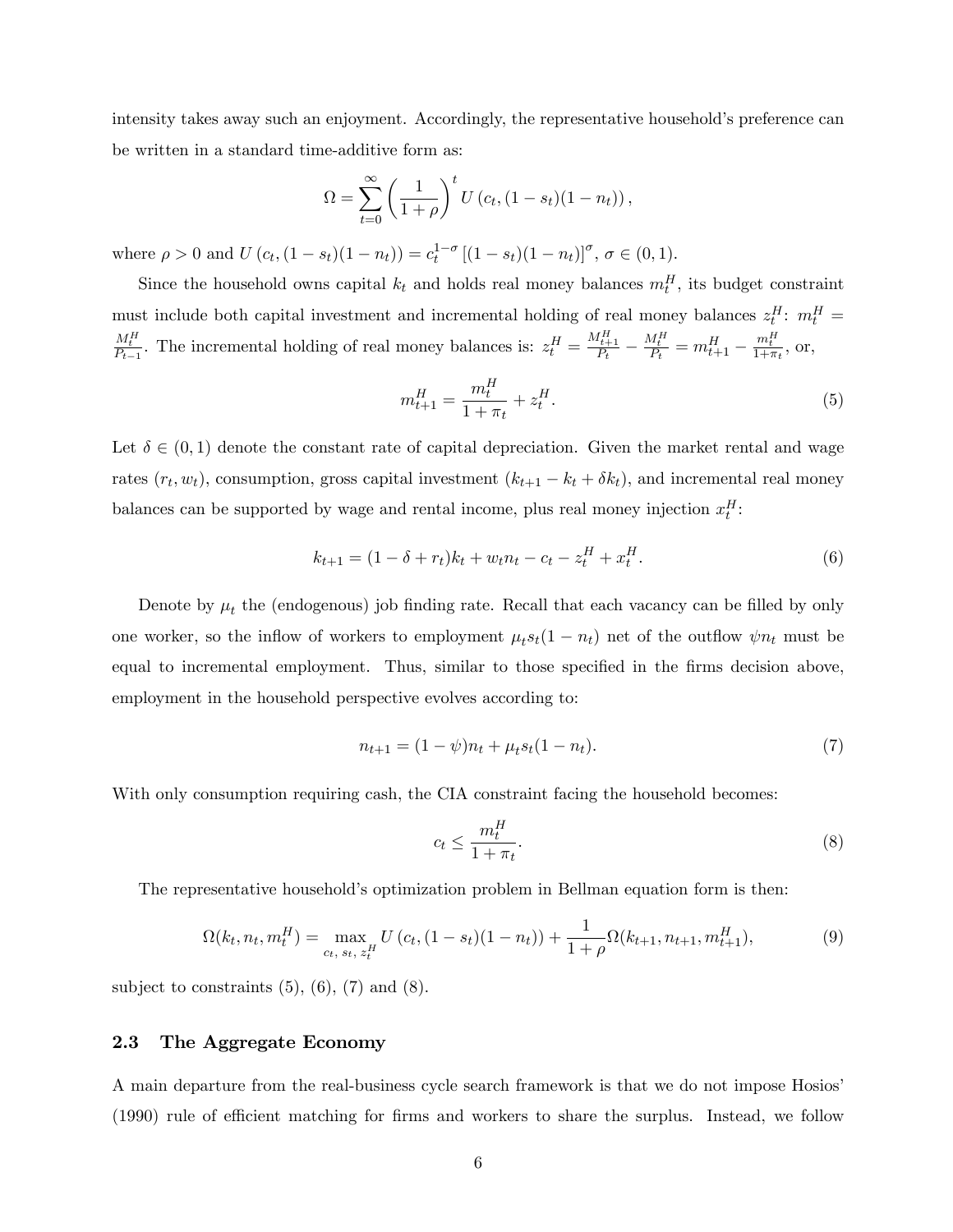closely the neoclassical distribution of income. Specifically, we consider each firm's outside option as  $\Pi_0$ . Under competitive search,  $\Pi_0$  must be treated as given by all individuals. We then consider that a large household makes a take-it-or-leave-it-offer of a potential employee to the firm with wage demand w. Normalizing  $\Pi_0 = 0$  yields a "zero profit" solution, which is a special benchmark bargaining outcome. This enables us to focus exclusively on the consequence of labor market frictions (rather than strategic bargaining) for inflation and growth to contrast with findings in frictionless neoclassical models. In Section 4.2, we shall return to the case of efficient matching under Hosios rule to further elaborate the role of efficient bargain played in the welfare cost of inflation.

Since the goods market is perfectly competitive, all firms must reach zero profit in equilibrium:

$$
Ak_t^{\alpha}(n_t - \Phi(v_t))^{1-\alpha} - w_t n_t - r_t k_t - z_t^F + x_t^F = 0.
$$
\n(10)

Because there is only a single good in the economy, the resource constraint requires that aggregate goods supply must be equal to aggregate goods demand, which is the sum of consumption and gross investment:

$$
c_t + [k_{t+1} - (1 - \delta)k_t] = Ak_t^{\alpha} (n_t - \Phi(v_t))^{1-\alpha}.
$$
 (11)

While the capital market is perfect as in the conventional Walrasian models, the labor market exhibit search frictions. Given the job separation rate  $\psi$  and the aggregate flow matches  $E_t$ , aggregate employment evolves according to the following birth-death process:

$$
N_{t+1} = (1 - \psi)N_t + E_t.
$$
\n(12)

Similar to Diamond (1982), the aggregate flow matches depend on the masses of both matching parties, namely, search intensity augmented job seekers,  $s_t(1 - N_t)$ , and vacancies,  $V_t$ . Assume the matching technology exhibits constant-returns-to-scale property, as suggested by the empirical evidence in Blanchard and Diamond (1990) using the U.S. data. We can specify:

$$
E_t = B\left[s_t(1 - N_t)\right]^\beta V_t^{1 - \beta},\tag{13}
$$

where  $B > 0$  measures the degree of matching efficacy and  $\beta \in (0, 1)$ .

Since each vacancy can be filled by exactly one searching workers, the tightness of the labor market to firms, denoted  $\theta_t$ , can be measured by the ratio of vacancies to searching workers:

$$
\theta_t \equiv \frac{V_t}{1 - N_t}.\tag{14}
$$

We can then rewrite the aggregate flow matches in terms the current employment, the search intensity and the tightness of labor market to firms:

$$
E_t = B(1 - N_t)s_t^{\beta} \theta_t^{1-\beta}.
$$
\n(15)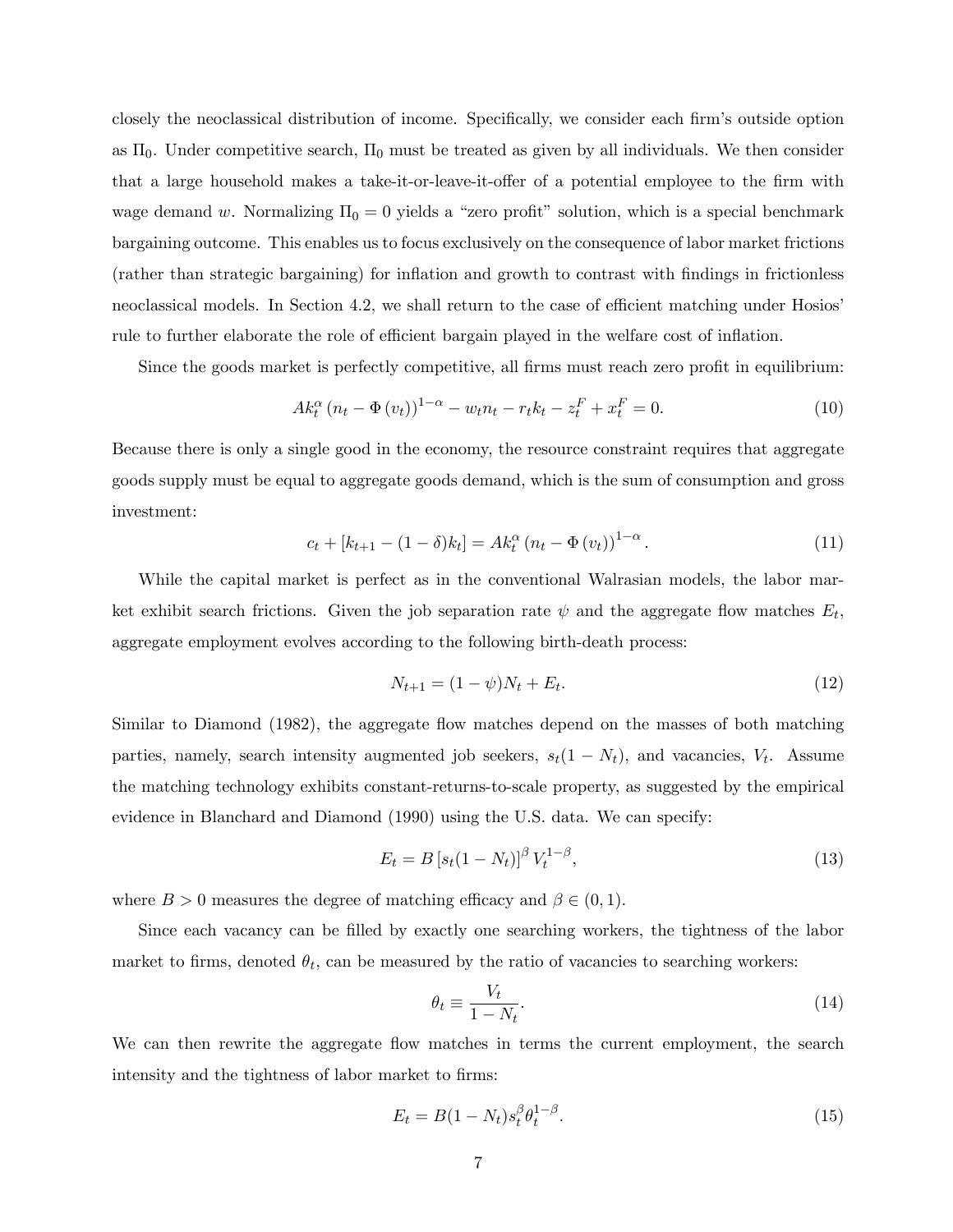Using (15) and (14), we obtain the employee recruitment rate  $(\eta_t)$  and the job finding rate  $(\mu_t)$ :

$$
\eta_t = \frac{E_t}{V_t} = B \left(\frac{\theta_t}{s_t}\right)^{-\beta},\tag{16}
$$

$$
\mu_t = \frac{E_t}{s_t(1 - N_t)} = B\left(\frac{\theta_t}{s_t}\right)^{1 - \beta}.
$$
\n(17)

Thus, the tighter the labor market is to firms, the lower the employee recruitment rate and the higher the job finding rate are. An increase in job seekers' search intensity crowds out job seeking opportunities and hence reduces the average job Önding rate, although it eases Örmsí recruiting process by raising their employee recruitment rate.

Finally, we specify the monetary authority's money injection rules. While we follow the convention assuming that money is injected in a lump-sum fashion, we permit a general money injection rule that nests the proportional injection rule commonly used in the literature (cf. Lucas 1972 and many subsequent studies) as a special benchmark. Specifically, let  $g \equiv \frac{X_t}{M}$  $\frac{X_t}{M_t} \equiv \frac{M_{t+1}-M_t}{M_t}$  $\frac{H_1 - M_t}{M_t}$  denote the (constant) growth rate of aggregate money supply. At equilibrium, money is injected to each firm and household according to:  $X_t^F = \overline{\zeta}_t^F X_t$  and  $X_t^H = \overline{\zeta}_t^H X_t$ , with  $\overline{\zeta}_t^F + \overline{\zeta}_t^H = 1$ . Rewriting in real terms and defining relative injections as ratios to agents' respective holdings,  $\zeta_t^F = \frac{\bar{\zeta}_t^F}{m_t^F/m_t}$  and  $\zeta_t^H = \frac{\bar{\zeta}_t^H}{m_t^H/m_t}$ , we then have:

$$
x_t^F = \frac{g}{1 + \pi_t} \zeta_t^F m_t^F,\tag{18}
$$

$$
x_t^H = \frac{g}{1 + \pi_t} \zeta_t^H m_t^H.
$$
\n<sup>(19)</sup>

There are three special cases of interest: (i) benchmark proportional injection: F  $_t^F$ ,  $\bar{\zeta}_t^H$  $\binom{H}{t} = \left(m_t^F/m_t, \right)$  $m_t^H/m_t$ ) and  $(\zeta_t^F, \zeta_t^H) = (1, 1);$  (ii) injections to firms only:  $(\bar{\zeta}_t^F)$  $_t^F$ ,  $\bar{\zeta}_t^H$  $\begin{pmatrix} H \\ t \end{pmatrix} = (1,0)$  and  $(\zeta_t^F, \zeta_t^H) =$  $(m_t/m_t^F, 0)$ ; and (iii) injections to households only:  $\left(\bar{\zeta}_t^F\right)$  $_t^F, \overline{\zeta}_t^H$  $\begin{pmatrix} H \\ t \end{pmatrix} = (0,1) \text{ and } (\zeta_t^F, \zeta_t^H) = (0, m_t/m_t^H).$ Combining zero profit condition with resource constraint, we can easily see that aggregate incremental money holdings must be equal to aggregate money injections, yielding the money market equilibrium condition:

$$
x_t^H + x_t^F = z_t^H + z_t^F.
$$
\n(20)

# 3 Equilibrium

In this section, we focus on a steady-state analysis, examining how an increase in money growth would affect, in the long run, the key economic variables such as employment, output, capital-labor ratio as well as the variables related to search such as probabilities of job matching, search intensity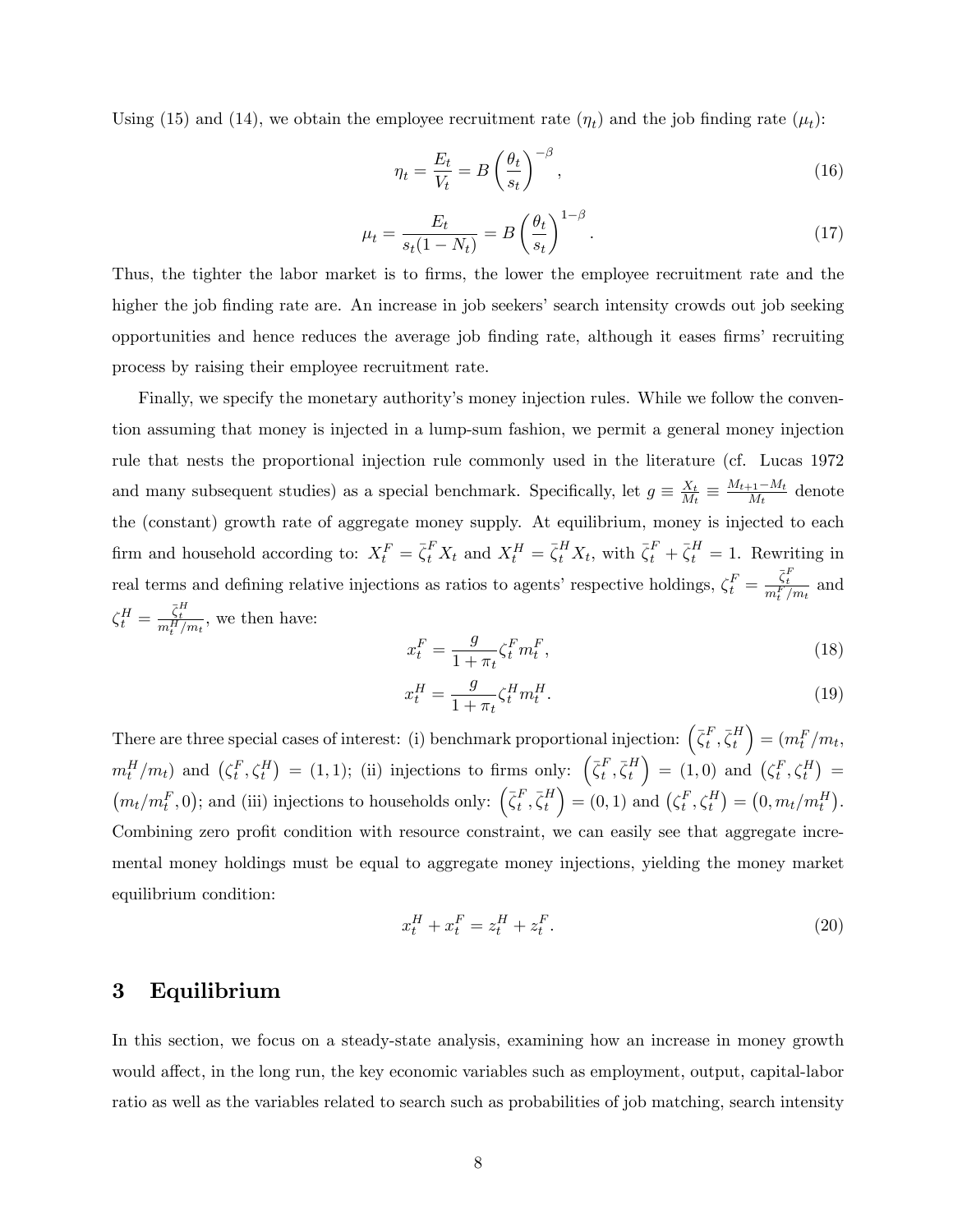and vacancy rate. We will also discuss the optimal money growth rate in terms of output and welfare considerations.

The constraints in the representative firm's optimization problem consist of two evolution equations on the state variables, n and  $m<sup>F</sup>$ , and a CIA constraint on wage payments. The constraints in the representative household's optimization problem consist of the laws of motion for three state variables,  $k$ , n and  $m<sup>H</sup>$ , and a CIA constraint on consumption. Both optimization problems can be solved using standard dynamic programming techniques. For brevity, we relegate the mathematical details to the Appendix. Instead, we will proceed with solving and characterizing the steady-state analysis in our model. It will become clear that more assumptions are necessary in order for us to secure the uniqueness of the steady state.

## 3.1 Steady State

To economize on notations, we will, in the rest of the paper, use small-case letters without time subscript to denote the equilibrium aggregate variables in a steady state. Since we are interested in the long-run perspective and will not look into the transitional dynamics, this abuse of notations should not cause any confusion.

Labor-market matching in the steady state implies:

$$
\psi n = \mu s (1 - n) = \eta v. \tag{21}
$$

which can be used with other labor-market relationships,  $(15)$ ,  $(14)$ ,  $(16)$  and  $(17)$ , to obtain the steady-state Beveridge curve,

$$
\eta = B^{1/(1-\beta)} \mu^{-\beta/(1-\beta)},\tag{22}
$$

as well as the steady-state number of vacancies, search intensity and market tightness measure:

$$
v = \frac{\psi n}{\eta},\tag{23}
$$

$$
s = \frac{\psi n}{\mu(1-n)},\tag{24}
$$

$$
\theta \equiv \frac{\psi n}{(1-n)\,\eta}.\tag{25}
$$

It is clear that in the steady state, the inflation rate equals the money growth rate:  $\pi = g$ . From the definition of incremental real money holdings and under the general money injection rule, we have:

$$
x^{i} = \frac{g}{1+g} \zeta^{i} m^{i} = \zeta^{i} z^{i} \quad (i = F, H). \tag{26}
$$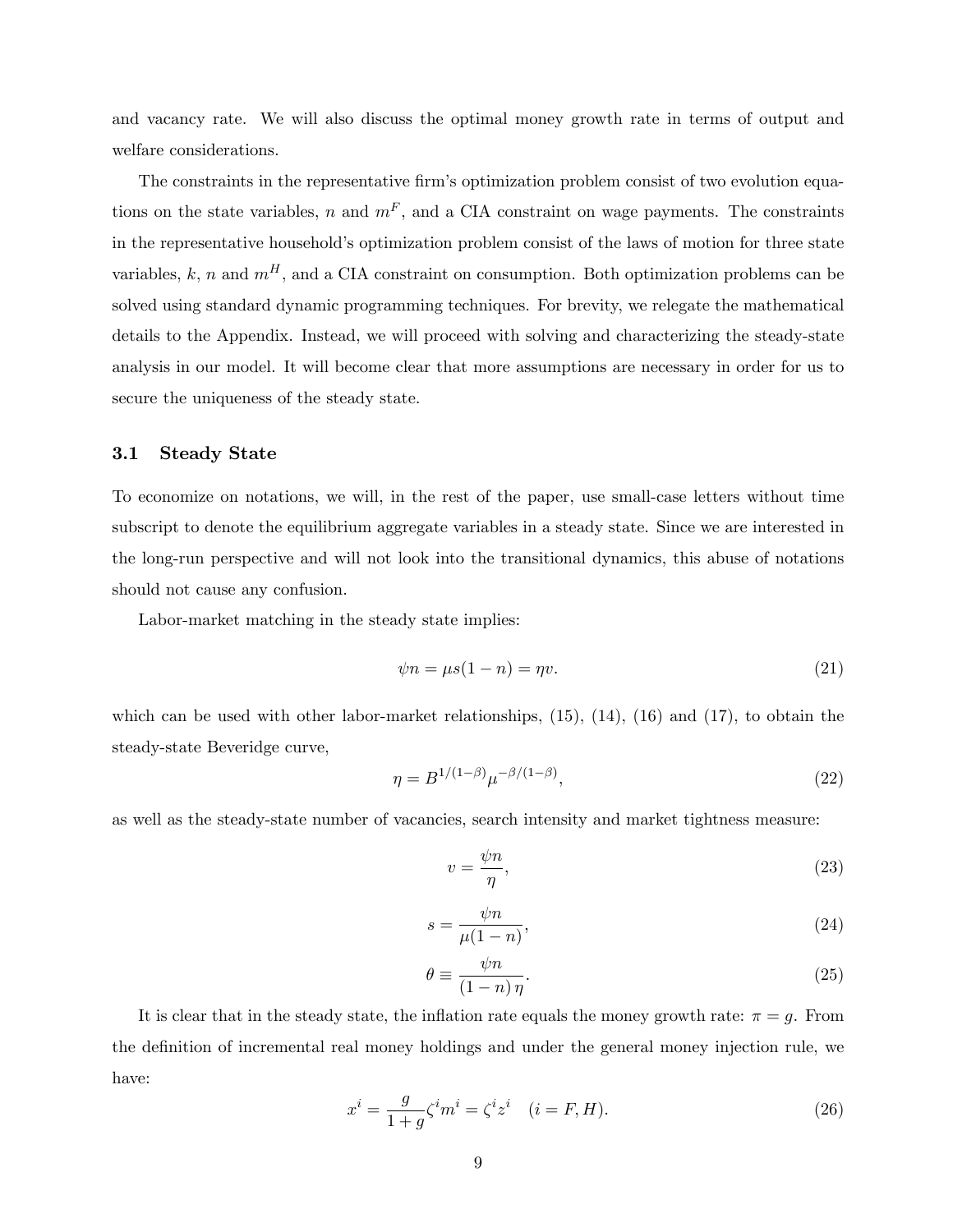Combining the budget constraint  $(6)$  and the zero profit condition  $(10)$  yields,

$$
c + \delta k = rk + wn + x - z = rk + wn + (\zeta^H - 1) z^H = rk + wn + (1 - \zeta^F) z^F,
$$
 (27)

where it can be easily verified that  $(\zeta^H - 1) z^H = (1 - \zeta^F) z^F$ . Under perfect foresight, the two CIA constraints both hold with equality in the steady state. Thus,

$$
m^F = (1+g)wn,\t\t(28)
$$

$$
m^H = (1+g)c.\t\t(29)
$$

In the steady state, the real interest rate is pinned down by,

$$
r = \rho + \delta,\tag{30}
$$

which, together with the capital demand condition, yields the familiar modified golden rule:

$$
\alpha A k^{\alpha - 1} \left( n - \Phi \left( v \right) \right)^{1 - \alpha} = \rho + \delta. \tag{31}
$$

Using  $(27)$ ,  $(31)$  and  $(37)$ , we can express the real wage as:

$$
w = \frac{\left(\rho + \delta\right)\left(\frac{1-\alpha}{\alpha}\right)}{1 + \left(1 - \zeta^F(g)\right)g} \left(\frac{k}{n}\right) \tag{32}
$$

We then write aggregate consumption as:

$$
c = \left(\frac{\rho + \delta}{\alpha} - \delta\right)k,\tag{33}
$$

Substituting these two expressions above into (28) and (29) yields the money holding ratio of households to firms:

$$
\frac{m^H}{m^F} = \frac{c}{wn} = \frac{\left[\rho + (1-\alpha)\delta\right]\left[1 + \left(1 - \zeta^F(g)\right)g\right]}{(1-\alpha)\left(\rho + \delta\right)},\tag{34}
$$

We turn next to three important trade-off and equilibrium conditions. As shown in the Appendix, the vacancy creation-production trade-off is captured by,

$$
\left[1 - \frac{\Phi'(v)(\psi + r)}{\eta}\right] (1 - \alpha) Ak^{\alpha} (n - \Phi(v))^{-\alpha} = (1 + r)(1 + g)w,
$$
\n(35)

whereas the relative money injection to firm and the *zero profit condition* become,

$$
\zeta^{F}(g) = \bar{\zeta}^{F} \left\{ 1 + \frac{\left[ \rho + (1 - \alpha)\delta \right] \left[ 1 + \left( 1 - \bar{\zeta}^{F} \right) g \right]}{(1 - \alpha) \left( \rho + \delta \right) + \left[ \rho + (1 - \alpha)\delta \right] \bar{\zeta}^{F} g} \right\}
$$
(36)

$$
Ak^{\alpha}(n - \Phi(v))^{1-\alpha} = rk + \left[1 + \left(1 - \zeta^F(g)\right)g\right]wn.
$$
\n(37)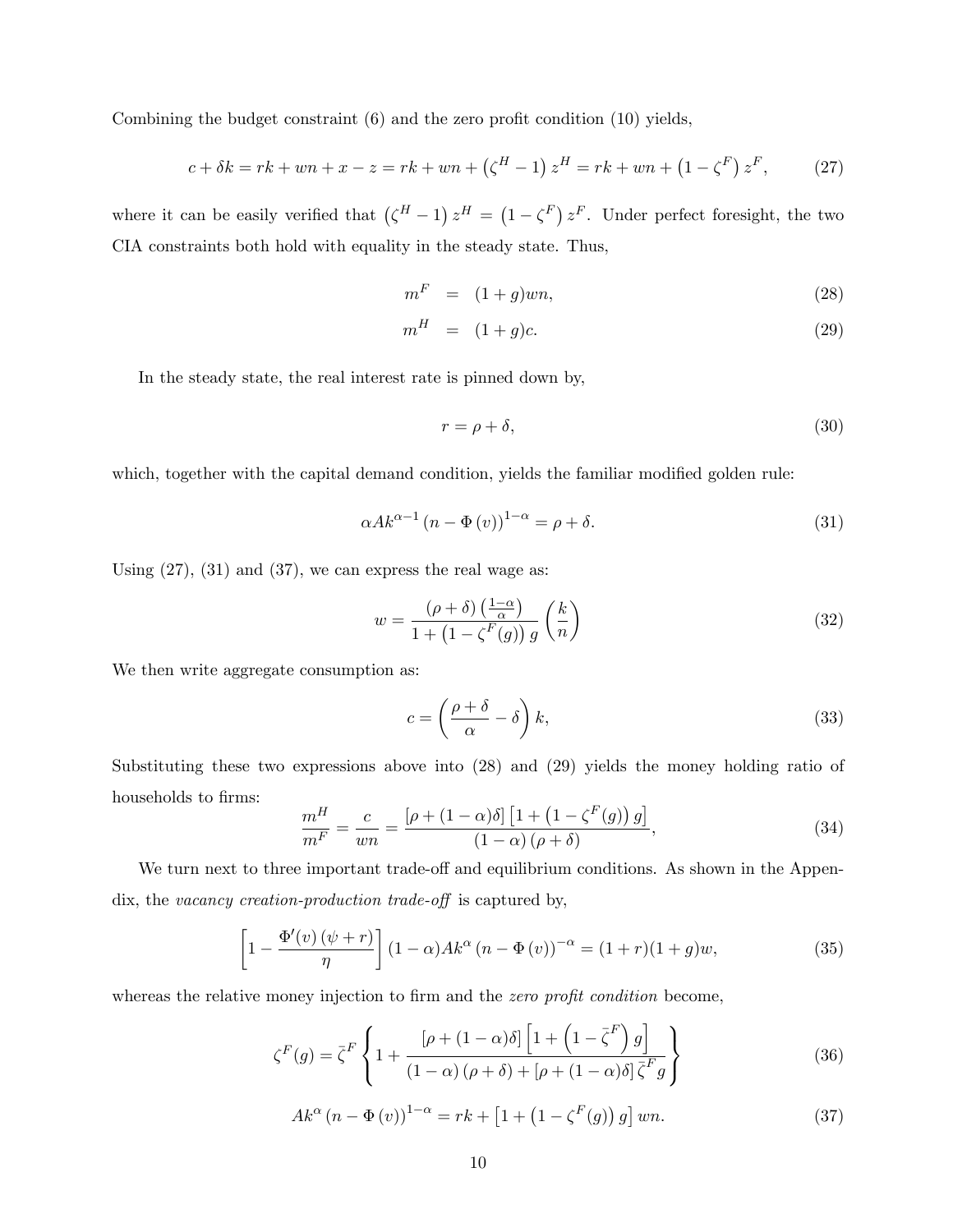We then arrive at the following condition governing the *labor-leisure trade-off* (see the Appendix),

$$
(\rho + \psi + \mu) U_2 (c, (1 - s)(1 - n)) = \frac{\mu w U_1 (c, (1 - s)(1 - n))}{(1 + g)(1 + \rho)}.
$$
\n(38)

To understand the channels through which economic aggregates are affected by the rate of money growth in the steady state requires thorough investigation of the role played by labor market frictions. As a part of such frictions, vacancy creation and maintenance are costly. Thus, the equilibrium wage determined by the zero profit condition  $(37)$  must be lower than the marginal product of labor  $(MPN)$ , given by,

$$
w = (1 - D) \cdot MPN,\tag{39}
$$

with D measuring the *wage discount*. However, various money injection schemes may lead to redistribution between firms and households. As a result, the wage discount  $D$  can be larger or smaller than the vacancy cost ratio  $\frac{\Phi(v)}{n}$ . From (31), (37), and (39), these two measures are related as follows:

$$
\frac{\Phi(v)}{n} = 1 - [1 + (1 - \zeta^F(g)) g] (1 - D), \tag{40}
$$

from which we can see that  $D = \frac{\Phi(v)}{n}$  $\frac{v(v)}{n}$  under the proportional money injection rule  $(\zeta^F = 1)$ .

Another equation that relates  $w$  and  $D$  comes from equation (35) that captures the vacancy creation-production trade-off:

$$
\left[1 - \frac{\varepsilon(\psi + \rho + \delta)}{\psi} \left\{1 - \left[1 + \left(1 - \zeta^F\left(g\right)\right)g\right](1 - D)\right\}\right] MPN = (1 + \rho + \delta)(1 + g)w \tag{41}
$$

The impact of a higher money growth rate, g, on equilibrium wage-marginal product ratio,  $\frac{w}{MPN}$ , and the wage discount,  $D$ , can be seen clearly from Figure 1, which depicts two straight lines given by equations (39) and (41). The two lines represent two different interpretations of  $D$ , wage discount (WD) in equation (39) and vacancy creation-employment ratio (VCER) in equation (41), respectively. Since MPN is determined by  $k/(n - \Phi(v))$  and is, according to (31), independent of  $g$ , so is line WD. On the other hand, the line VCER will be affected by  $g$  depending on the money injection rule (to be further elaborated in the next subsection). Thus, we can solve explicitly from WD and VCER for the wage discount as a function of the money growth rate (see the Appendix):

$$
D(g) = \frac{\psi\left[(1+\rho+\delta)(1+g)-1\right]-\varepsilon\left(\psi+\rho+\delta\right)\left(1-\zeta^F\left(g\right)\right)g}{\psi(1+\rho+\delta)(1+g)-\varepsilon\left(\psi+\rho+\delta\right)\left[1+\left(1-\zeta^F\left(g\right)\right)g\right]}.
$$
\n(42)

It can be readily seen that, if the scale economies of vacancy creation is sufficiently large such that  $\frac{\psi}{\psi + \rho + \delta} > \varepsilon$ , then  $D(g)$  is always bounded above by one.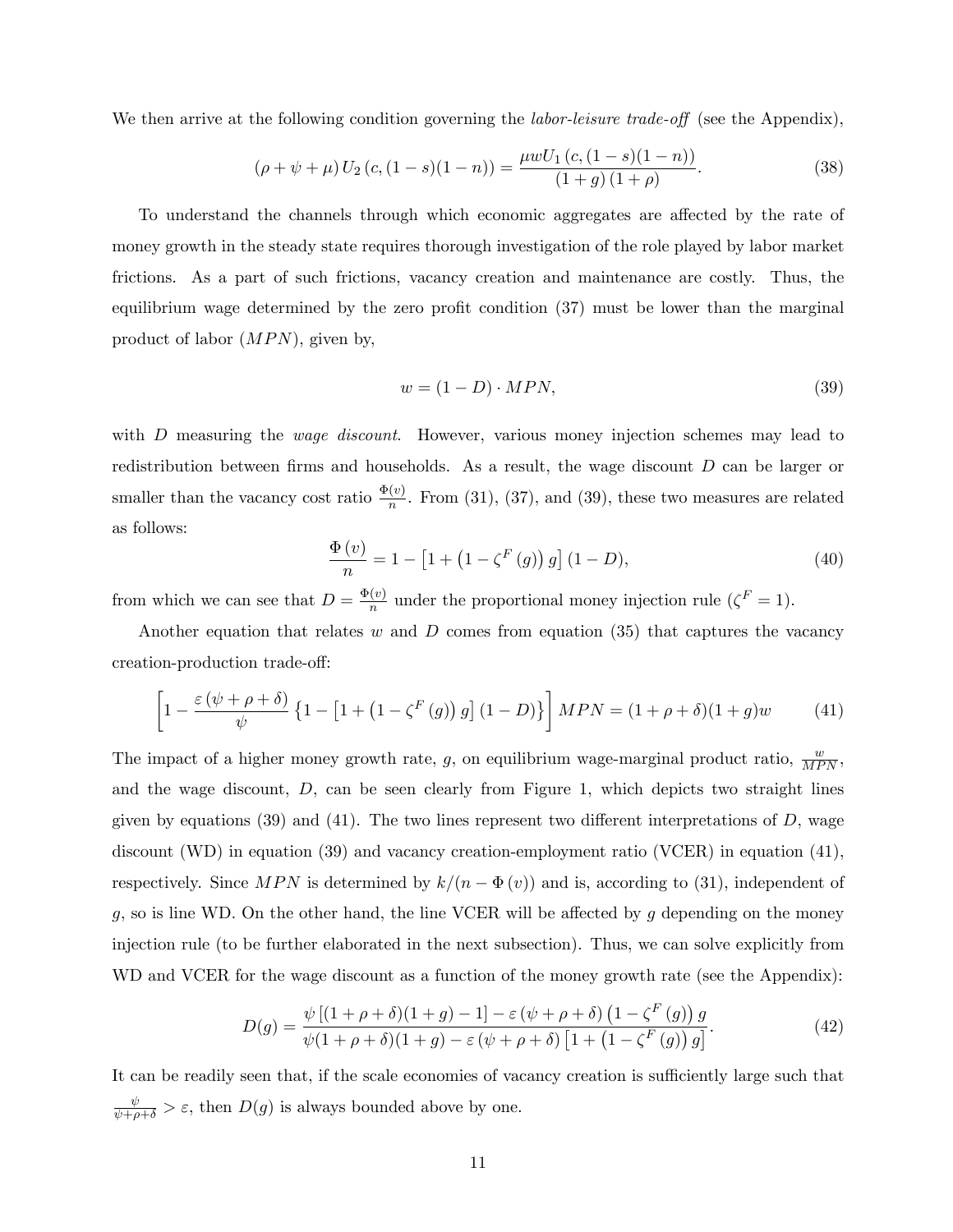The equations determining the steady state can be re-arranged in a recursive fashion that is conducive to perform comparative statics. Essentially, we could obtain two equations determining  $\mu$  and n. The rest of endogenous variables can then be derived easily. The first of the two equations has to do with the vacancy creation-production trade-off  $(35)$ , and is henceforth named the VP locus:

$$
n = \left[\frac{\phi}{\tilde{D}(g)}\right]^{1/(1-\varepsilon)} \left(\psi B^{-\frac{1}{1-\beta}} \mu^{\frac{\beta}{1-\beta}}\right)^{\varepsilon/(1-\varepsilon)},\tag{43}
$$

where

$$
\tilde{D}(g) = \frac{\psi \left\{ (1 + \rho + \delta)(1 + g) - \left[ 1 + (1 - \zeta^F(g))g \right] \right\}}{\psi(1 + \rho + \delta)(1 + g) - \varepsilon (\psi + \rho + \delta) \left[ 1 + (1 - \zeta^F(g))g \right]},
$$

which summarizes the channel through which money growth affects the vacancy creation-production trade-off. Notice that other than  $D(g)$ , the VP locus takes the same form regardless of the money injection rule. The second of the two equations comes from the labor-leisure decision (38), and is henceforth named the LL locus:

$$
n = \left\{ 1 + \frac{\psi}{\mu} + \frac{\sigma}{1 - \sigma} \frac{1}{1 - \alpha} \frac{\rho + (1 - \alpha)\delta}{\rho + \delta} \left[ 1 + \left( 1 - \zeta^F \left( g \right) \right) g \right] (1 + g) \left( 1 + \rho \right) \left( \frac{\rho + \psi + \mu}{\mu} \right) \right\}^{-1} . \tag{44}
$$

Detailed derivations for the VP locus and the LL locus can be found in the Appendix.

It is easy to see that the LL locus is upward sloping in  $(\mu, n)$ -space, with n starting from 0 when  $\mu = 0$  and approaching a finite upper bound as  $\mu$  approaches infinity. The LL locus is concave. To rule out possibility of non-degenerate multiple equilibria, we assume that  $\varepsilon > 1 - \beta$  so that the VP locus is upward sloping and convex, with n starting from 0 when  $\mu = 0$  and approaching infinity as  $\mu$  approaches infinity. The interior intersection of VP and LL loci defines the steady-state values of  $\mu$  and n (see Figure 2). With the steady-state values of  $\mu$  and n solved, the rest of endogenous variables can be derived in a recursive manner.

Finally, applying the modified golden rule, the steady-state capital-labor ratio becomes:

$$
\frac{k}{n} = \left(\frac{\alpha A}{\rho + \delta}\right)^{1/(1-\alpha)} \left[1 + \left(1 - \zeta^F\left(g\right)\right)g\right](1 - D\left(g\right)),\tag{45}
$$

which is negatively related to the wage discount  $D(g)$ . The aggregate real output is:

$$
y = A^{1/(1-\alpha)} \left(\frac{\rho+\delta}{\alpha}\right)^{-\alpha/(1-\alpha)} \left[1 + \left(1 - \zeta^F\left(g\right)\right)g\right] (1 - D\left(g\right))n,\tag{46}
$$

which also depends on the wage discount negatively. Additionally, we can derive economic welfare measured by steady-state lifetime utility facing the representative large household:

$$
U(c, (1-s)(1-n)) = \left(\frac{\rho+\delta}{\alpha}-\delta\right)^{1-\sigma} n^{1-\sigma} \left(\frac{k}{n}\right)^{1-\sigma} \left(1-n-\frac{\psi n}{\mu}\right)^{\sigma}.
$$
 (47)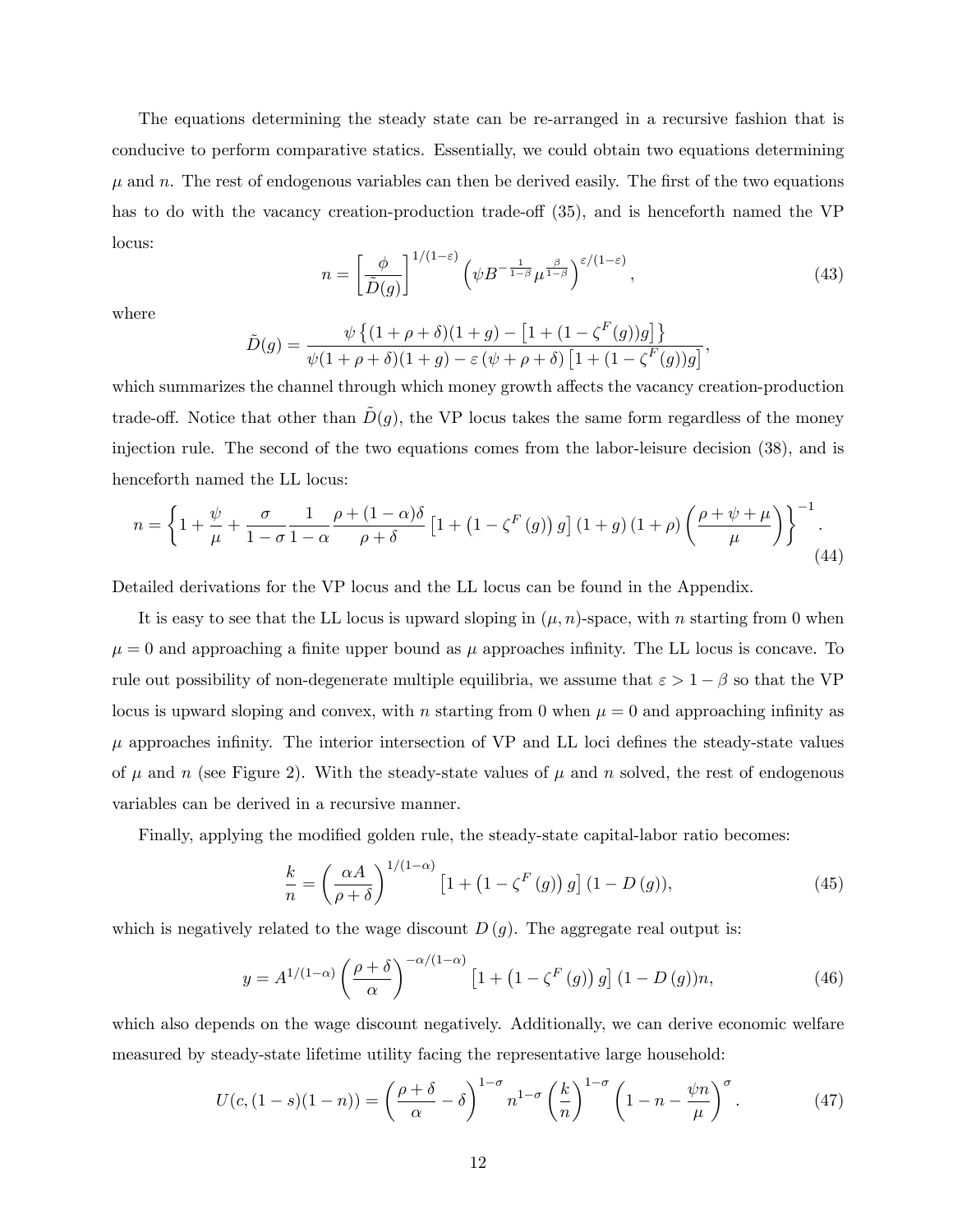## 3.2 Comparative Statics

We are now prepared for a complete examination of the real effect of money. To begin, let us focus on the benchmark case with proportional money injections. This is an important benchmark not only because it has been commonly used in the literature but also because it removes any arbitrary redistribution between firms and household as a result of money injections  $-$  in this case, the seigniorage tax collected by the monetary authority is fully refunded to money holders in a neutral, nondistortionary manner.<sup>4</sup> Thus, under this benchmark money injection rule, we can study the real effect of money purely through the neoclassical channel via capital accumulation and the channel via costly job search and vacancy creation highlighted in this paper.

Recall that under the proportional money injection rule,  $\zeta^F(g) = 1$  and hence,

$$
\frac{\Phi(v)}{n} = \tilde{D}(g) = D(g) = \frac{\psi\left[(1+\rho+\delta)(1+g) - 1\right]}{\psi(1+\rho+\delta)(1+g) - \varepsilon(\psi+\rho+\delta)},\tag{48}
$$

which is strictly increasing in g as long as  $\frac{\psi}{\psi+\rho+\delta} > \varepsilon$ . Diagrammatically, the line VCER in this benchmark case rotates down as  $g$  increases. The intuition for the rotation is as follows. As money growth rate increases, the shadow cost of employment tends to increase (see the coefficient of  $w$ on the RHS of 41) because the wage payment is subject to the CIA constraint. For any fixed  $D < \frac{\psi}{\varepsilon(\psi + \rho + \delta)}$ , the wage rate, w, needs to drop to compensate the tendency for the increase in the shadow cost. Under the condition  $\psi > \varepsilon(\psi + \rho + \delta)$  (easily satisfied when  $\varepsilon < 1$  and  $\rho + \delta$  is small relative to  $\psi$  as in our calibration), the two lines intersect with VCER flatter than WD.

Intuitively, since in our benchmark model money is injected in a lump-sum fashion that is ex post proportional to the beginning-of-period money holdings by Örms and consumers, the seigniorage tax imposed on firms and consumers are fully refunded ex post. However, when firms are making decision, the injections are taken as given. When money growth increases, the cost of holding money facing firms (and consumers) rises. Other things being equal, the profit is lower. Since employment is a state variable in a labor search model (and cannot be adjusted within a period), the wage will be renegotiated. Given the outside option of zero profit for the firm, the firm must bargain down the real wage, leading to higher wage discount. Since the wage discount is equivalent to the fraction of employment used to maintain and create vacancy, this employment fraction would be

<sup>&</sup>lt;sup>4</sup>In a typical monetary model with firms, money is often injected to the firms, through an intermediary/financial institution (e.g., see Carlstrom and Fuerst 1995 and Christiano and Eichenbaum 1995). It may be noted as an exception that in the money-in-the-production-function framework developed by Fischer (1974), firms rent capital and real money balances from the representative household. Since the household is the owner of real money balances, it is natural that money is injected to the household alone.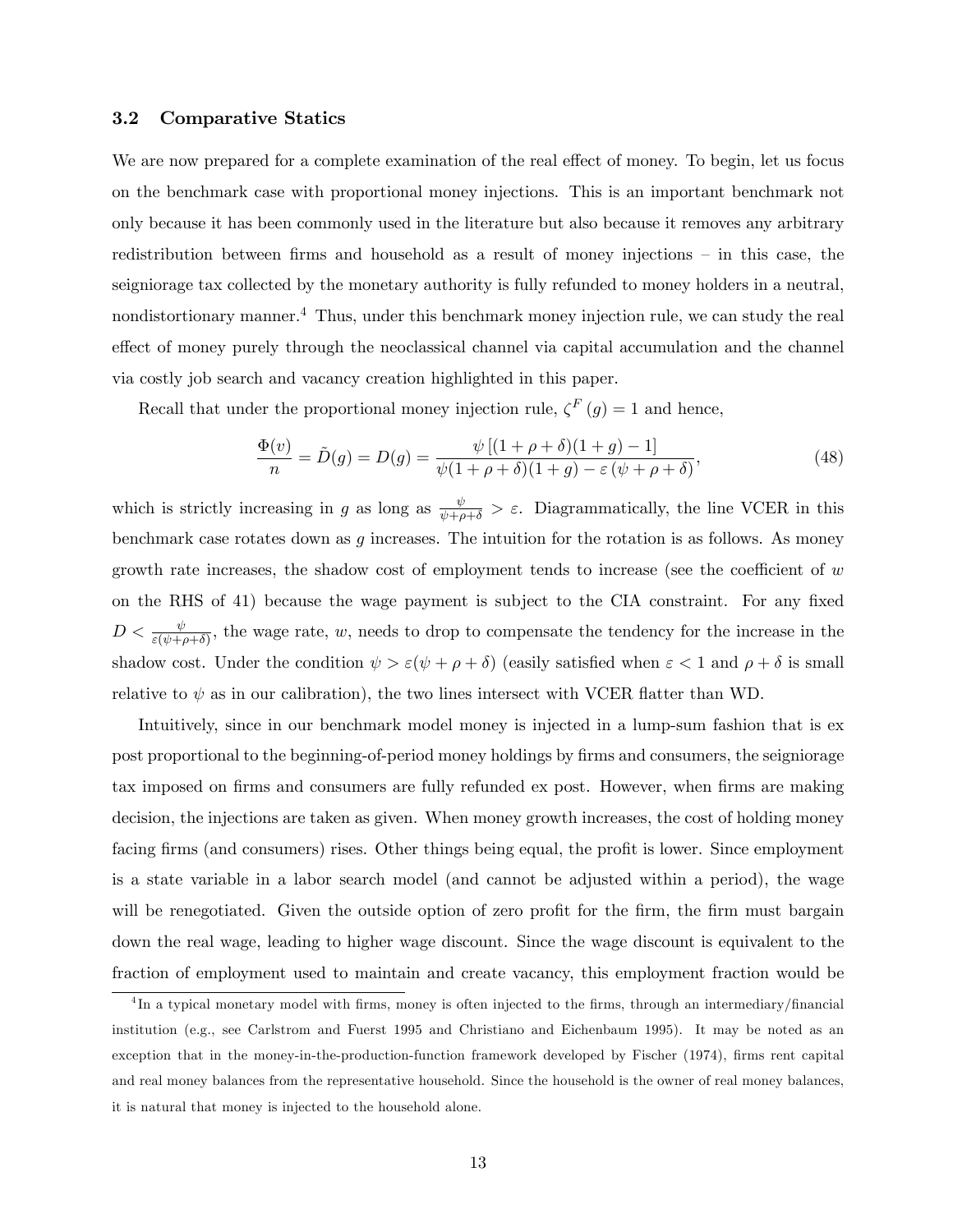higher, which in turn improves job matching and raises future employment. Mathematically,  $D(g)$ , which has the alternative interpretation as the vacancy creation-employment ratio, is an increasing function of money growth rate, g. In other words, higher money growth shifts employment from production to non-production activities and raises steady state employment through enhanced job matching. This establishes the new channel that an increase in money growth encourages vacancy creation and raises job matches.

Also recall that the VP locus varies with the money injection rule only through  $D(g)$ , which in the benchmark case becomes:

$$
\tilde{D}(g) = \frac{\psi\left[(1+\rho+\delta)(1+g)-1\right]}{\psi(1+\rho+\delta)(1+g)-\varepsilon(\psi+\rho+\delta)}.
$$

The LL locus is now,

$$
n = \left\{1 + \frac{\psi}{\mu} + \frac{\sigma}{1 - \sigma}\frac{1}{1 - \alpha}\frac{\rho + (1 - \alpha)\delta}{\rho + \delta}\left(1 + g\right)\left(1 + \rho\right)\left(\frac{\rho + \psi + \mu}{\mu}\right)\right\}^{-1}.
$$

It is easily seen that more rapid money supply growth (higher g) will cause both VP and LL to shift downward, hence n could either increase or decrease (Figure 2 depicts the situation when  $n$ increases as  $g$  rises). Intuitively, a higher money growth rate increases the cost of holding money, thereby reducing real money balances held by households and firms and restricting purchases that require cash in advance. On the one hand, households are forced to lower their consumption  $c$ . On the other hand, firms are forced to shift from production to non-production activities, by devoting more manpower to vacancy creation and maintenance (which can be seen from  $(48)$ ) that higher g increases  $\frac{\Phi(v)}{n}$ , thus raising v for a given level of employment n). As a result, the job finding rate facing each searching worker is higher (referred to as the matching externality effect). While the shift from production to non-production activities lowers firm's labor demand, a higher job finding rate raises job matches and the steady-state level of employment. When agents' responses to labormarket frictions are sufficiently strong, the matching externality effect dominates the conventional labor demand effect and, in this case, equilibrium employment rises.

Thus, our model provide a channel through which higher money growth may induce higher output. Particularly from  $(46)$ , if an increase in steady inflation raises n more significantly than raising  $D(g)$ , it could lead to a higher real output. This is more likely to arise if labor-market frictions are severe and wage bargains are not efficient. Moreover, a higher job finding rate also reduces job search time. From (47), should the reduction in total job search time, measured by  $(1-n)S=\frac{\psi n}{\mu}$  $\frac{\partial n}{\partial \mu}$ , outweigh the rise in work time *n*, leisure would increase. Thus, despite the loss in consumption, a representative household's welfare may be higher as a result of higher leisure.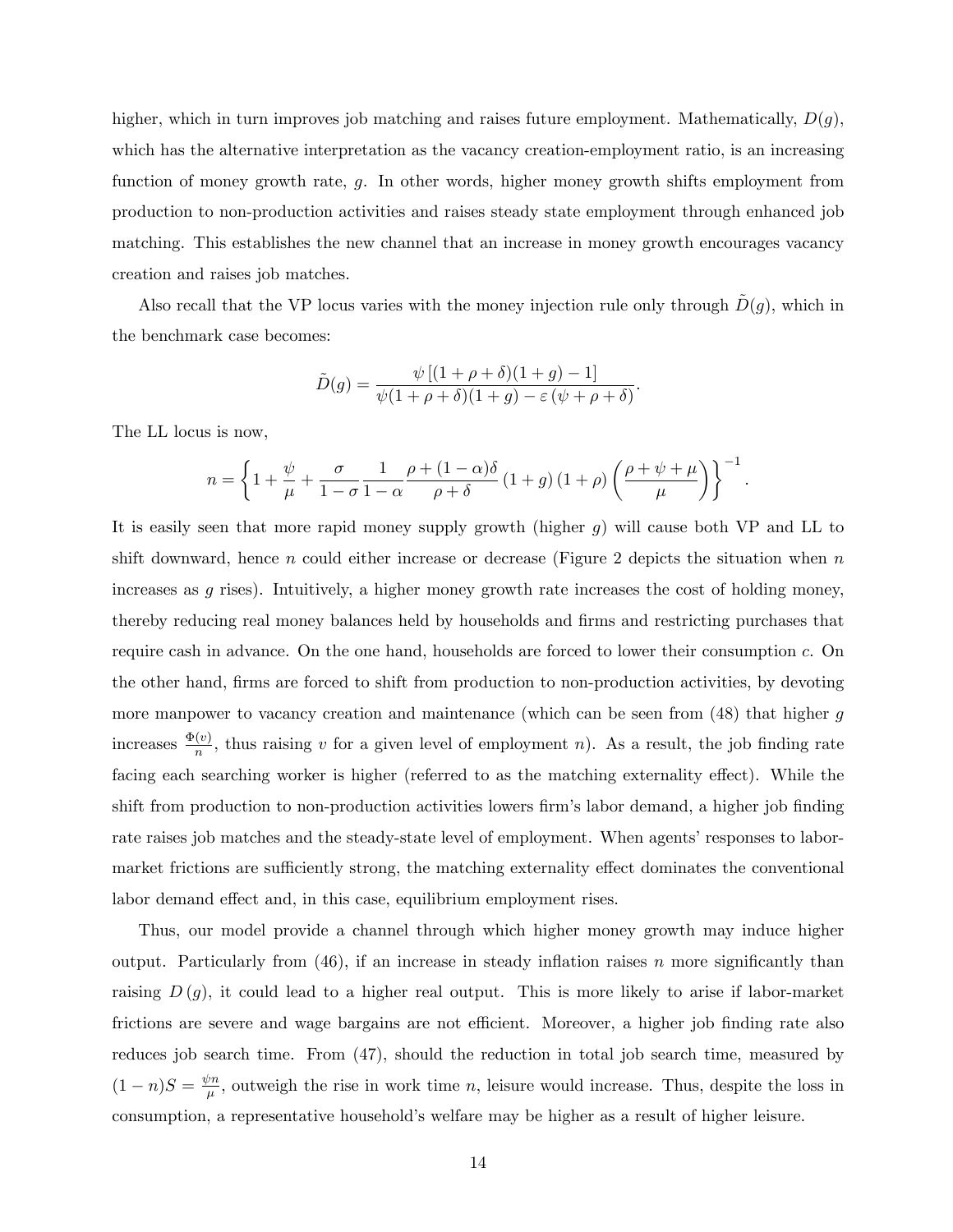While the presence of search friction may induce a positive real effect of steady inflation similar to the Öndings in the asset substitution setup of Mundell (1963) and Tobin (1965), the channels are very different.<sup>5</sup> Indeed, both the matching-externality-induced positive effect of money growth on employment and the search-time-induced positive effect of money growth on welfare highlighted in our model are absent in a conventional frictionless Walrasian economy.

Notably, when bargaining is inefficient, a more likely scenario in developing countries, firms expand their activity in creating and maintaining vacancies as money growth increases in the benchmark case when the firms' outside option is zero profit and when money injections are proportional to agents' respective holdings. While our result depends on firms' outside option, it remains valid, by continuity argument, even if we use a small positive profit as the outside option for the firms. Thus, the remaining issue left to be addressed is how much our result would depends on the money injection rule, which we now study.

From (36), the relative money injection to firms is captured by,

$$
\zeta^{F}(g) = \begin{cases} 1 + \frac{\rho + (1-\alpha)\delta}{(1-\alpha)(\rho+\delta) + [\rho + (1-\alpha)\delta]g} & \text{firms only} \\ 0 & \text{households only} \end{cases}
$$

In the former case with injections to firms only, we arrive at:

$$
\tilde{D}(g) = \frac{\psi \left\{ (1+\rho+\delta)(1+g) \left[ 1 + \frac{\rho+(1-\alpha)\delta}{(1-\alpha)(\rho+\delta)}g \right] - 1 \right\}}{\psi(1+\rho+\delta)(1+g) \left[ 1 + \frac{\rho+(1-\alpha)\delta}{(1-\alpha)(\rho+\delta)}g \right] - \varepsilon (\psi+\rho+\delta)}
$$
\n
$$
n = \left\{ 1 + \frac{\psi}{\mu} + \frac{\sigma}{1-\sigma} \frac{\left[ \rho+(1-\alpha)\delta \right](1+\rho) (1+g)}{\left(1-\alpha\right)(\rho+\delta) + \left[ \rho+(1-\alpha)\delta \right]g} \left( \frac{\rho+\psi+\mu}{\mu} \right) \right\}^{-1}
$$

It is clear that  $D(g)$  is increasing in g, so the VP shifts downward unambiguously as g increases; moreover, the LL locus shifts upward (see the Appendix for a graphical illustration). Therefore the effect of money growth on employment is unambiguously positive when money injections are distributed to firms. In the latter case with injections to households only, we have:

$$
\tilde{D}(g) = \frac{\psi(\rho + \delta)}{\psi(1 + \rho + \delta) - \varepsilon(\psi + \rho + \delta)}
$$
\n
$$
n = \left\{ 1 + \frac{\psi}{\mu} + \frac{\sigma}{1 - \sigma} \frac{1 + \rho \rho + (1 - \alpha)\delta}{1 - \alpha} (1 + g)^2 \left( \frac{\rho + \psi + \mu}{\mu} \right) \right\}^{-1}
$$

Thus, the VP locus is independent of the money growth rate, whereas the LL locus shifts downward. As a result, higher money growth reduces employment unambiguously. Notably, because the new

 ${}^{5}$ Under the Lucasian CIA constraint, Chang and Tsai (2003) show the presence of positive effects of money growth when individuals value wealth as social status.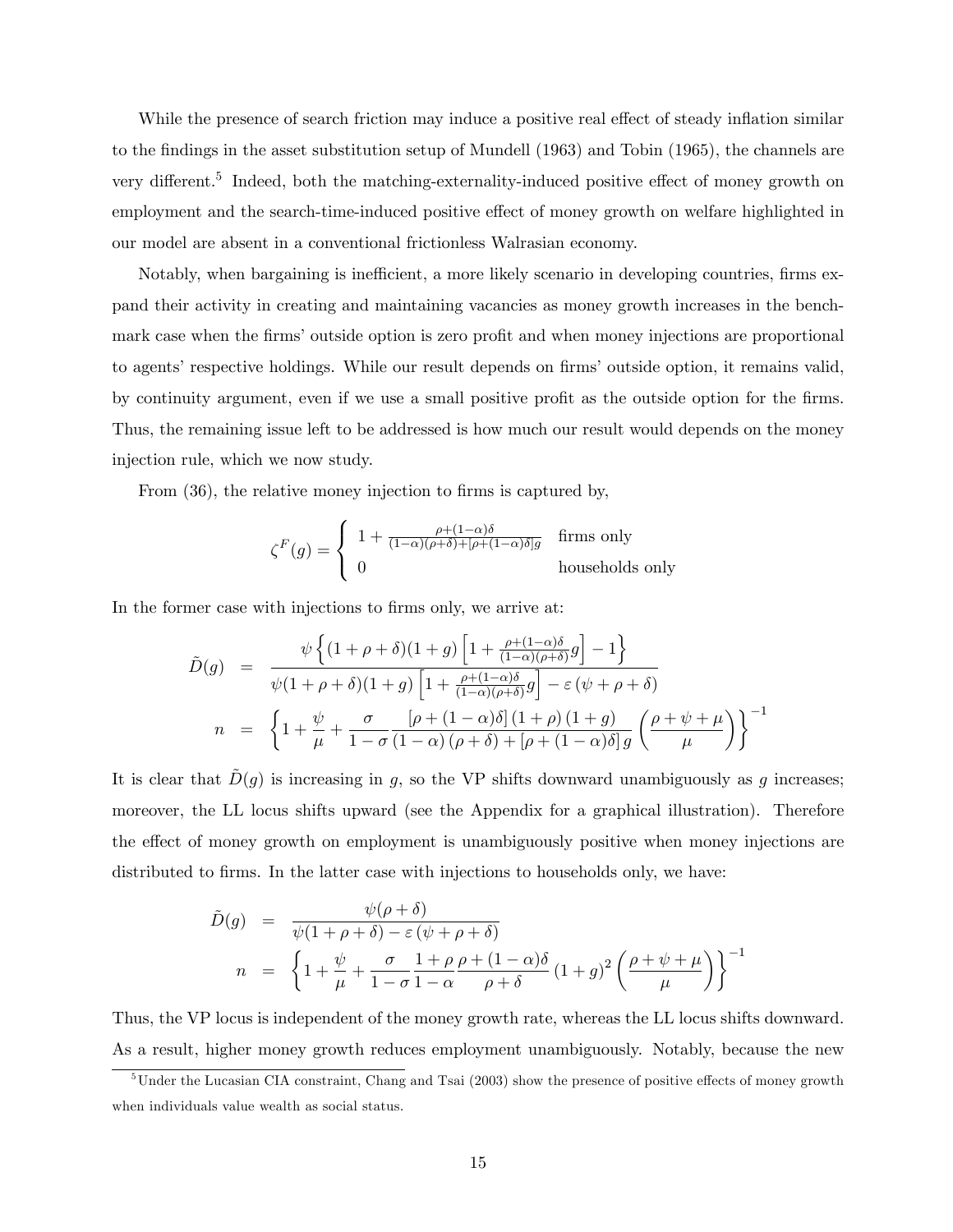channel emphasized in this paper must be through the vacancy creation and production tradeoff, such a trade-off requires firms to receive money injections – otherwise, monetary expansion can never be beneficial for firms. This is why monetary expansion always hurt employment when money is only injected to households. Of course, just how much such injections to firms are needed for monetary expansion to be potentially welfare-enhancing is a quantitative issue, to which we now turn.

### 3.3 Calibration and Welfare Analysis

We calibrate the benchmark economy with parameter values matching the U.S. annual data over the post-WWII period. We set the subjective rate of time preference to  $\rho = 2\%$ , the rate of capital depreciation to  $\delta = 3.5\%$  and the capital share to  $\alpha = 0.38$ . As it can be seen below, these parameter values will yield reasonable consumption-output ratio and real rental rate. Over the period mentioned above, the money growth rate is averaged about  $g = 6.5\%$ . Defining the search intensity augmented unemployment measure as  $u = s(1 - n)$ , we can calibrate  $n + u$  to match the labor force participation rate of 61:5%. Based on Shimer (2005), the monthly separation rate is 3.4%, the monthly job finding rate is 45%, and the matching elasticity is  $\beta = 0.72$ . These give the annual separation rate and annual job finding rate as  $\psi = 1 - (1 - 0.034)^{12} = 0.339724$ and  $\mu = 1 - (1 - 0.45)^{12} = 0.999234$ , respectively. Using (21), we have:  $n + u = n(1 + \frac{\psi}{\mu}) =$  $n(1+\frac{0.339724}{0.999234})=0.615$ , which gives the calibrated employment rate, n, at 0.458961. We then follow Shimer (2005) to normalize the vacancy-unemployed searching worker ratio  $(\frac{v}{u})$  as one, from which we can utilize (21) to calibrate  $v = 0.156039$ ,  $\theta = S = 0.288407$ , and  $B = \eta = \mu = 0.999234$ . Further normalizing  $A = 1$  and choosing a reasonable wage discount at  $D = 0.2$ , we can now use (44) to calibrate  $\sigma = .317088$  and use (42) and (43) jointly to calibrate  $\phi = 0.206034$  and  $\varepsilon = .435237$ . From equations (45)–(34), we then obtain:  $\frac{k}{n} = 18.071520$ ,  $m^H/m^F = 1.222874$ ,  $c = 0.910170$  and  $y = 1.200464$ . Based on the flow of funds data computed by Cole and Ohanian (1998, Figure 3), the household-to-firm money demand ratio in the U.S. from 1952 to 1997, excluding the volatile high inflation period during the oil crises, is mostly between 1 and 2 (32 out of 35 years). Our calibrated household-to-firm money demand ratio falls right in the range. This calibrated ratio corresponds to a firm money injection ratio of  $\overline{\zeta}^F = 44.9868\%$  in the benchmark and we will check how our quantitative results may change in response to different firm injection ratios. While the capitallabor ratio yields a realistic real rental rate of 5:5%, the consumption-output ratio of approximately 75% is also reasonable.

We can now revisit the issue of optimum quantity of money. Given the calibration above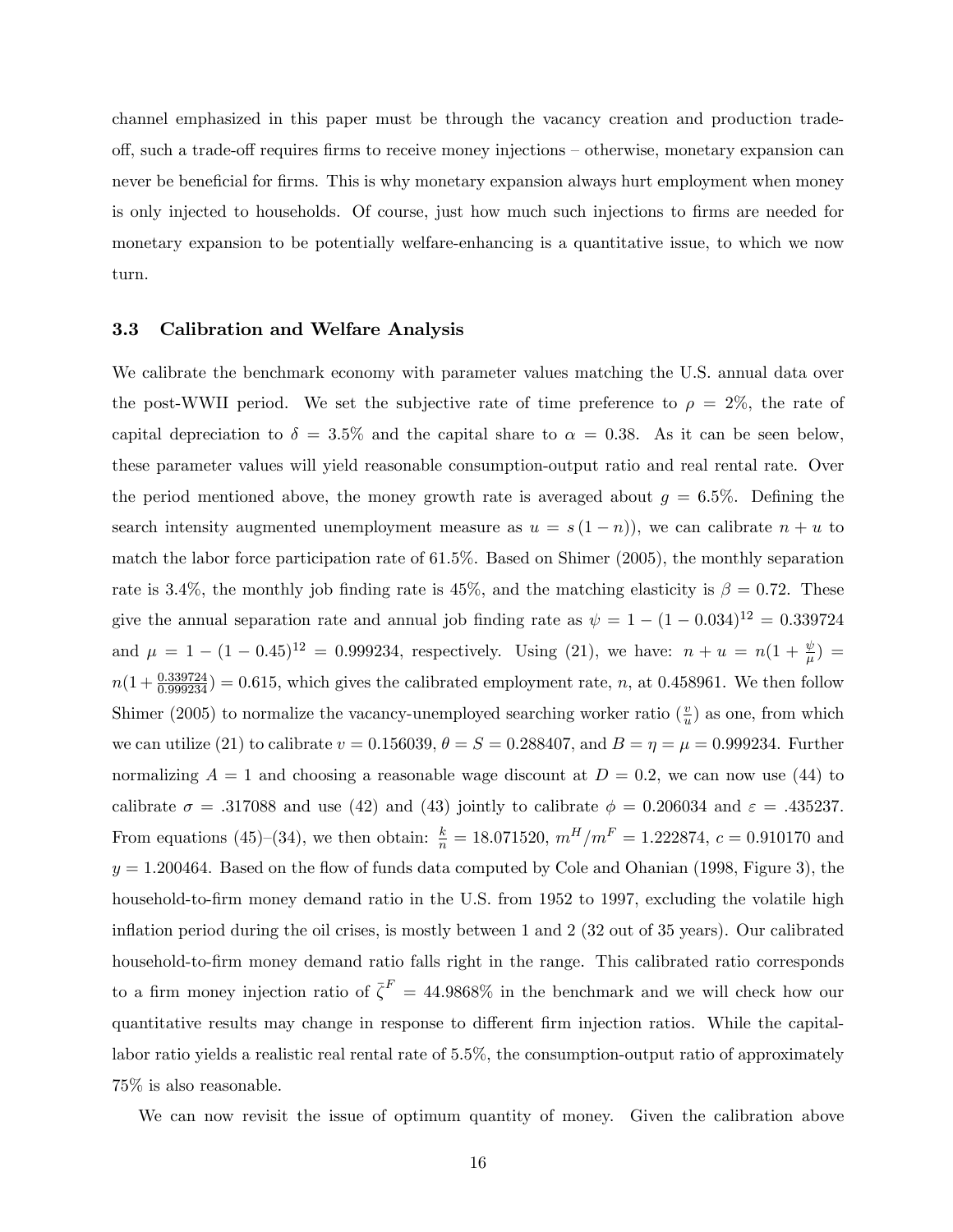$(\mu = \eta = 0.999234)$  following Shimer's normalization, the Cobb-Douglas matching function implies that as the money growth rate varies slightly from benchmark of 6.5%, either  $\mu$  or  $\eta$  will hit the upper bound of unity. In particular, we find that the only range of money growth rates relevant for our consideration is [0:06386; 0:065113], within which the welfare declines as the money growth rate rises. It is thus safe to say that the benchmark money growth rate is close to the optimum.

The question on the optimal inflation rate would become much more interesting if an economy features a less efficient labor market. Consider for illustrative purposes a modified benchmark that is identical to the U.S. economy except a lower job finding rate at  $\mu = 0.8 \cdot 0.999234$  (which corresponds to a monthly job finding rate of 12.5% or an average unemployment spell of 8 months). With more labor-market frictions, the optimal inflation rate turns out to be  $g^* = 7.5592\%$ , which is significantly above the benchmark rate of 6:5% (see Figure 3). This suggests that developing countries may have an optimal inflation rate that is higher than in developed countries if the former has a labor market with greater frictions. Notably, Khan and Senhadji (2000) reach a similar conclusion for inflation in an empirical investigation in terms of economic growth. In Table 1, we compare key variables under the benchmark money growth rate and the optimal money growth rate.

| Table 1. Comparison between the modified benchmark and the optimal case |             |                  |
|-------------------------------------------------------------------------|-------------|------------------|
| Endogenous Variables                                                    | $g = 0.065$ | $g^* = 0.075592$ |
| $\boldsymbol{n}$                                                        | 0.431585    | 0.438905         |
| $\mu$                                                                   | 0.799387    | 0.857199         |
| $\eta$                                                                  | 0.799387    | 0.668006         |
| k/n                                                                     | 18.071520   | 17.750489        |
| $\boldsymbol{v}$                                                        | 0.183415    | 0.223212         |
| S                                                                       | 0.322678    | 0.310013         |
| $\theta$                                                                | 0.322678    | 0.397815         |
| D                                                                       | 0.200000    | 0.214212         |
| $m^H/m^F$                                                               | 1.222874    | 1.222874         |
| $\mathcal{Y}$                                                           | 1.128860    | 1.127614         |
| $\mathfrak{c}$                                                          | 0.855881    | 0.854936         |
| U                                                                       | 0.664649    | 0.665318         |

As discussed in the analytical results above, higher money growth induces the firms to put more effort in vacancy creation, thereby raising the job finding rate. Under our benchmark parametrization, the matching externality effect is dominant and thus higher money growth leads to higher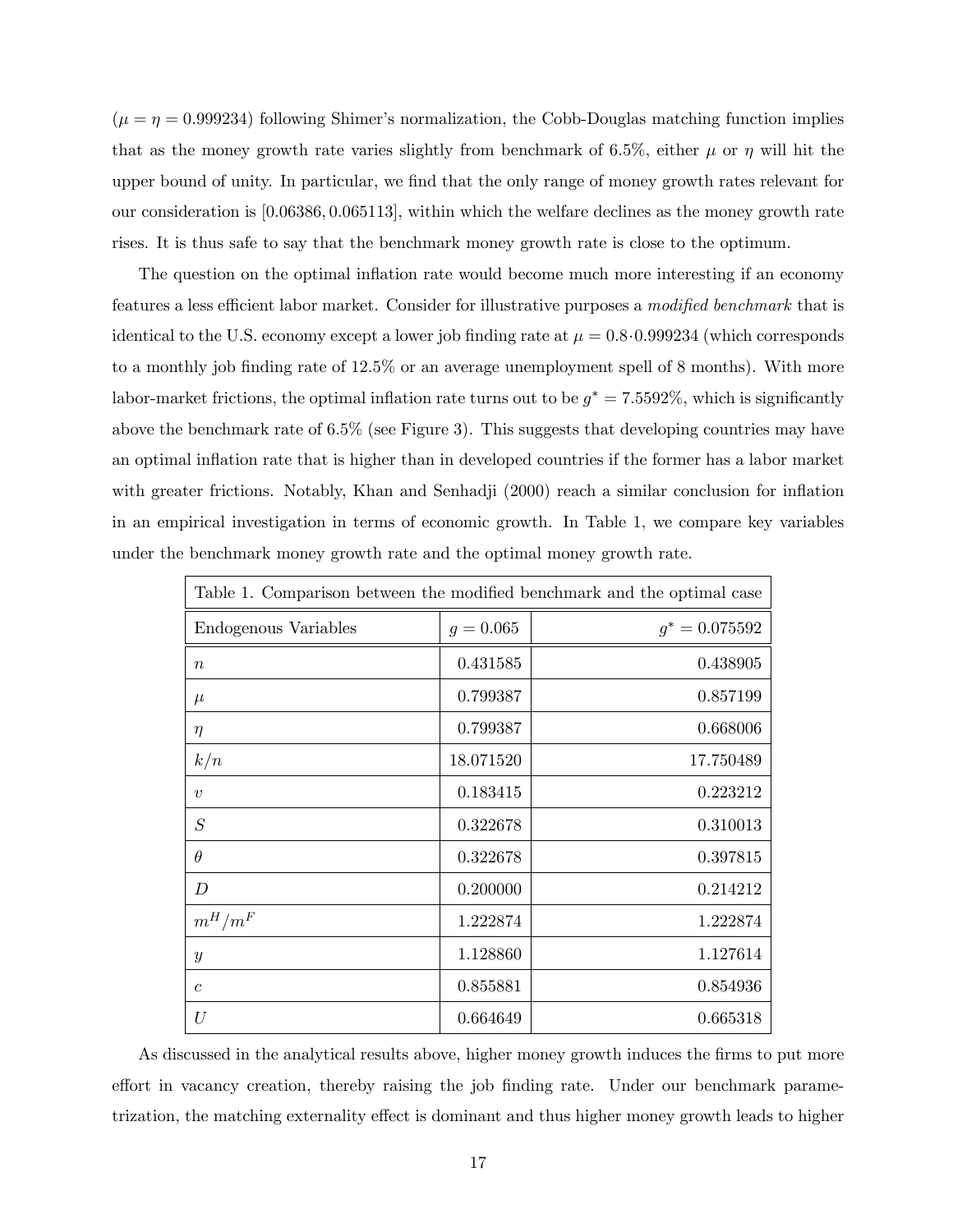employment. The trade-off is to reduce consumption and output, though the magnitude is negligible due to the opposing effects on the employment rate (positive) and the capital-labor ratio (negative). Since the betterment in job matching as a result of a suitable increase in money growth generates a large time saving effect in job search by the households, it results in sufficiently higher leisure to outweigh the modest drop in consumption. As a consequence, an increase in money growth from the benchmark rate of 6.5% to  $g^*$  enhances economic welfare.

We now return to the issue concerning how the welfare result may change under different money injection rules. It is best illustrated by solving quantitatively the optimal inflation rate  $g^*$  when the firm injection ratio  $\bar{\zeta}^F$  rises from 0 to 1. As depicted in Figure 4, we can see that the optimal inflation rate is positive for all  $\bar{\zeta}^F > 2.2602\%$ . Recall from the previous subsection that when money is only injected to households  $(\bar{\zeta}^F = 0)$ , the VP locus is independent of the money growth rate and the matching externality effect through vacancy creation and production is fully shut down. Thus, monetary expansion always hurt employment and positive inflation can never be welfare-enhancing. When a small amount of money is injected to firms, there is a positive effect of money growth in conjunction with a negative effect via labor-leisure trade-off. As  $\bar{\zeta}^F$  exceeds the above-mentioned threshold, the optimal money growth rate becomes positive. Our numerical analysis shows that even when  $\bar{\zeta}^F$  is at an extremely low value of 3%, the optimal inflation is about 5.4%, far above zero. When  $\bar{\zeta}^F$  rises to about 9%, the optimal inflation rate increases to 16.9%. Afterward, the optimal inflation starts declining, falling to 3.6% as  $\bar{\zeta}^F = 1$  where money is injected to firms only. This humpshaped result can be understood as follows. As  $\bar{\zeta}^F$  continues to rise, the rebate of the seigniorage tax to households declines and the detrimental labor-leisure trade-off effect increases rapidly, eventually dominating the matching externality effect through vacancy creation and production. Thus, the optimal money growth rate starts to decrease when  $\bar{\zeta}^F$  becomes too large. Overall, not only is the optimal inflation rate positive for most injection schemes, but over a wide range of  $\bar{\zeta}^F \in (3.2\%, 53\%)$ the optimal inflation rate turns out to exceed the benchmark value of  $6.5\%$ . Thus, while we need ìsomeî money injection to Örms to ensure that the vacancy creation-production channel can work, we do not need "much" of such injections quantitatively. Notably, while too much of such injections would lower the optimal rate of inflation, we find that when money is injected to the firms only, the resulting welfare with the optimal inflation rate of  $3.6\%$  is higher than under other injection rules (see Figure 4). This confirms that, in our calibrated economy, the channel through firms' vacancy creation and production is the ultimate force driving the welfare outcomes.

In summary, the Friedman rule does not hold in our economy. Note that in a standard CIA model with labor-leisure choice in the absence of labor market frictions, the optimal rate of money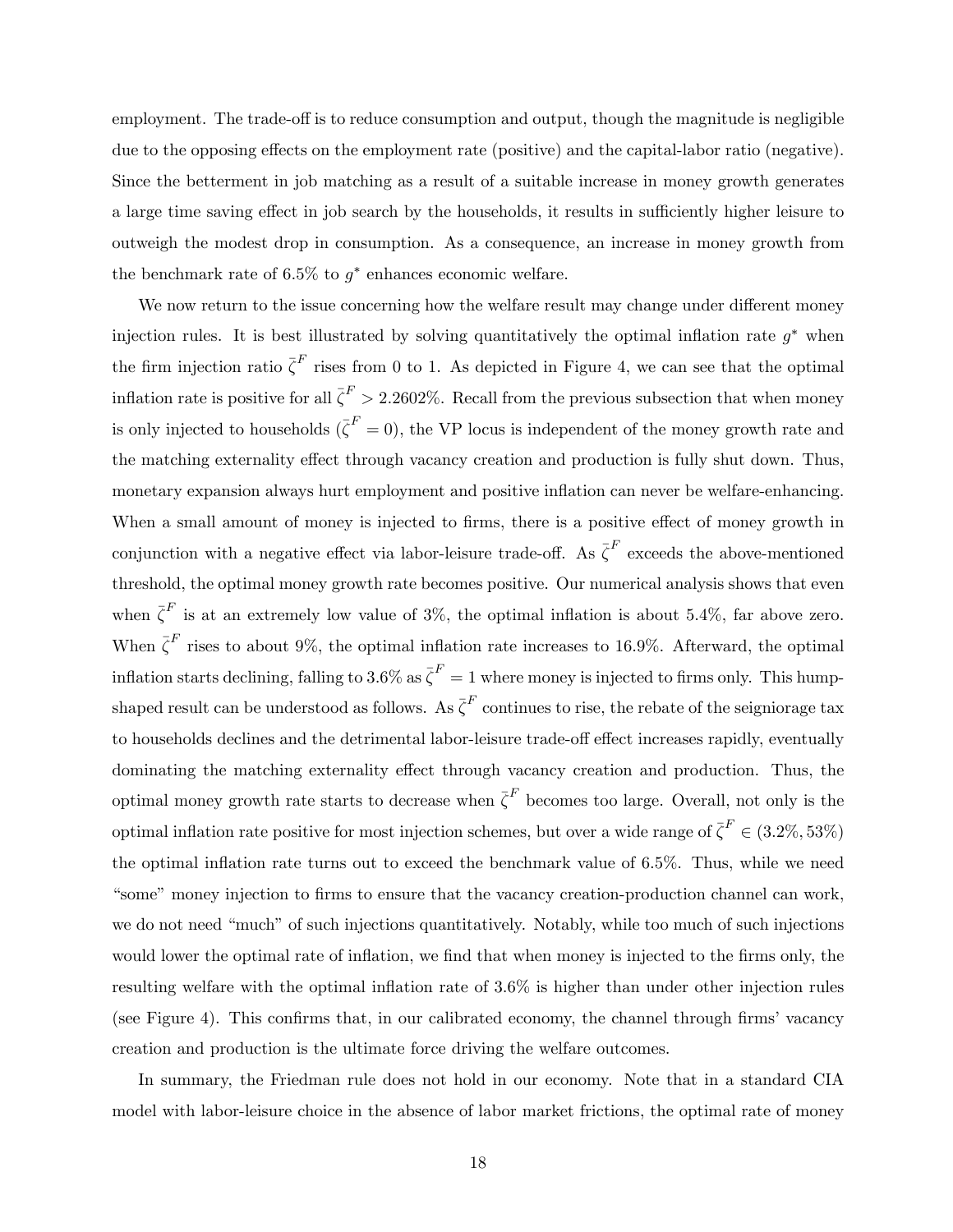growth can never be positive (as documented in Wang and Yip 1992, Gomme 1993, and many others). Moreover, even in the case with a positive real effect of steady inflation under our setting, there is a crucial difference between ours and the Mundell-Tobin model. In their framework, higher steady inflation causes a substitution from real balances to capital, implying a higher capital-labor ratio in the steady state. In ours, higher steady inflation induces the firms to put more manpower in managing vacancy, which leads to more job matches and increase in employment, thus lowering the capital-labor ratio in the steady state. Our result is found very robust to a wide range of money injection rules.

## 4 Further Discussion

In this section, we check the robustness of our main findings to alternative CIA constraints or alternative distribution of matching surplus, under the benchmark proportional money injection rule. We also check the validity of our main findings remain in a second-best world with pre-existing distortionary taxes.

## 4.1 Alternative Cash-in-Advance Constraints

Consider generalized CIA constraints, where a fraction  $q<sup>F</sup>$  of firm's spending in capital rental and a fraction  $q^H$  of household's spending in capital investment require cash:

$$
w_t n_t + q^F r_t k_t \leq \frac{m_t^F}{1 + \pi_t} \tag{49}
$$

$$
c_t + q^H (k_{t+1} - k_t + \delta k_t) \leq \frac{m_t^H}{1 + \pi_t}.
$$
 (50)

In the steady state, firm's capital demand becomes:

$$
\alpha A k^{\alpha - 1} \left( n - \Phi \left( v \right) \right)^{1 - \alpha} = Q_0 r,\tag{51}
$$

where  $Q_0 \equiv \left[ \left(1 - q^F\right) + q^F\left(1 + r\right) \left(1 + g\right) \right]$  (= 1 if  $q^F = 0$ ). Moreover, household's intertemporal trade-off and labor-leisure trade-off are given by,

$$
r = \frac{\rho + \delta}{Q_1} \tag{52}
$$

$$
(\rho + \psi + \mu) U_2 (c, (1 - s)(1 - n)) = \frac{Q_2 \mu w U_1 (c, (1 - s)(1 - n))}{(1 + g)(1 + \rho)}, \tag{53}
$$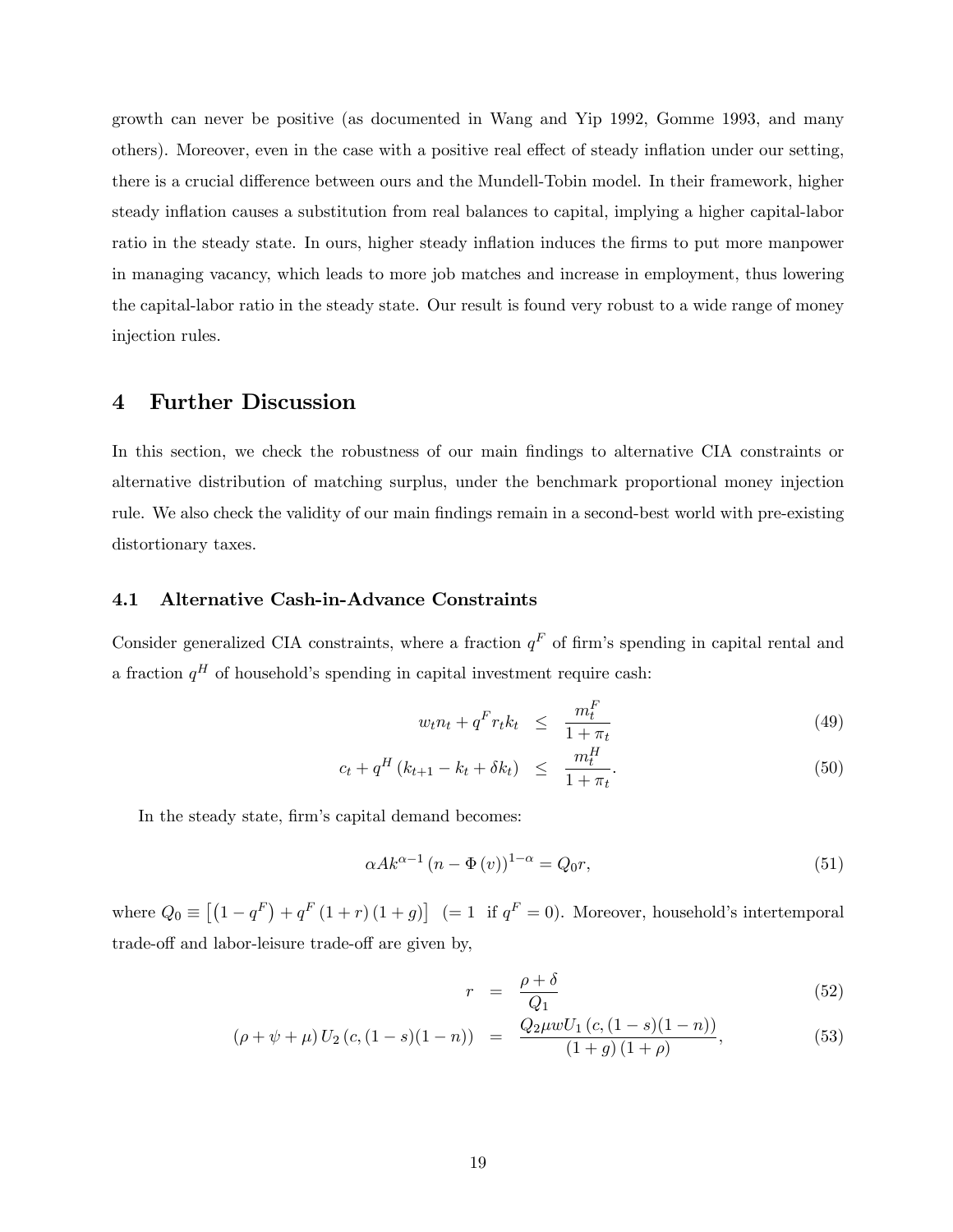where

$$
Q_1 \equiv \frac{1 - \rho q^H (1 + g) \left[ 1 - \frac{1}{(1 + \rho)(1 + g)} \right]}{1 + q^H (1 + g) \left[ 1 - \frac{1}{(1 + \rho)(1 + g)} \right]} \le 1 \quad (= 1 \text{ if } q^H = 0)
$$
  

$$
Q_2 \equiv \frac{(1 + \rho)(1 + g) \left\{ 1 - \rho q^H (1 + g) \left[ 1 - \frac{1}{(1 + \rho)(1 + g)} \right] \right\}}{(1 + \rho)(1 + g) - \rho q^H (1 + g) \left[ 1 - \frac{1}{(1 + \rho)(1 + g)} \right]} \le 1 \quad (= 1 \text{ if } q^H = 0).
$$

On the firm side, (51) implies that money growth generates an additional negative effect on capital demand as a result of a higher user cost of capital. On the household side, the steady-state real interest rate under generalized CIA constraints is higher than the benchmark case (see (52)), which discourages capital accumulation; the marginal benefit of labor is lower than the benchmark case (see  $(53)$ ), which lowers employment. Not surprisingly, both favor a reversed Tobin effect as in the canonical Walrasian setups in Stockman (1981) and Wang and Yip (1992). However, one may inquire how large these negative output effects of money growth will be. We argue that they are indeed modest. On the one hand, capital rental is much smaller than the wage payment while capital investment is much smaller than consumption. On the other, the fractions  $(q^F, q^H)$  are in the order of 0:2 or lower, based on Chang and Li (2004) and Liu, Tsou and Wang (2008). Using our benchmark parametrization with the capital income share of  $\alpha = 0.38$  and  $q^F = q^H = 0.2$ , we can recalibrate this modified economy to compute  $Q_0 = 1.02472$ ,  $Q_1 = 0.98303$  and  $Q_2 = 0.99997$ , which are all very close to one. That is, the key relationships are not much different from the benchmark CIA setup. Thus, the magnitude of the additional negative output effects of money growth induced by generalized CIA constraints is not large enough to upset our main Öndings, particularly concerning the departure from the Friedman rule.

## 4.2 Alternative Distribution of Matching Surplus

We turn now to examining whether applying Hosios' rule of efficient matching would change our main findings. Under Hosios' rule, the equilibrium sharing of the matching surplus will be tied to the matching elasticities. In the benchmark case, the zero profit condition  $(37)$  together with the modified golden rule (31) yields the equilibrium wage as a fraction of the marginal product. Under Hosios' rule, worker's wage (denoted  $w^*$ ) is lower than that in the benchmark case (the proof of all the results in this subsection is relegated to the Appendix):

$$
w^* = \beta \left( 1 + \frac{1 - \psi}{\psi} \frac{\varepsilon \Phi}{n - \Phi} \right) w + (1 - \beta) \left[ \frac{\left( 1 + \rho \right) \left( 1 + g \right) \frac{\sigma n}{1 - \sigma} \frac{\rho k}{n}}{\left( 1 - n \right) - \left( 1 + \rho \right) \left( 1 + g \right) \frac{\sigma n}{1 - \sigma}} \right],\tag{54}
$$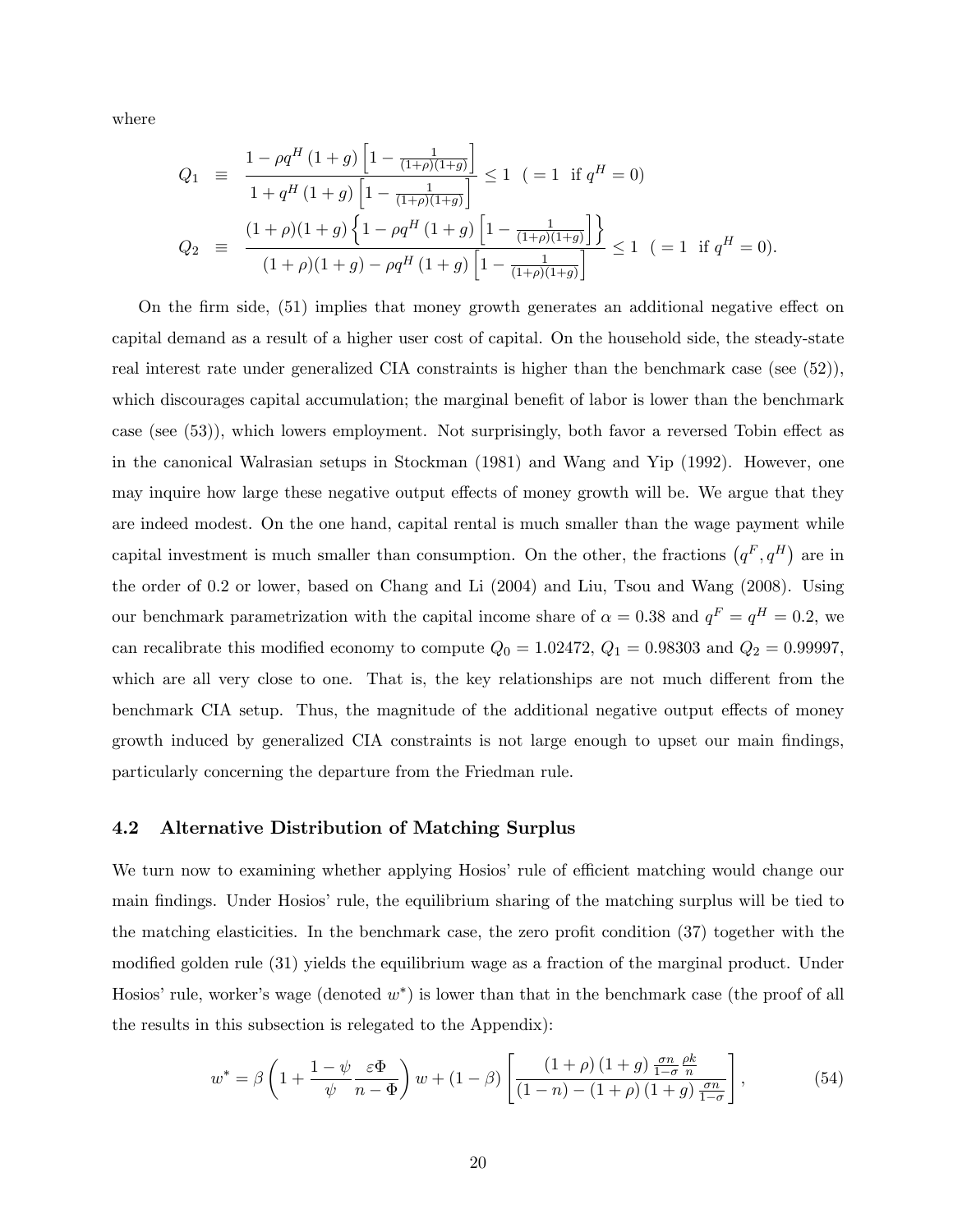which is a weighted average of the competitive wage rate and a lower value, analogous to the findings in Andolfatto (1996). We can rewrite (54) as:  $w^* = \Delta \cdot w$ , where  $w = \left(1 - \frac{\Phi}{n}\right)$  $\frac{\Phi}{n}$ ) MPN and

$$
\Delta = \beta \left( 1 + \frac{1 - \psi \varepsilon \Phi}{\psi n - \Phi} \right) + (1 - \beta) \left[ \frac{\frac{\alpha \rho}{(1 - \alpha)(\rho + \delta)}}{\frac{(1 - n)(1 - \sigma)}{n(1 + \rho)(1 + g)\sigma} - 1} \right].
$$
\n(55)

.

Due to the double holdup problems, this wage ratio generally differs from one. In the absence of the double holdup problems, the bargained wage rate equals the competitive wage and thus  $\Delta = 1$ .

Under Hosios' rule, the labor-leisure trade-off (LL) locus need be modified as:

$$
\frac{\frac{\alpha\rho}{(1-\alpha)(\rho+\delta)}}{\frac{1-\sigma}{\sigma}\left(\frac{1-n}{n}-\frac{\psi}{\mu}\right)} = \beta\left(1+\frac{1-\psi}{\psi}\frac{\varepsilon}{\frac{1}{\Lambda(\mu,n)}-1}\right) + (1-\beta)\left[\frac{\frac{\alpha\rho}{(1-\alpha)(\rho+\delta)}}{\frac{(1-n)(1-\sigma)}{n(1+\rho)(1+g)\sigma}-1}\right],\qquad(56)
$$

where  $\Lambda$  measures the fraction of labor devoted to vacancy creation and maintenance and is a function of  $(\mu, n)$ ,

$$
\Lambda(\mu, n) \equiv \frac{\phi}{n^{1-\varepsilon}} \left[ \psi \left( \frac{\mu^{\beta}}{B} \right)^{\frac{1}{1-\beta}} \right]^{\varepsilon}
$$

While the LHS of (56) is decreasing in  $\mu$  and increasing in n, the RHS is increasing in  $\mu$  and may increase or decrease in n. Thus, we cannot pin down the slope of the LL locus. Should the double holdup problems be absent, the RHS reduces to one and the LL locus is upward-sloping. When the household's bargaining power is weaker (smaller  $\beta$ ), the LL locus is steeper.

Under efficient bargain, the VP locus becomes,

$$
\frac{1^{-\varepsilon(\psi+\rho+\delta)\Lambda(\mu,n)}}{(1+\rho+\delta)(1+g)\left[1-\Lambda(\mu,n)\right]} = \beta\left(1+\frac{1-\psi}{\psi}\frac{\varepsilon}{\frac{1}{\Lambda(\mu,n)}-1}\right) + (1-\beta)\left[\frac{\frac{\alpha\rho(1+\rho)(1+g)\sigma n}{(1-\alpha)(\rho+\delta)(1-\sigma)}}{1-n-\frac{(1+\rho)(1+g)\sigma n}{1-\sigma}}\right].
$$
\n(57)

This relationship captures the production-vacancy creation trade-off under efficient bargain. When  $\varepsilon (\psi + \rho + \delta) < \psi$ , both the LHS and the RHS are increasing in  $\mu$  and decreasing in n. As a result, we cannot determine the slope of the modified VP locus. However, if the double holdup problems are absent, then the RHS reduces to one and the modified VP locus is still upward-sloping. When the household's bargaining power is weaker (smaller  $\beta$ ), the VP locus becomes flatter.

Under the calibrated value of bargaining parameter  $\beta = 0.72$ , the double holdup problem is not negligible. In the calibrated equilibrium mimicking the post-WWII U.S. economy with a lower job finding rate  $\mu = 0.8 \cdot 0.999234$ , the LL locus is still upward sloping but the VP locus becomes downward sloping. As money growth increases, the VP locus shifts downward and the LL locus also shifts downward but barely. As a result,  $\mu$  and n both decrease in response to higher money growth. Hence, the optimal inflation rate is now much lower than the benchmark case  $(g^* = 0.002149)$  when  $\mu^*$  hits the upper bound of unity.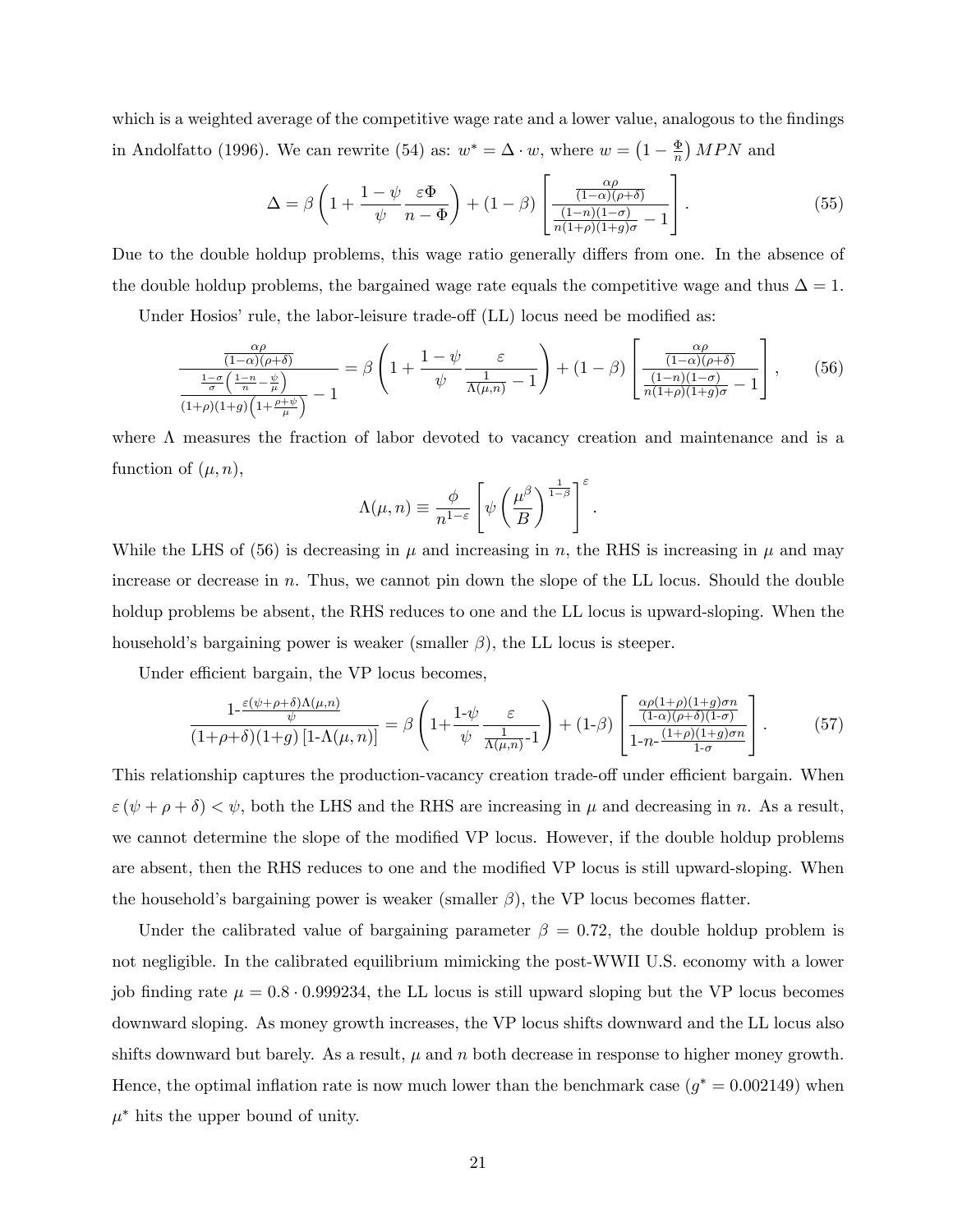## 4.3 Second-Best Tax Incidence Analysis

One may now inquire whether our main Öndings remain valid in a second-best world with an array of nonzero pre-existing taxes where a full access to the lump-sum tax is unavailable.<sup>6</sup> We are particularly interested in comparing the ináation tax with either a consumption tax or a general income tax.

Denote the consumption tax and general income tax rates as  $\tau_c$  and  $\tau_y$ , respectively, and the exogenous government spending as  $G_t$  (which is for simplicity assumed to be nonproductive and to yield no utility). Then household's budget constraint  $(6)$  is modified as:

$$
k_{t+1} = [1 - \delta + (1 - \tau_y) r_t] k_t + (1 - \tau_y) w_t n_t - (1 + \tau_c) c_t - z_t^H,
$$

where the direct money injection is now removed to be consistent with the assumption in Chari, Christiano and Kehoe (1996). The CIA constraint (8) becomes:

$$
(1 + \tau_c) c_t \le \frac{m_t^H}{1 + \pi_t},
$$

where it is reasonable to assume the sales taxes are paid in cash when consumption purchases are made. The resource constraint (11) is now,

$$
c_t + [k_{t+1} - (1 - \delta)k_t] + G_t = Ak_t^{\alpha} (n_t - \Phi(v_t))^{1 - \alpha},
$$

where, in the absence of a lump-sum tax and under the assumption of proportional money injections, the following government budget constraint is met:

$$
G_t = \tau_y (r_t k_t + w_t n_t) + \tau_c c_t + g [w_t n_t + (1 + \tau_c) c_t],
$$

where the last term captures the (real) inflation tax on firm's wage spending and household's consumption purchase.

While firm's optimizing conditions are all unchanged (as the removal of the direct money injection from firm's flow profit would not alter any decisions), some of household's optimizing conditions and equilibrium conditions need be modified. As a consequence, several steady-state equilibrium relationships are different from their benchmark counterparts. For brevity, we only highlight a few key relationships and relegate all mathematical details to the Appendix. While the LL locus is unchanged (all tax effects cancelled out on the margin because  $\tau_y$  applies on both capital income and wage income), the VP locus is now modified as:

$$
n = \left(\frac{\phi}{D}\right)^{1/(1-\varepsilon)} \left(\psi B^{\frac{-1}{1-\beta}} \mu^{\frac{\beta}{1-\beta}}\right)^{\varepsilon/(1-\varepsilon)}.
$$

 $6$ We are grateful to an anonymous referee for alerting us to this useful exercise.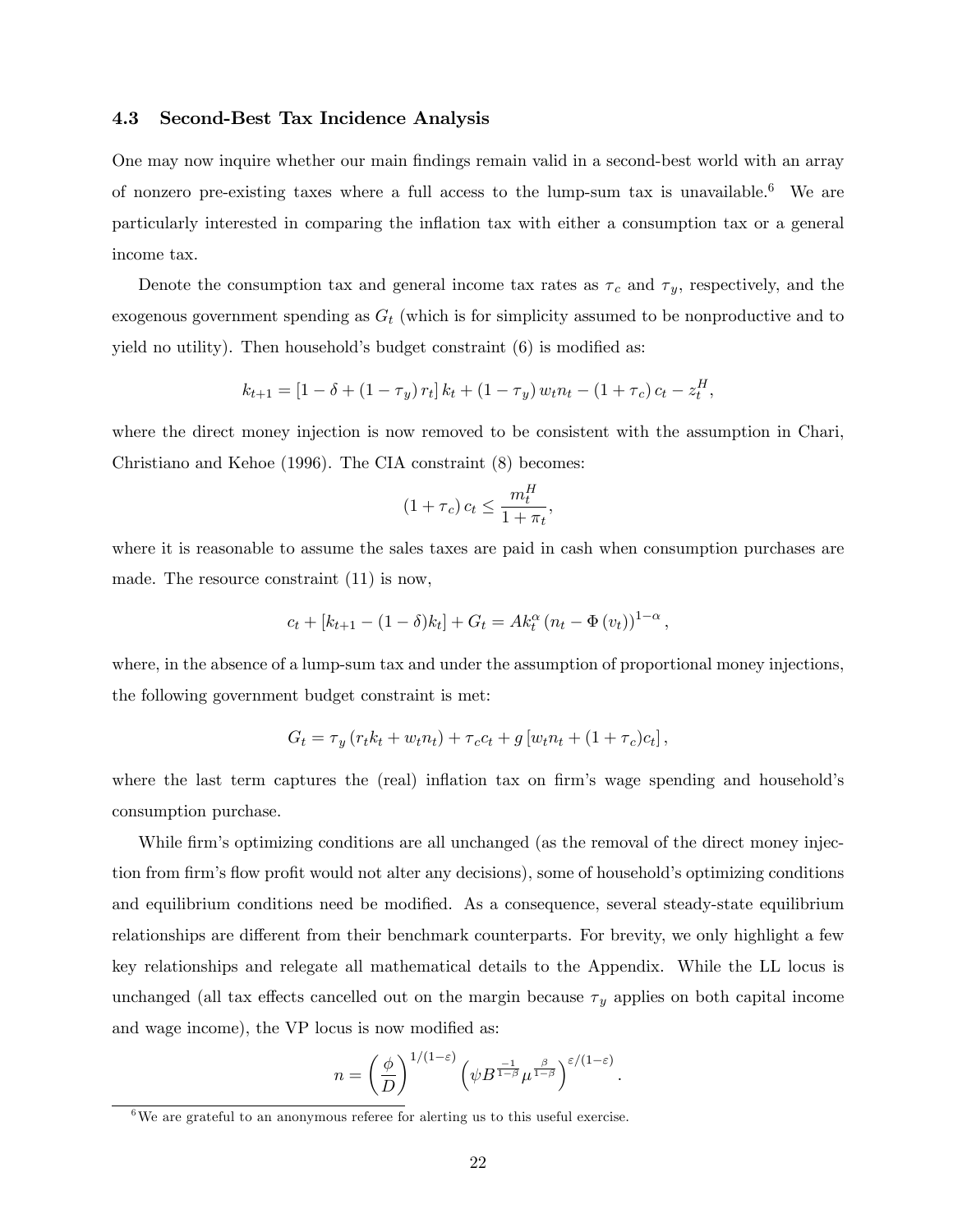where the wage discount D is now a function of  $(g, \tau_y)$ ,

$$
D = \frac{\psi\left[\left(1 + \frac{\rho + \delta}{1 - \tau_y}\right)\left(1 + g\right) - 1\right]}{\psi\left[\left(1 + \frac{\rho + \delta}{1 - \tau_y}\right)\left(1 + g\right) - 1\right] + \psi(1 - \varepsilon) - \varepsilon \frac{\rho + \delta}{1 - \tau_y}}.
$$

Note that the consumption tax  $\tau_c$  does not appear in the steady state relationships (VP and LL loci) or in the wage discount expression. An increase in the general income tax  $\tau_y$  has two effects on the firms' vacancy creation-production trade-off, both through the wage discount. First, it raises the real interest rate  $(r = \frac{\rho + \delta}{1 - \tau_y})$ , which reduces firm's incentive to create vacancy because the benefit from higher matching and higher employment next period would worth less in present value (represented by the term  $-\varepsilon \frac{\rho+\delta}{1-\tau_y}$  above). The reduction in the firm's marginal benefit from vacancy creation requires a larger wage discount in order to maintain zero profit. Second, an increase in the real interest rate raises the nominal interest rate,  $(1 + \frac{\rho + \delta}{1 - \tau_y}) (1 + g) - 1$ , thereby raising the opportunity cost of financing wage payments due to the presence of the firm' CIA constraint and leading to a higher wage discount. The resulting increase in the wage discount through both channels in turn leads to a lower level of employment (VP locus shifts down). Notably, while the inflation tax also affect the level of employment via the nominal interest rate channel, it does not have the additional effect via the real interest rate as does the general income tax.

To evaluate the welfare effects of money growth and taxes, we express the capital-labor and consumption-capital ratios as follows:

$$
\frac{k}{n} = \left[ \frac{\alpha A}{(\rho + \delta) / (1 - \tau_y)} \right]^{1/(1 - \alpha)} (1 - D),
$$
\n
$$
\frac{c}{k} = \frac{\left[ (1 - \tau_y) - (1 - \alpha) g \right] \frac{\rho + \delta}{\alpha (1 - \tau_y)} - \delta}{(1 + \tau_c) (1 + g)}.
$$

Thus, the welfare measured by steady-state lifetime utility is decomposed into four components,

$$
U(c, (1-s)(1-n)) = \left(\frac{c}{k}\right)^{1-\sigma} n^{1-\sigma} \left(\frac{k}{n}\right)^{1-\sigma} \left(1-n-\frac{\psi n}{\mu}\right)^{\sigma}.
$$

Through the wage discount channel, an increase in  $\tau_y$  lowers the capital-labor ratio. Additionally,  $\tau_y$  also has a direct negative effect on the capital-labor ratio via the real interest rate channel  $((\rho + \delta)/(1 - \tau_y))$ . By contrast, neither the wage discount nor the capital-labor ratio is affected by the consumption tax  $\tau_c$  – the only effect of  $\tau_c$  is on the consumption-capital ratio: by taxing consumption purchases, this ratio is unambiguously lower. Turning now to the effects on leisure  $\left(1-n-\frac{\psi n}{\mu}\right)$  $(\frac{\partial n}{\mu})$ , we note that there is an extensive margin (via  $1 - n$ ) and an intensive margin (by economizing job search, captured by  $-\frac{\psi n}{\mu}$  $(\frac{\partial n}{\mu})$ . As discussed above, both g and  $\tau_y$  have positive impacts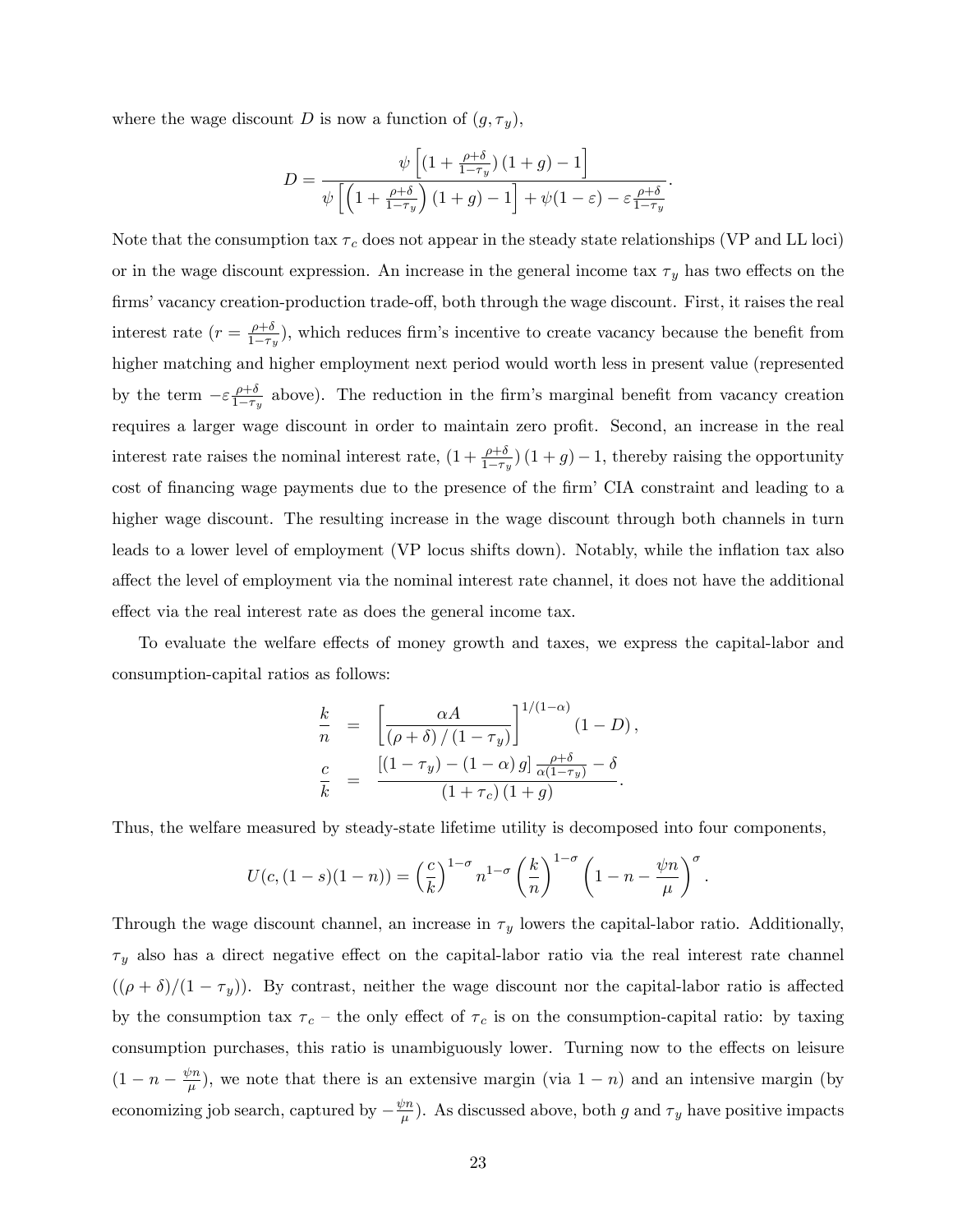on the level of employment, thus lowing leisure on the extensive margin. Similar to the analysis using Figure 2, however, both tax instruments induce large downward shifts in the VP locus accompanied by small shifts in the LL locus, leading to lower employment-job finding rate ratio  $(n/\mu)$ . Thus, an increase in  $g$  or  $\tau_y$  economizes job search and raises leisure on the intensive margin. In our calibrated economy, we always find the intensive margin to dominate the extensive margin. We thus expect that g and  $\tau_y$  will generate positive leisure effects in the steady state.

In summary, an increase in the consumption tax does not affect any other economic aggregate but the consumption-output ratio negatively, thereby reducing welfare unambiguously. A higher general income tax or a higher inflation tax, on the one hand, raises employment and (most plausibly) leisure, and reduces the capital-labor ratio, on the other. Thus, both affects welfare ambiguously even when their effects on leisure are dominated by the intensive margin.

We recalibrate the modified benchmark economy (with  $\mu = 0.8 \cdot 0.999234$ ) under the zero profit setup and obtain  $\sigma = 0.316530$ ,  $\phi = 0.162182$  and  $\varepsilon = 0.371870$ . While  $\sigma$  is very close to the modified benchmark figure,  $\phi$  and  $\varepsilon$  are both lower than their counterparts. Concerning the secondbest tax incidence analysis, we set the pre-existing inflation tax rate the same as before  $(g = 6.5\%)$ and choose the consumption and general income tax rates as  $\tau_c = 5\%$  and  $\tau_y = 20\%$  (which are commonly chosen in the dynamic tax incidence literature calibrating the U.S. economy). These yield a government spending  $G = 0.295544$ .

We conduct three government revenue-neutral tax incidence exercises. In the first, we fix the consumption tax rate at  $\tau_c = 5\%$  and  $G = 0.295544$  to maintain revenue-neutral. We find that the optimal tax mix is:  $(g^*, \tau_y^*) = (10.57\%, 14.20\%).$  In the second exercise, we fix the general income tax rate at  $\tau_y = 20\%$  and again  $G = 0.295544$  to obtain the optimal tax mix  $(g^*, \tau_c^*) = (8.64\%, 0.36\%).$ These two pair-wise exercises suggest a shift toward the inflation tax. Nevertheless it is never optimal to fully replace consumption or general income taxes by the ináation tax. Finally, in the last exercise, we calculate the global optimal tax mix given  $G = 0.295544$  to obtain  $(g^*, \tau^*_y, \tau^*_c)$  $(10.48\%, 0\%, 26.77\%)$ . Notice that under the pre-existing tax rates given above, inflation, general income and consumption taxes account for about 24:9%, 66:7% and 8:4%, respectively, of the total government revenue. In the optimal tax mix scheme, their revenue shares become 49:7%, 0% and 50:3%, respectively. To understand the global optimal tax mix result, we note that the direct negative effect of the general income tax is quantitatively too large to be compensated by the positive employment and (most plausibly) leisure effects. As a consequence, it is optimal for income to be tax-exempted. Thus, when it is optimal to fully eliminate the distortionary general income tax, tax burdens must fall on the ináation and the consumption taxes. However, the welfare-cost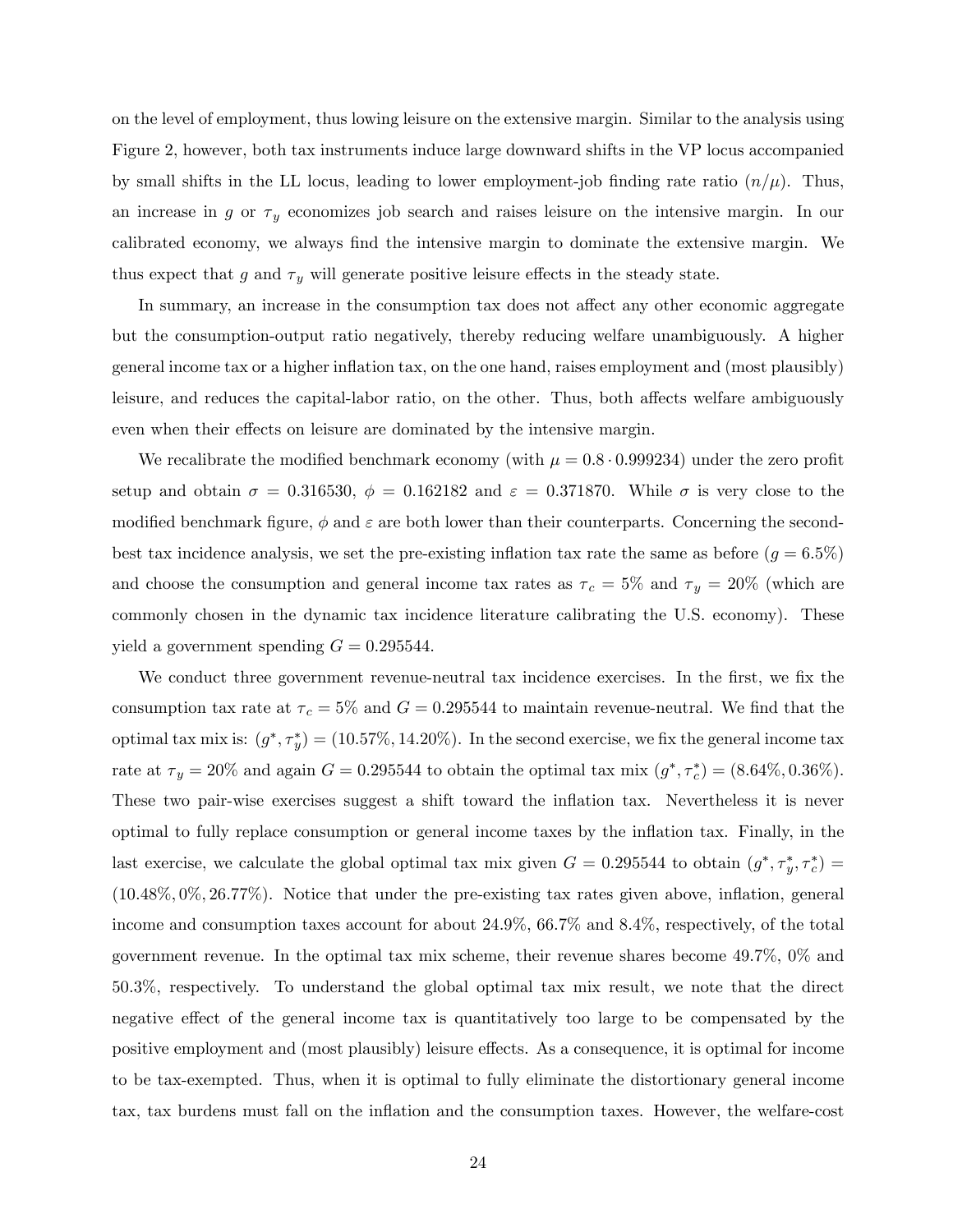trade-off between the inflation tax and the consumption tax is never strong enough to lead to an optimal tax scheme with one tax being fully replaced by another.

To the end, we compare our findings with those established by Chari, Christiano and Kehoe (1996) and Chari and Kehoe (1999). Their papers consider both cash and credit consumption goods, where money can be regarded as an intermediate good that produces the final consumption good. By the intermediate good principle (cf. Diamond and Mirrlees 1971), the inflation tax is distortionary. Moreover, the uniform taxation principle (cf. Atkinson and Stiglitz 1972) requires that both cash and credit goods be taxed equally. Thus, an inflation tax levied only on the cash good is distortionary. To avoid both distortionary margins, the Friedman rule is optimal in a class of homothetic preferences that are separable in consumption and leisure. In our paper, money can also be regarded as an intermediate good serving to facilitate transactions in firm's wage payments and household's consumption purchases. However, in the presence of labor-market frictions, our model exhibits trade-offs in vacancy creation and production use of labor, as well as trade-offs in labor, job search and leisure. Such trade-offs yield a new channel through which steady inflation raises employment and leisure in the long run, thus invalidating the Friedman rule in our calibrated economy.

# 5 Concluding Remarks

By constructing a monetary growth model where cash is required for wage payments and consumption purchases, we have shown that labor market frictions play an important role in creating new channels through which steady inflation influences the real activity in the long run. The key elements of labor market frictions considered in our benchmark framework include costly vacancy creation and job search as well as imperfect job matches. While there is a prototypical detrimental effect of money growth via labor-leisure trade-off, we have identified, with at least some moderate amount of money being injected to firms, there exists a positive real effect due to the encouragement of steady inflation to create new vacancies and to raise job matches.

Some valuable lessons from our calibration exercises are summarized as follows.

 $\bullet$  When the economy exhibits relatively low inflation, positive real effects of money growth may arise in which higher steady ináation, via more vacancy creation and better job matches, raises employment and saves job search time. In this case, the optimal rate of inflation is positive, departing from the Friedman rule.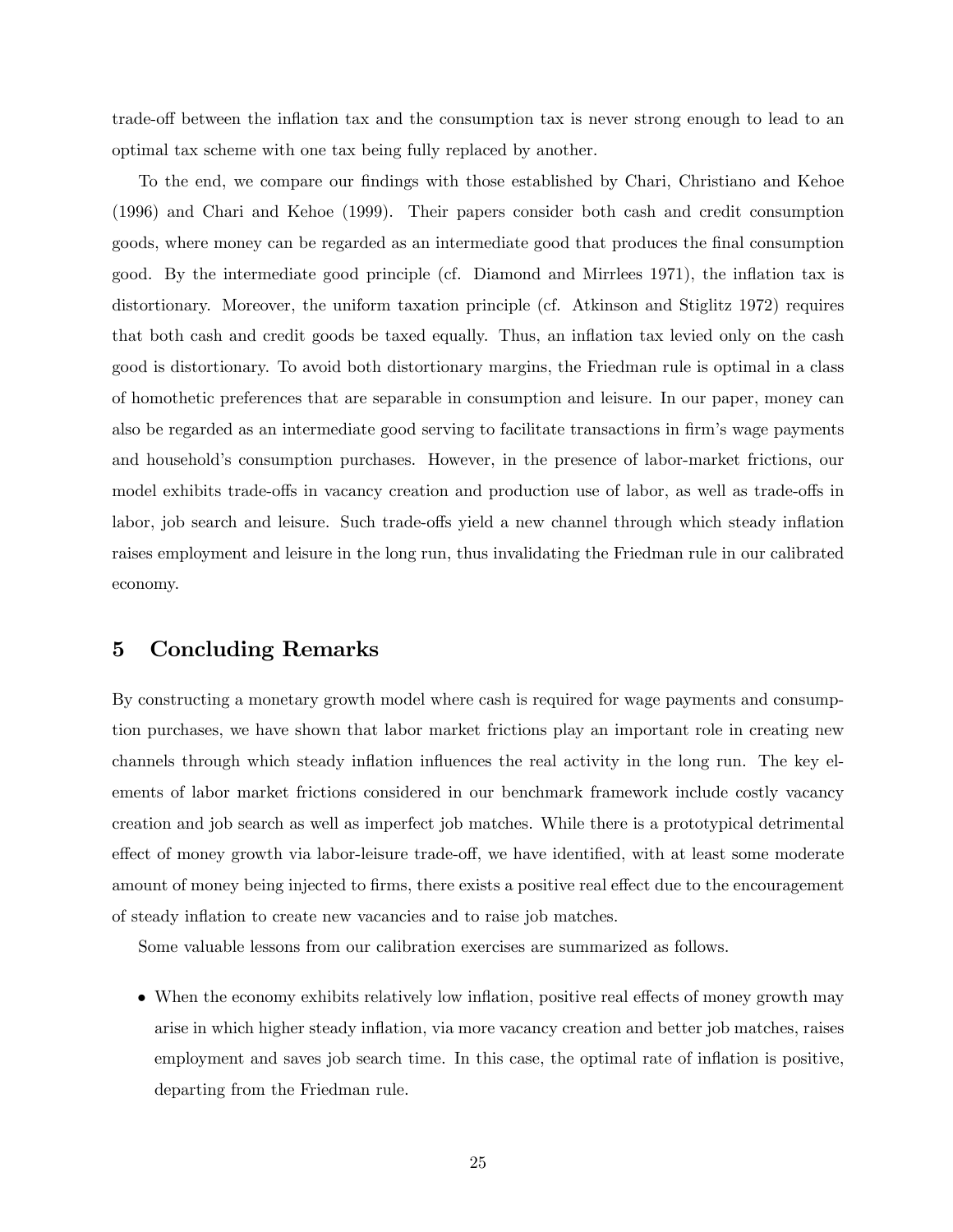- When wages are determined by competitive profit conditions, the greater labor-market frictions, the larger the positive real effect of money growth and the optimal inflation rate.
- When bargaining inefficiency is removed under Hosios' rule in an economy with significant labor-market frictions, the benefit of money growth is significantly reduced. Under our calibrated economy with a job finding rate  $20\%$  lower than one in the U.S., the real effect of money growth is almost absent and the optimal inflation rate is close to zero.
- Even in a second-best world with pre-existing distortionary consumption and general income taxes, the Friedman rule still fails to hold under our benchmark parametrization with wages being determined by competitive profit conditions. Under our calibrated economy with a job finding rate  $20\%$  lower than one in the U.S., it is optimal to fully eliminate general income tax and to have positive inflation and consumption tax.

Our quantitative results are generally consistent with recent empirical studies investigating the long-run money-output relationship.

We have focused on providing a thorough characterization of the real effects of steady inflation via the labor-leisure-search trade-off in the presence of labor market frictions and have been abstracting any pecuniary costs associated with job search and vacancy creation. Our model may be generalized to include such costs. In doing so, one may mimic better the real world and conduct calibration analysis matching better with the observed rates of job turnover and unemployment. Another simplifying assumption is the utility function specification. Should the utility function be nonhomothetic (in consumption and search-intensity augmented effective leisure), the employment rate may affect the marginal rate of substitution and the marginal product of labor differently and hence steady inflation may affect the ratio of household to firm money holding, depending on the severity of labor market frictions. This extension may thus provide a plausible explanation for the sharp movements in the ratio of money holding over the past few decades in the U.S. Finally, our framework is ready for a comprehensive study of monetary transmission over the business cycle. In particular, one may set up the stochastic processes for the technological factor  $(A)$  and the monetary growth rate  $(q)$  and then characterize monetary transmission by log-linearizing the system governing the equilibrium dynamics. Search frictions may be viewed as "real rigidities" that may permit a better Öt with the data in impulse responses of output, employment and factor returns with respect to monetary shocks.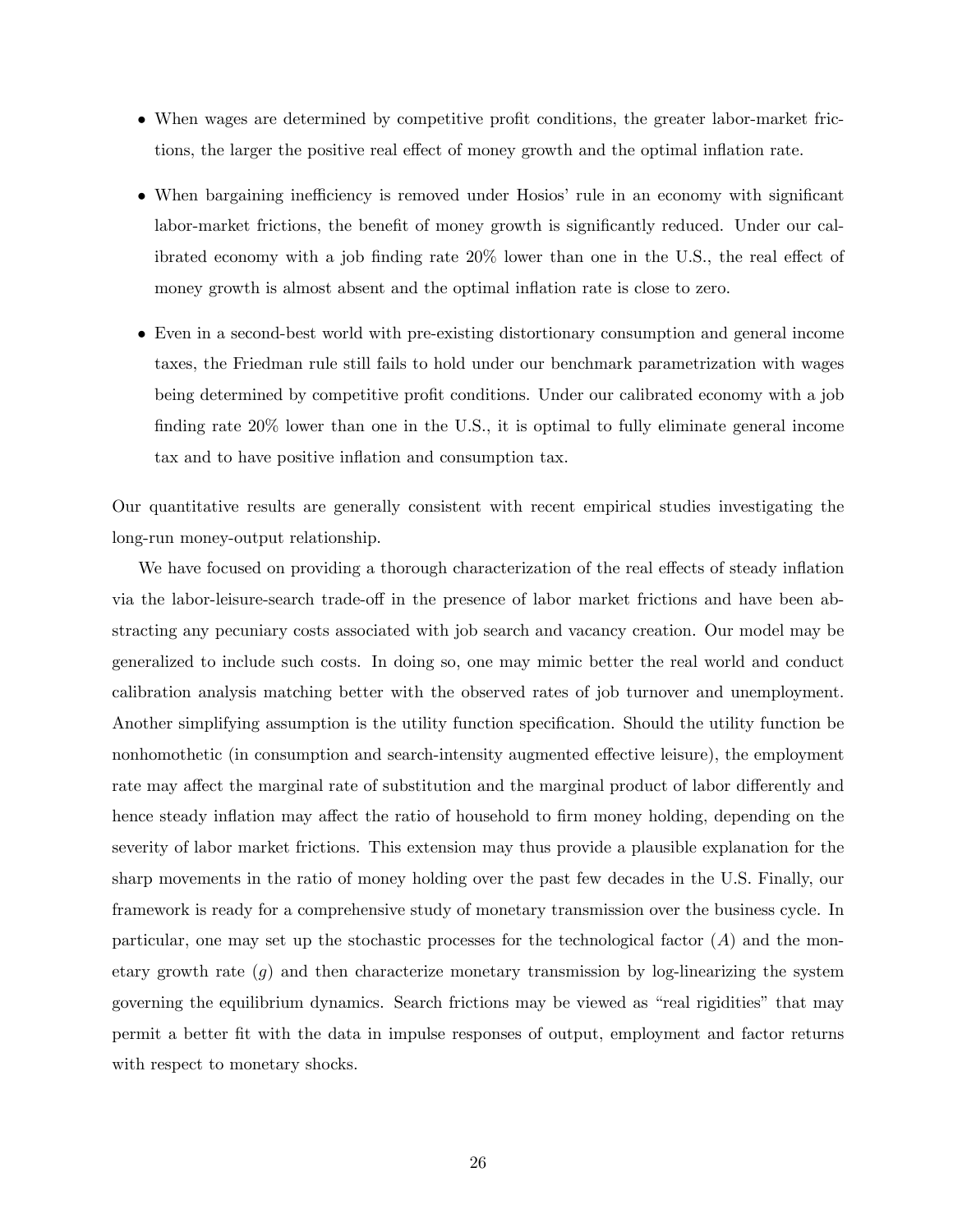# References

- [1] Ahmed, S. and J. H. Rogers (2000), "Inflation and the Great Ratios: Long Term Evidence from the U.S.," Journal of Monetary Economics, 45: 3-35.
- [2] Andolfatto, D. (1996), "Business Cycles and Labor-Market Search," American Economic Review, 86: 112-132.
- [3] Atkinson, A. B. and J. E. Stiglitz (1972), "The Structure of Indirect Taxation and Economic Efficiency," Journal of Public Economics, 1: 97-119.
- [4] Bullard, J. and J. Keating (1995), "The Long-run Relationship Between Inflation and Output in Postwar Economies," Journal of Monetary Economics, 36: 477-96.
- [5] Chang, W. Y. and H. F. Tsai (2003), "Money, Social Status, and Capital Accumulation in a Cash-in-Advance Model: A Comment," Journal of Money, Credit and Banking, 35: 657-661.
- [6] Chari, V. V., L. J. Christiano and P. J. Kehoe (1996), "Optimality of the Friedman Rule in Economies with Distorting Taxes," Journal of Monetary Economics, 37: 203-223.
- [7] Chari, V. V. and P. J. Kehoe (1999), "Optimal Fiscal and Monetary Policy," in J. B. Taylor and M. Woodford (eds.), Handbook of Macroeconomics, Volume 1, Part 3, 1671-1745.
- [8] Carlstrom, C. and T. Fuerst (1995), "Interest Rate Rules Vs. Money Growth Rules: A Welfare Comparison in a Cash-in-Advance Economy," Journal of Monetary Economics, 36: 247-267.
- [9] Christiano, L. and M. Eichenbaum (1995), "Liquidity Effects, Monetary Policy, and the Business Cycle," Journal of Money, Credit and Banking, 27: 1113-1136.
- [10] Cole, H. L. and L. E. Ohanian (1998), "The Demand for Money and the Neutrality of Money," Federal Reserve Bank of Minneapolis Staff Report No. 246.
- [11] Cooley, T. F. and G. D. Hansen (1989), "The Inflation Tax in a Real Business Cycle Model," American Economic Review, 79: 733-748.
- [12] Diamond, P. (1982), "Wage Determination and Efficiency in Search Equilibrium," Review of Economic Studies, 49: 217-227.
- [13] Diamond, P. A. and J. A. Mirrless (1971), "Optimal Taxation and Public Production II: Tax rules," American Economic Review, 61: 261-268.
- [14] Dotsey, M. and P. D. G. Sarte (2000), "Inflation uncertainty and growth in a cash-in-advance economy," Journal of Monetary Economics, 45: 631-655.
- [15] Fischer, S. (1983), "Inflation and Growth," NBER Working Paper No. 1235.
- [16] Fuerst, T. S. (1992), "Liquidity, Loanable Funds, and Real Activity," Journal of Monetary Economics, 29: 3-24.
- [17] Gomme, P. (1993), "Money and growth revisited," *Journal of Monetary Economics*, 32: 51-77.
- [18] Hosios, A. (1990), "On the Efficiency of Matching and Related Models of Search and Unemployment," Review of Economic Studies, 57: 279-298.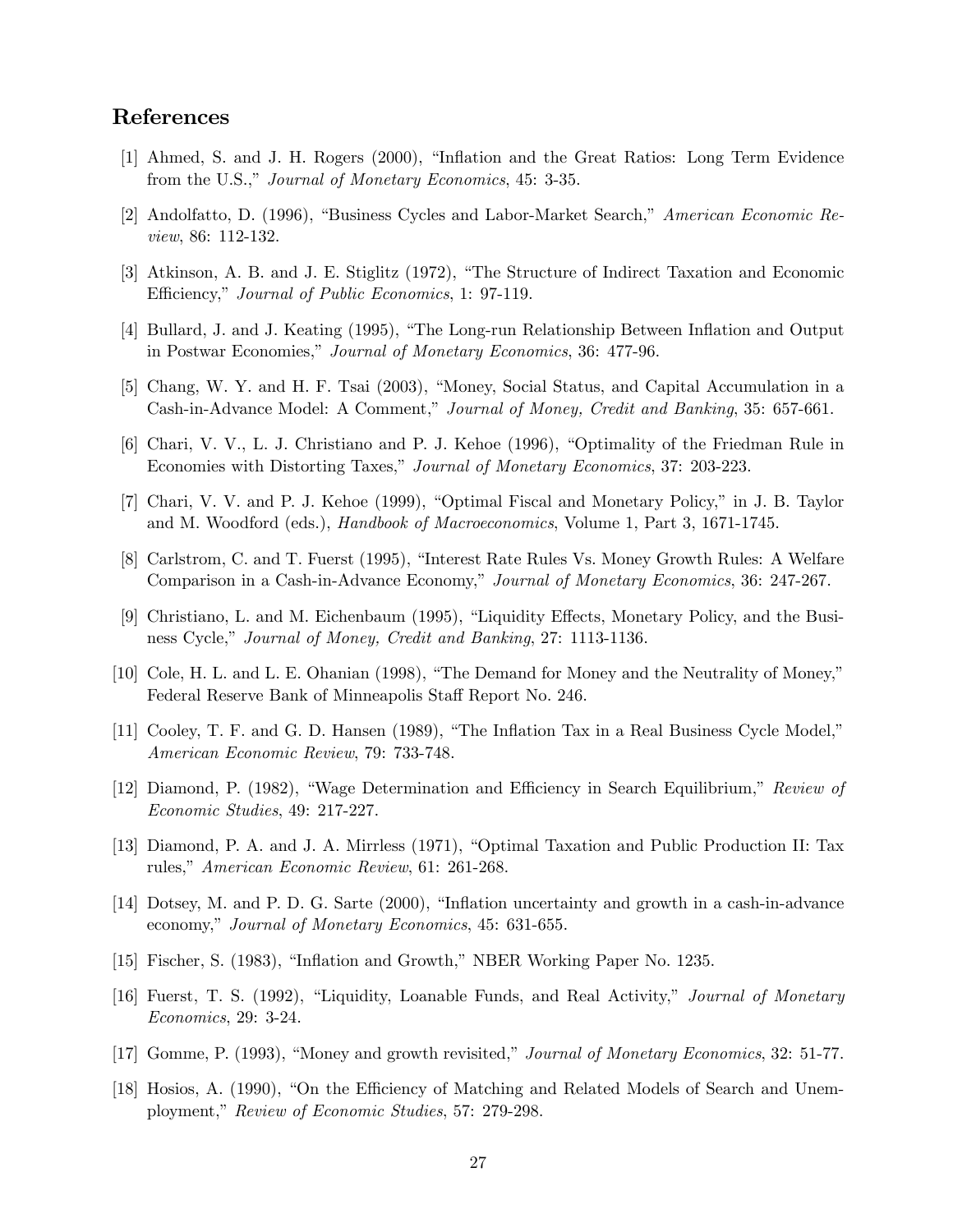- [19] Jones, L. and R. Manuelli (1995), "Growth and the Effects of Inflation," Journal of Economic Dynamics and Control, 19: 1405-1428.
- [20] Khan, M. S. and A. S. Senhadji (2000), "Threshold Effects in the Relationship Between Inflation and Growth," IMF Working Paper No.  $00/110$ .
- [21] Laing, D. , T. Palivos, and P. Wang (1995), Learning, matching, and growth, Review of Economic Studies, 62: 115-129.
- [22] Li V. E. and C. Y. Chang (2004), "The Cyclical Behavior of Household and Business Investment in a Cash-in-Advance Economy," Journal of Economic Dynamics and Control, 28: 691-706.
- [23] Liu, J. T., M. W. Tsou, and P. Wang (2008), "Differential Cash Constraints, Financial Leverage and the Demand for Money: Evidence from a Complete Panel of Taiwanese Firms," Journal of Macroeconomics, 30: 523-542.
- [24] Lucas, R. E. Jr. (1972), "Expectations and the Neutrality of Money," Journal of Economic Theory, 4: 103-124.
- [25] Lucas, R. E. Jr. (1980), "Equilibrium in a Pure Currency Economy," *Economic Inquiry*, 18: 203-220.
- [26] Lucas, R. E. Jr.,  $(1990)$ , "Liquidity and Interest Rates," *Journal of Economic Theory*, 50: 237-264.
- [27] Merz, M. (1995), "Search in the Labor Market and the Real Business Cycle," Journal of Monetary Economics, 36: 269–300.
- [28] Mortensen, D. T. (1982), "Property Rights and Efficiency in Mating, Racing and Related Games," American Economic Review, 72: 968-969.
- [29] Mundell, R. A. (1963), "Inflation and Real Interest," *Journal of Political Economy*, 71: 280-283.
- [30] Peters, M. (1991), "Ex Ante Price Offers in Matching Games: Non-Steady State," Econometrica, 59: 1425-1454.
- [31] Pissarides, C. A. (1984), "Efficient Job Rejection," Economic Journal, 94, S97-S108.
- [32] Rogers, J., and P. Wang (1993), "Sources of Fluctuations in Relative Prices: Evidence from High Inflation Countries," Review of Economics and Statistics, 70: 589-605.
- [33] Stockman, Alan C. (1981), "Anticipated Inflation and the Capital Stock in a Cash-in-Advance Economy," Journal of Monetary Economics, 8: 387-393.
- [34] Tobin, James (1956), "The Interest-Elasticity of the Transactions Demand for Cash," Review of Economics and Statistics, 38: 241-247.
- [35] Wang, P. and C. Yip (1992), "Alternative Approaches to Money and Growth," Journal of Money, Credit and Banking, 24: 553-562.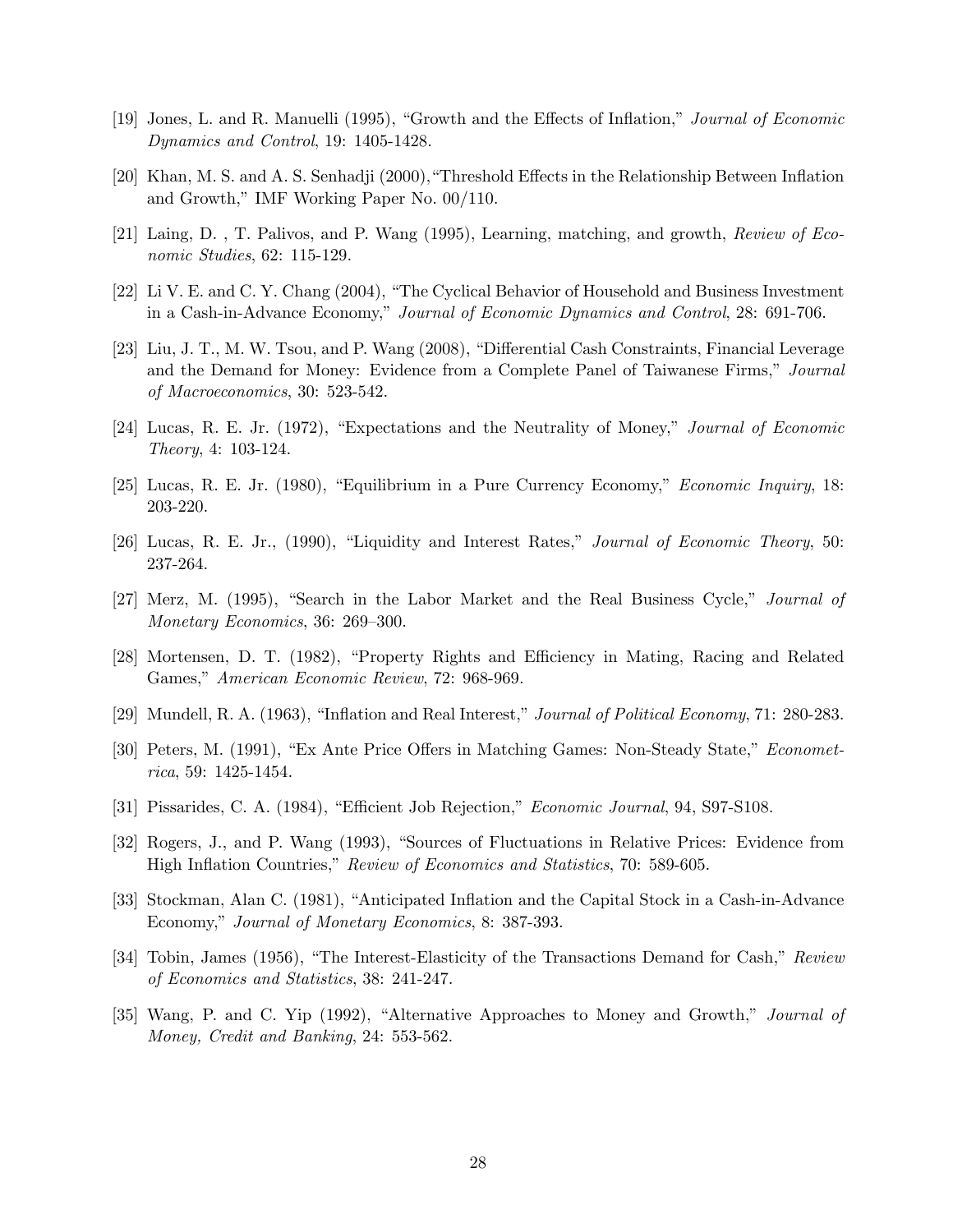

Figure 2: An Increase in the Growth Rate of Money

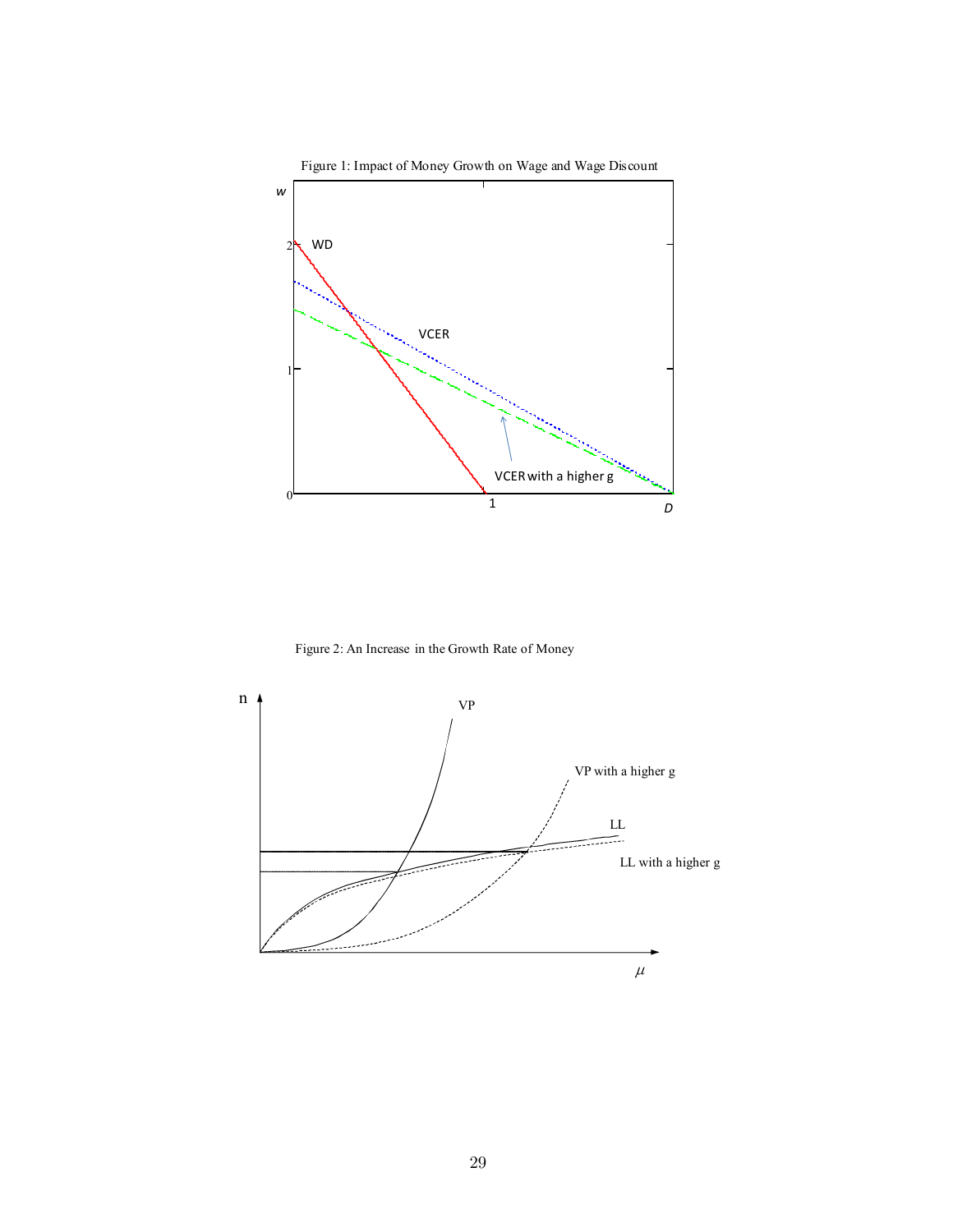

Growth Rate of Money

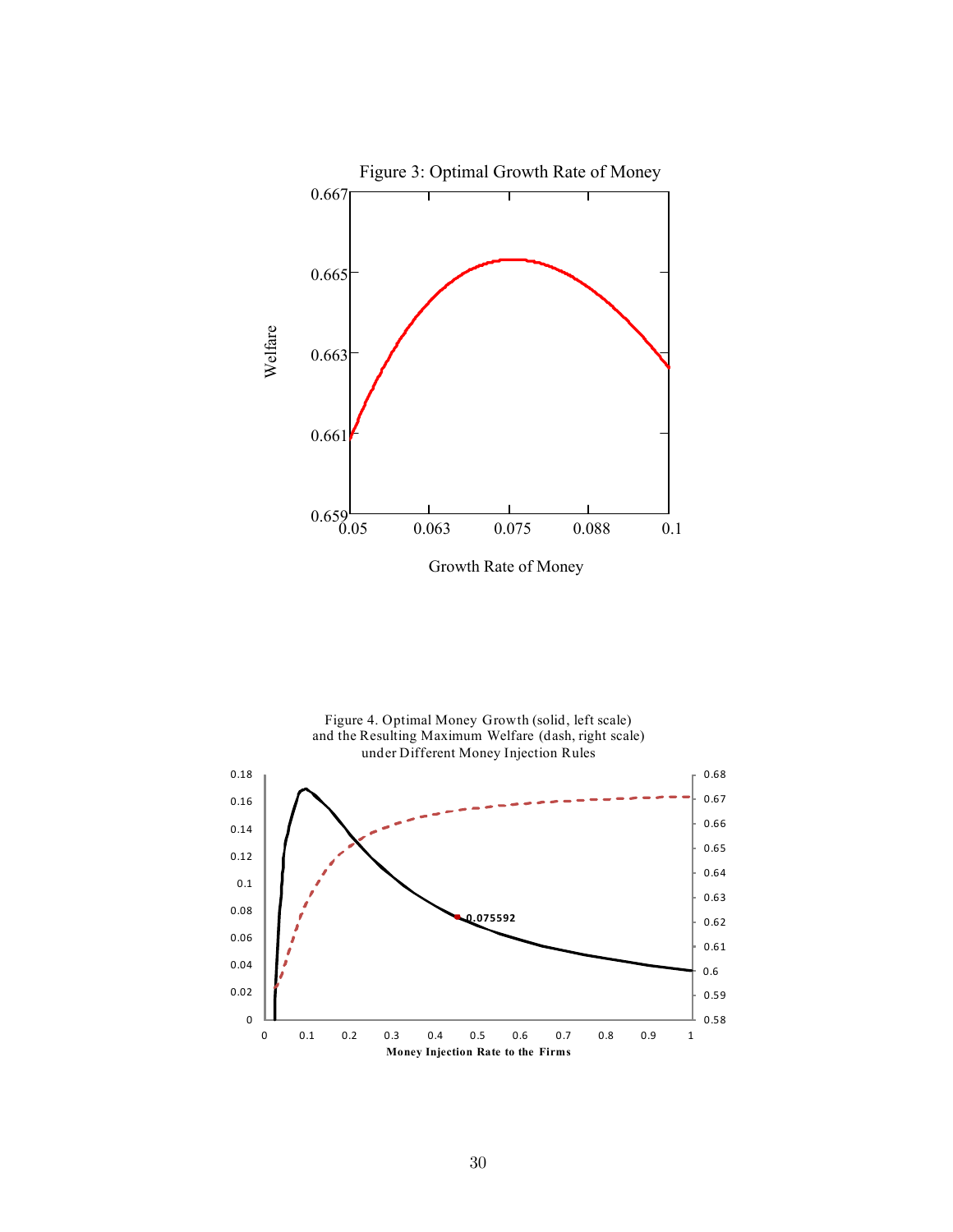# Appendix (Not Intended for Publication)

In this appendix, we derive the optimizing conditions for the representative firm and the representative household, the second-order condition for vacancy creation, three important relationships presented in the main text, the wage and the equilibrium solution under Hosios' rule, as well as the conditions governing the second-best tax incidence analysis.

#### 1. Optimizing Conditions for a Representative Firm

Denote the Lagrangian multiplier associated with the firm's CIA constraint as  $\lambda^F$ . By substituting the evolution equations into the household's next-period value function, the representative firm's optimization problem can be written in Bellman equation form as follows:

$$
\Gamma(n, m^F) = \max_{v, k, z^F} \left[ Ak^{\alpha} (n - \Phi(v))^{1-\alpha} - wn - rk - z^F + x^F \right] + \frac{1}{1+r} \Gamma\left( (1-\psi)n + \eta v, \frac{m^F}{1+\pi} + z^F \right) + \lambda^F \left( \frac{m^F}{1+\pi} - wn \right).
$$

Note that the subscript  $t$  is no longer necessary and is dropped. The firm decides on (i) how many vacancies to create  $(v)$ ; (ii) how much capital to rent  $(k)$ , and (iii) how much real money balance to acquire  $(z^F)$ . Let F denote the firm's vector of state variables this period, namely,  $\mathcal{F} = (n, m^F)$ . Let  $\mathcal{F}'$  denote the same vector next period. The first-order conditions are:

$$
\frac{\eta}{1+r}\Gamma_1(\mathcal{F}') = (1-\alpha)\Phi'(v)Ak^{\alpha}(n-\Phi(v))^{-\alpha},\tag{58}
$$

$$
\alpha Ak^{\alpha - 1} \left( n - \Phi \left( v \right) \right)^{1 - \alpha} = r,\tag{59}
$$

$$
\Gamma_2(\mathcal{F}') = 1 + r. \tag{60}
$$

Equation (58) states that for optimality, the benefit from creating additional vacancy in order to make new hires should equal the cost in terms of staff-time necessary to make these vacancies available to the searching workers. In Section 3 of this Appendix, we derive the second-order condition for vacancy creation, which is then verified in the numerical exercises. Equation  $(59)$ is the standard capital demand equation. Equation (60) indicates that the return from acquiring additional real money balance this period, which comes in the form of a more relaxed CIA constraint next period, should equal the opportunity cost of holding money.

In addition, the optimality also requires the Benveniste-Scheinkman conditions, which can be simplified as follows by making use of the first order conditions above:

$$
\Gamma_1(n, m^F) = \left[1 + \frac{\Phi'(v) (1 - \psi)}{\eta}\right] (1 - \alpha) Ak^{\alpha} (n - \Phi(v))^{-\alpha} - (1 + \lambda^F) w,
$$
(61)  

$$
\Gamma_2(n, m^F) = \left(\frac{1}{1 + r}\right) \left(\frac{1}{1 + \pi}\right) \Gamma_2 \left((1 - \psi)n + \eta v, \frac{m^F}{1 + \pi} + z^F\right) + \frac{\lambda^F}{1 + \pi},
$$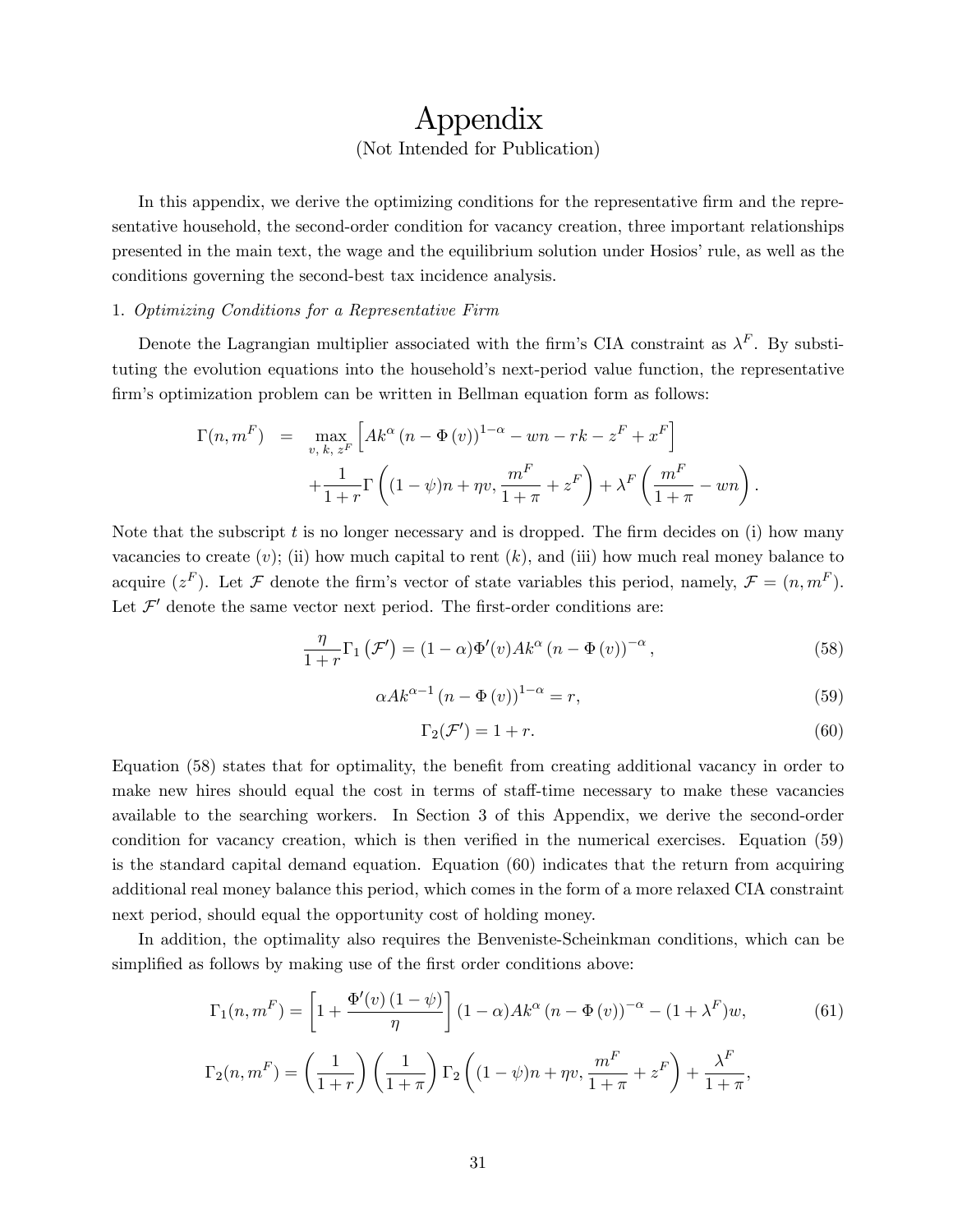which, when using  $(60)$ , gives rise to:

$$
\Gamma_2(n, m^F) = \frac{1 + \lambda^F}{1 + \pi}.
$$
\n
$$
(62)
$$

#### 2. Optimizing Conditions for a Representative Household

Denote the Lagrangian multiplier associated with the household's CIA constraint  $\lambda^H$ . By substituting the evolution equations into the household's next-period value function, the representative household's optimization problem can be written in Bellman equation form as follows:

$$
\Omega(k, n, m^H) = \max_{c, s, z^H} U(c, (1 - s)(1 - n))
$$
  
+ 
$$
\frac{1}{1 + \rho} \Omega\left( (1 - \delta + r)k + wn - c - z^H + x^H, (1 - \psi)n + \mu s(1 - n), \frac{m^H}{1 + \pi} + z^H \right) + \lambda^H \left( \frac{m^H}{1 + \pi} - c \right).
$$

Let H denote the vector of state variables this period, namely,  $\mathcal{H} = (k, n, m^H)$ . Let H' denote the triplets next period. The first-order conditions are:

$$
U_1(c, (1-s)(1-n)) = \frac{1}{1+\rho}\Omega_1(\mathcal{H}') + \lambda^H,
$$
\n(63)

$$
\frac{\mu}{1+\rho}\Omega_2(\mathcal{H}') = U_2(c, (1-s)(1-n)),\tag{64}
$$

$$
\Omega_3(\mathcal{H}') = \Omega_1(\mathcal{H}'). \tag{65}
$$

In equation (63), the appearance of  $\lambda^H$  captures the additional shadow cost of increasing consumption due to the presence of the CIA constraint. Equation  $(64)$  states that the employment gain next period from a marginal increase in search intensity this period equals the disutility from the corresponding reduction in leisure. Equation  $(65)$  equates the benefit of acquiring an additional real money balance that relaxes the CIA constraint for the next period, to the opportunity cost of foregone capital accumulation.

The Benveniste-Scheinkman conditions are given as follows:

$$
\Omega_1(\mathcal{H}) = \frac{(1 - \delta + r)}{1 + \rho} \Omega_1(\mathcal{H}'),\tag{66}
$$

$$
\Omega_2(\mathcal{H}) = -(1-s)U_2(c, (1-s)(1-n)) + \frac{w}{1+\rho}\Omega_1(\mathcal{H}') + \frac{(1-\psi-\mu s)}{1+\rho}\Omega_2(\mathcal{H}'),\tag{67}
$$

$$
\Omega_3(\mathcal{H}) = \frac{1}{(1+\rho)(1+\pi)}\Omega_3(\mathcal{H}') + \frac{\lambda^H}{1+\pi}.
$$
\n(68)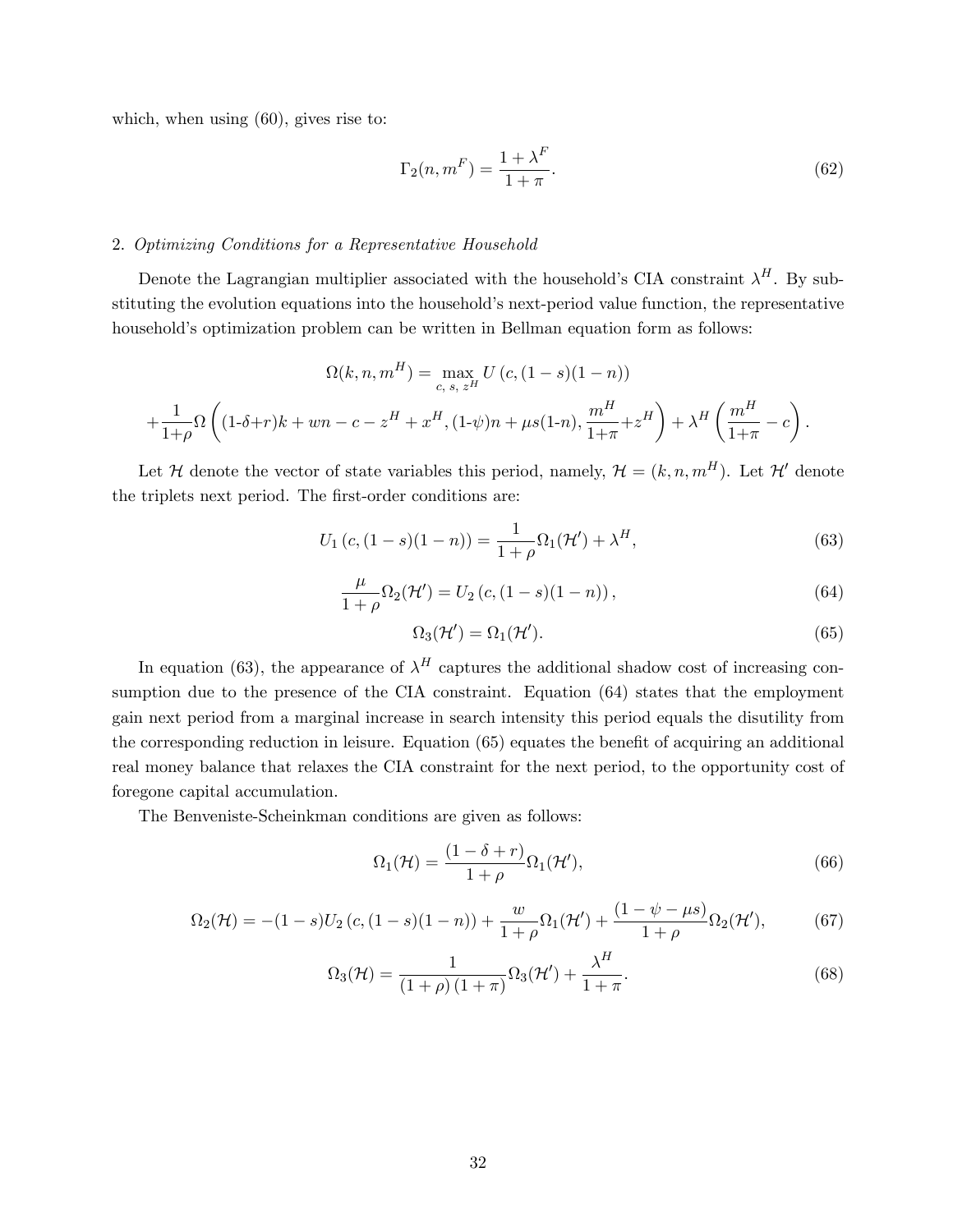## 3. The Second-order condition for vacancy creation:

From the optimization problem is given by,

$$
\Gamma(n, m^F) = \max_{v, k, z^F} \left[ Ak^{\alpha} (n - \Phi(v))^{1-\alpha} - wn - rk - z^F + x^F \right]
$$

$$
+ \frac{1}{1+r} \Gamma\left( (1-\psi)n + \eta v, \frac{m^F}{1+\pi} + z^F \right)
$$

$$
+ \lambda^F \left( \frac{m^F}{1+\pi} - wn \right).
$$

The first-order condition with respect to  $v$  is:

$$
-(1-\alpha)Ak^{\alpha}(n-\Phi(v))^{-\alpha}\Phi_v+\frac{\eta}{1+r}\Gamma_1(\mathcal{F}')=0,
$$

while the second-order condition requires:

$$
-\alpha(1-\alpha)Ak^{\alpha}(n-\Phi(v))^{-\alpha-1}(\Phi_v)^2 - (1-\alpha)Ak^{\alpha}(n-\Phi(v))^{-\alpha}\Phi_{vv} + \frac{\eta^2}{1+r}\Gamma_{11}(\mathcal{F}')
$$
  
= 
$$
-\frac{\eta}{1+r}\Gamma_1(\mathcal{F}')\frac{\alpha\varepsilon}{v}\left[\frac{\Phi(v)}{n-\Phi(v)} - \frac{(1-\varepsilon)}{\alpha\varepsilon}\right] + \frac{\eta^2}{1+r}\Gamma_{11}(\mathcal{F}') < 0,
$$

where  $\Phi_{vv} = -(1 - \varepsilon) \frac{\Phi_v}{v}.$ 

Note that defining the vacancy cost ratio as  $VCR \equiv \frac{\Phi(v)}{n}$  $\frac{(v)}{n}$ , we then have:

$$
\Gamma_1(n, m^F) = (1 - \alpha)Ak^{\alpha}(n - \Phi(v))^{-\alpha} - w + \frac{1 - \psi}{1 + r}\Gamma_1(\mathcal{F}') - \lambda^F w
$$
  
= 
$$
\left\{\frac{1 + \frac{(1 - \psi)}{\psi}\varepsilon \cdot VCR}{1 - VCR} - (1 + g)(1 + \rho + \delta)\right\} \frac{1 - \alpha}{\alpha}(\rho + \delta)\frac{k}{n},
$$

$$
\Gamma_{11}(n, m^F) = -\alpha (1 - \alpha) Ak^{\alpha} (n - \Phi(v))^{-\alpha - 1}
$$

$$
= -(1 - \alpha) \frac{(\rho + \delta)}{(n - \Phi(v))(1 - VCR)} \frac{k}{n}.
$$

Thus, the second-order condition requires:

$$
-\frac{\eta}{1+r}\Gamma_1(\mathcal{F}')\frac{\alpha\varepsilon}{v}\left[\frac{\Phi(v)}{n-\Phi(v)}-\frac{(1-\varepsilon)}{\alpha\varepsilon}\right]+\frac{\eta^2}{1+r}\Gamma_{11}(\mathcal{F}')
$$
  
=\ -
$$
-\frac{\eta}{1+r}\left\{\frac{1+\frac{(1-\psi)}{\psi}\varepsilon\cdot VCR}{1-VCR}-(1+g)(1+\rho+\delta)\right\}\frac{(1-\alpha)(\rho+\delta)}{\alpha}\frac{k}{n}\frac{\alpha\varepsilon}{v}\left[\frac{\Phi(v)}{n-\Phi(v)}-\frac{1-\varepsilon}{\alpha\varepsilon}\right]-\frac{\eta^2}{1+r}\frac{(1-\alpha)(\rho+\delta)}{(n-\Phi(v))(1-VCR)}\frac{k}{n}<0,
$$

which we verify in our numerical exercises.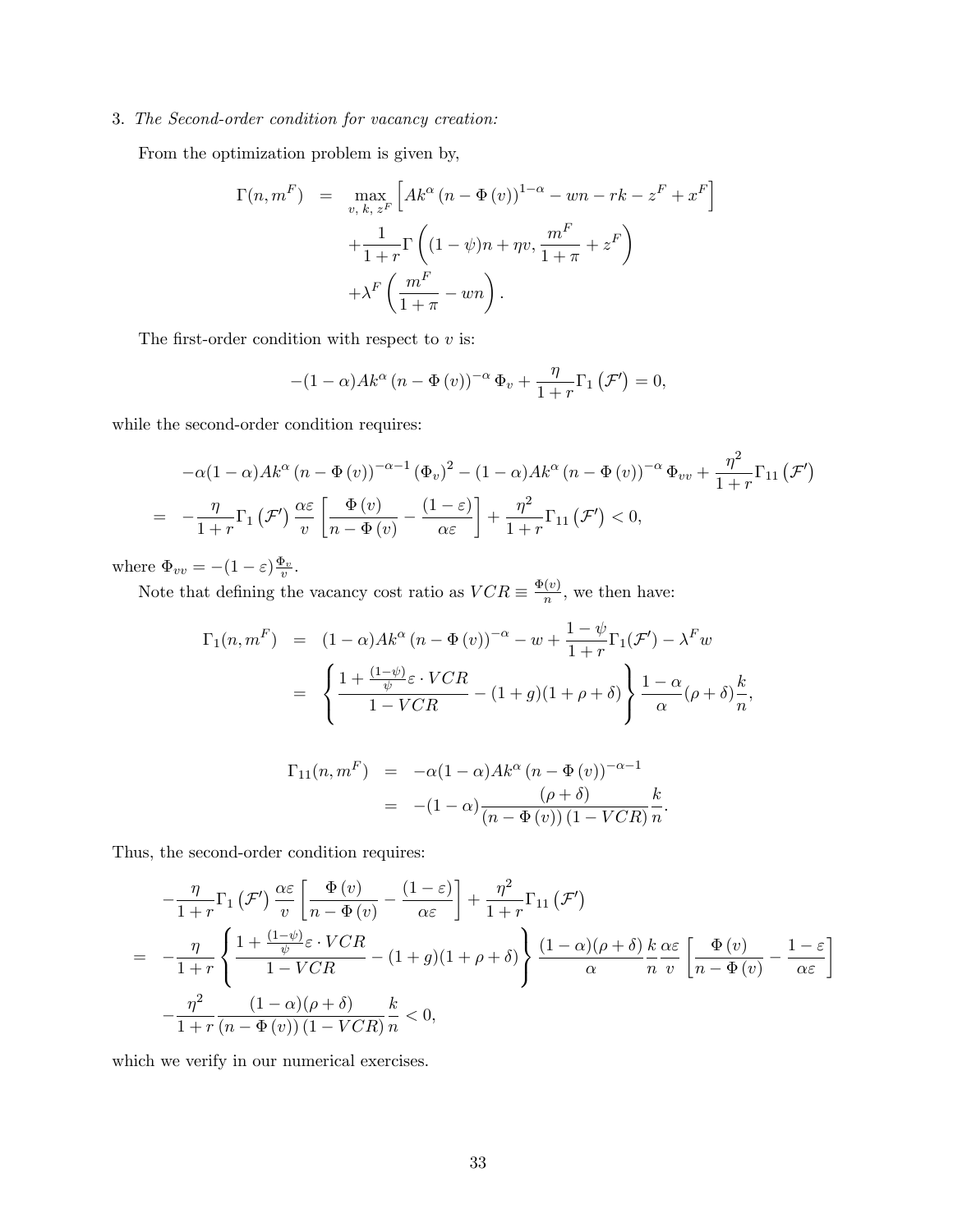# 4. The Vacancy-Production Trade-off, the Relative Money Injection to Firms, the Zero Profit Con $dition$  and the Labor-leisure Trade-off Equations:

Substituting (60) and  $\pi = g$  into (62), one obtains:  $\lambda^F = r + (1+r)g$ . This expression can then be used in (61) and the resulting equation can be combined with (58) to yield:

$$
\frac{\eta}{1+r} \left( \left[ 1 + \frac{\Phi'(v) (1-\psi)}{\eta} \right] (1-\alpha) Ak^{\alpha} (n-\Phi(v))^{-\alpha} - (1+r)(1+g)w \right)
$$
  
=  $(1-\alpha)\Phi'(v) Ak^{\alpha} (n-\Phi(v))^{-\alpha},$ 

which can be simplified to arrive at the vacancy creation-production trade-off relationship (35) after replacing  $\eta$  by  $\psi n/v$ .

From  $(26)$ ,  $(28)$  and  $(29)$ , we obtain:

$$
(1 - \zeta^F) z^F = (1 - \zeta^F) \frac{g}{1 + g} m^F = (1 - \zeta^F) g w n,
$$
  

$$
\zeta^F = \overline{\zeta}^F \frac{m}{m^F} = \overline{\zeta}^F \left( 1 + \frac{c}{w n} \right).
$$

Substituting (34) into the latter expression, we can derive (36). With this, (37) follows immediately.

Next, from  $(65)$  and  $(68)$ , we have:

$$
\lambda^H = (1+g)\left[1-\frac{1}{(1+\rho)(1+g)}\right]\Omega_1(\mathcal{H}),
$$

which can be substituted into equation  $(63)$  to arrive at:

$$
U_1=(1+g)\Omega_1(\mathcal{H}).
$$

Combining this latter equation with (64) and (67), one obtains:

$$
\left(1 - \frac{1 - \psi - \mu s}{1 + \rho}\right) \frac{1 + \rho}{\mu} U_2 = -(1 - s)U_2 + \frac{w}{1 + \rho} \frac{U_1}{1 + g}
$$

which can be simplified to produce the labor-leisure trade-off equation  $(38)$ .

### 5. The Wage Discount Function:

Equations (39) and (41) can be combined to yield,

$$
1 - \frac{\varepsilon(\psi + \rho + \delta)}{\psi} \left\{ 1 - \left[ 1 + \left( 1 - \zeta^F(g) \right) g \right] (1 - D) \right\} = (1 + \rho + \delta)(1 + g)(1 - D)
$$

or, manipulating,

$$
D = 1 - \frac{1 - \frac{\varepsilon(\psi + \rho + \delta)}{\psi}}{(1 + \rho + \delta)(1 + g) - \frac{\varepsilon(\psi + \rho + \delta)}{\psi} \left[1 + \left(1 - \zeta^F(g)\right)g\right]},
$$

which can be simplified to generate the wage discount function  $(42)$ .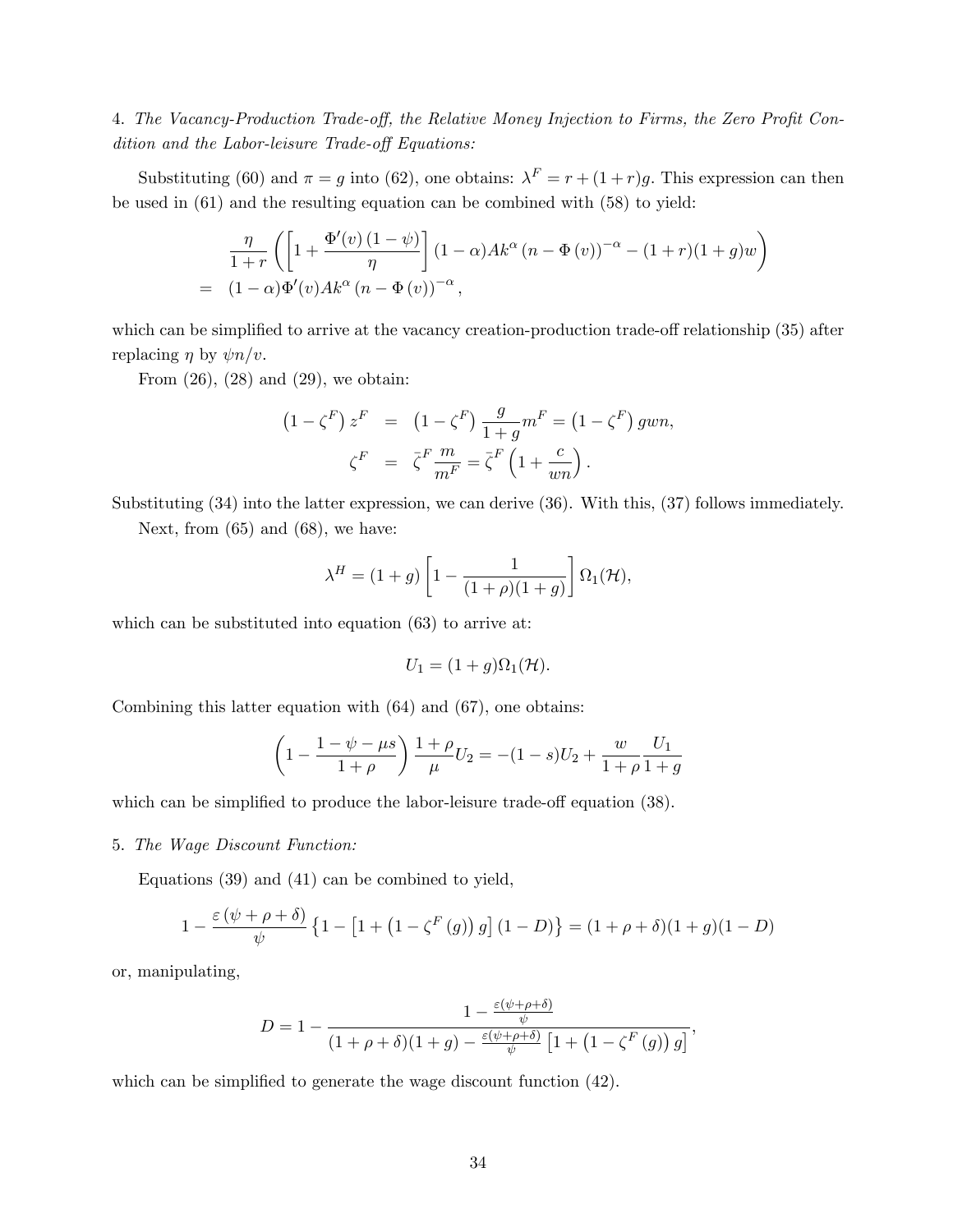## 6. The VP Locus:

From  $(35)$  and  $(39)$ , we have:

$$
\[1 - \frac{\Phi'(v)(\psi + \rho + \delta)}{\eta}\] \, MPN = (1 + \rho + \delta)(1 + g)(1 - D) \, MPN,
$$

or, by eliminating  $MPN$  and using  $(21)$ ,  $(22)$  and  $(40)$ ,

$$
\[1 - \frac{\varepsilon(\psi + \rho + \delta) \Phi(v)}{\eta v}\] = (1 + \rho + \delta)(1 + g) \frac{1 - \frac{\psi \Phi(v)}{\eta v}}{\left[1 + \left(1 - \zeta^F(g)\right)g\right]}
$$

or,

$$
\frac{(1+\rho+\delta)(1+g)-\left[1+\left(1-\zeta^F\left(g\right)\right)g\right]}{\psi(1+\rho+\delta)(1+g)-\varepsilon(\psi+\rho+\delta)\left[1+\left(1-\zeta^F\left(g\right)\right)g\right]}=\phi\left(\psi n\right)^{\varepsilon-1}\left(B^{-\frac{1}{1-\beta}}\mu^{\frac{\beta}{1-\beta}}\right)^{\varepsilon}
$$

which can be simplified to yield the VP locus (43).

Non-negativity of employment requires that

$$
\psi + \frac{\psi - \varepsilon(\psi + \rho + \delta)}{(\rho + \delta) + (1 + \rho + \delta)g} > 0, \text{ namely, } \frac{\psi(1 + \rho + \delta)(1 + g)}{(\psi + \rho + \delta)} > \varepsilon.
$$

## 7. The LL Locus:

From labor-leisure decision (38),

$$
w = (1+g)(1+\rho)\frac{(\rho+\psi+\mu)}{\mu}\frac{U_2}{U_1}
$$
  
=  $(1+g)(1+\rho)\frac{(\rho+\psi+\mu)}{\mu}\left(\frac{\sigma}{1-\sigma}\right)\frac{c}{(1-s)(1-n)}$ 

From (37), (31), (26), (28),

$$
\frac{1-\alpha}{\alpha}(\rho+\delta)k = wn + \left(1 - \zeta^F(g)\right)z^F = \left[1 + \left(1 - \zeta^F(g)\right)g\right]wn
$$

or,

$$
w = \frac{(\rho + \delta) \left(\frac{1-\alpha}{\alpha}\right)}{1 + (1 - \zeta^F(g)) g} \left(\frac{k}{n}\right)
$$

Equating the two expressions to eliminate  $w$  yields,

$$
\frac{(\rho+\delta)\left(\frac{1-\alpha}{\alpha}\right)}{1+\left(1-\zeta^F(g)\right)g}\left(\frac{k}{n}\right) = \left(\frac{\sigma}{1-\sigma}\right)(1+g)\left(1+\rho\right)\left(\frac{\rho+\psi+\mu}{\mu}\right)\frac{c}{(1-s)(1-n)}\n= \left(\frac{\sigma}{1-\sigma}\right)(1+g)\left(1+\rho\right)\left(\frac{\rho+\psi+\mu}{\mu}\right)\frac{\rho+(1-\alpha)\delta}{\alpha(1/n-(1+\frac{\psi}{\mu}))}\left(\frac{k}{n}\right)
$$

or,

$$
\frac{1}{n} = 1 + \frac{\psi}{\mu} + \left(\frac{\sigma}{1-\sigma}\right) \left(\frac{1}{1-\alpha}\right) \frac{\rho + (1-\alpha)\delta}{\rho + \delta} \left[1 + \left(1 - \zeta^F(g)\right)g\right] (1+g) (1+\rho) \left(\frac{\rho + \psi + \mu}{\mu}\right)
$$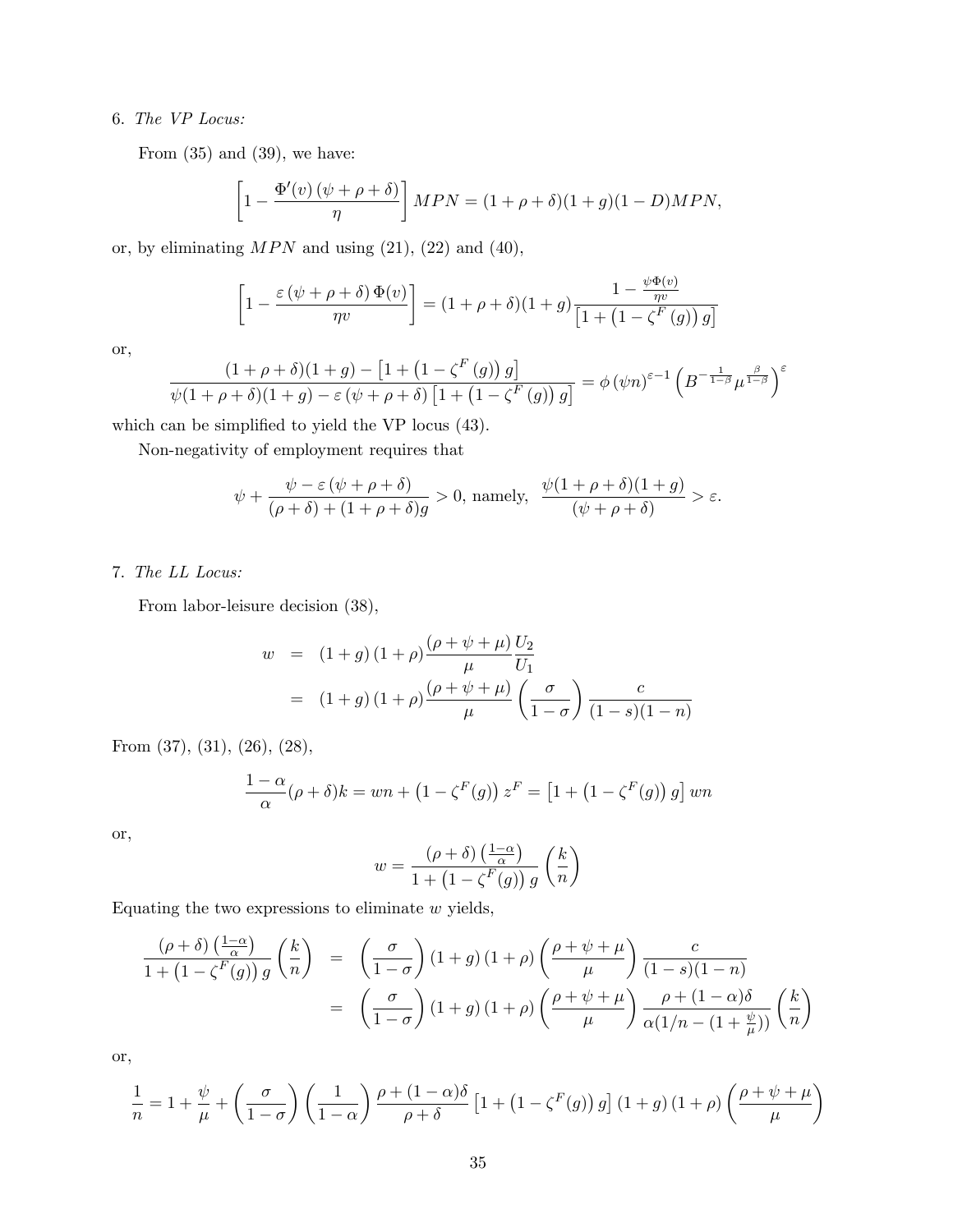which generates the LL locus (44).

8. Intertemporal and Labor-Leisure Trade-offs under Generalized CIA Constraints:

Under generalized CIA constraints, some of household's optimizing conditions need be modified as follows:

$$
U_1(c, (1-s)(1-n)) = \frac{1}{1+\rho} \Omega_1(\mathcal{H}') + \lambda^H (1-\theta^H)
$$

$$
\Omega_3(\mathcal{H}') + \lambda^H \theta^H = \Omega_1(\mathcal{H}')
$$

$$
\Omega_1(\mathcal{H}) = \frac{(1-\delta+r)}{1+\rho} \Omega_1(\mathcal{H}') - \lambda^H \theta^H r
$$

$$
\Omega_2(\mathcal{H}) = -(1-s)U_2(c, (1-s)(1-n)) + \frac{w}{1+\rho} \Omega_1(\mathcal{H}') + \frac{(1-\psi-\mu s)}{1+\rho} \Omega_2(\mathcal{H}') - \lambda^H \theta^H w
$$

Using the first three equalities together with (64) to express  $\lambda^H$ ,  $\Omega_1(\mathcal{H}')$ ,  $\Omega_2(\mathcal{H}')$ , and  $\Omega_3(\mathcal{H}')$  in terms of  $U_1$  and  $U_2$ , and substituting these results into the last two equations, we obtain modified intertemporal and labor-leisure trade-offs,  $(52)$  and  $(53)$ .

9. Diagrammatic analysis when money injections are distributed to firms:

When money injections are distributed to firms only, the VP and LL loci are depicted in the following.



#### Figure 5: An Increase in the Growth Rate of Money When Money Injections are Distributed to Firms

### 10. Hosios' rule:

Recall that the competitive wage rate under zero profit is given by  $w = \left(1 - \frac{\Phi}{n}\right) MPN$ , where n  $MPN = (1 - \alpha)A\left(\frac{k}{n - \Phi(v)}\right)$  $\int_{0}^{\alpha}$ . Denote the efficient matching wage rate under Hosios' rule as  $w^*$ . Since the flow cost of vacancy creation is  $-dy/dv = \Phi_v \cdot MPN$ , we can compute firm's flow profit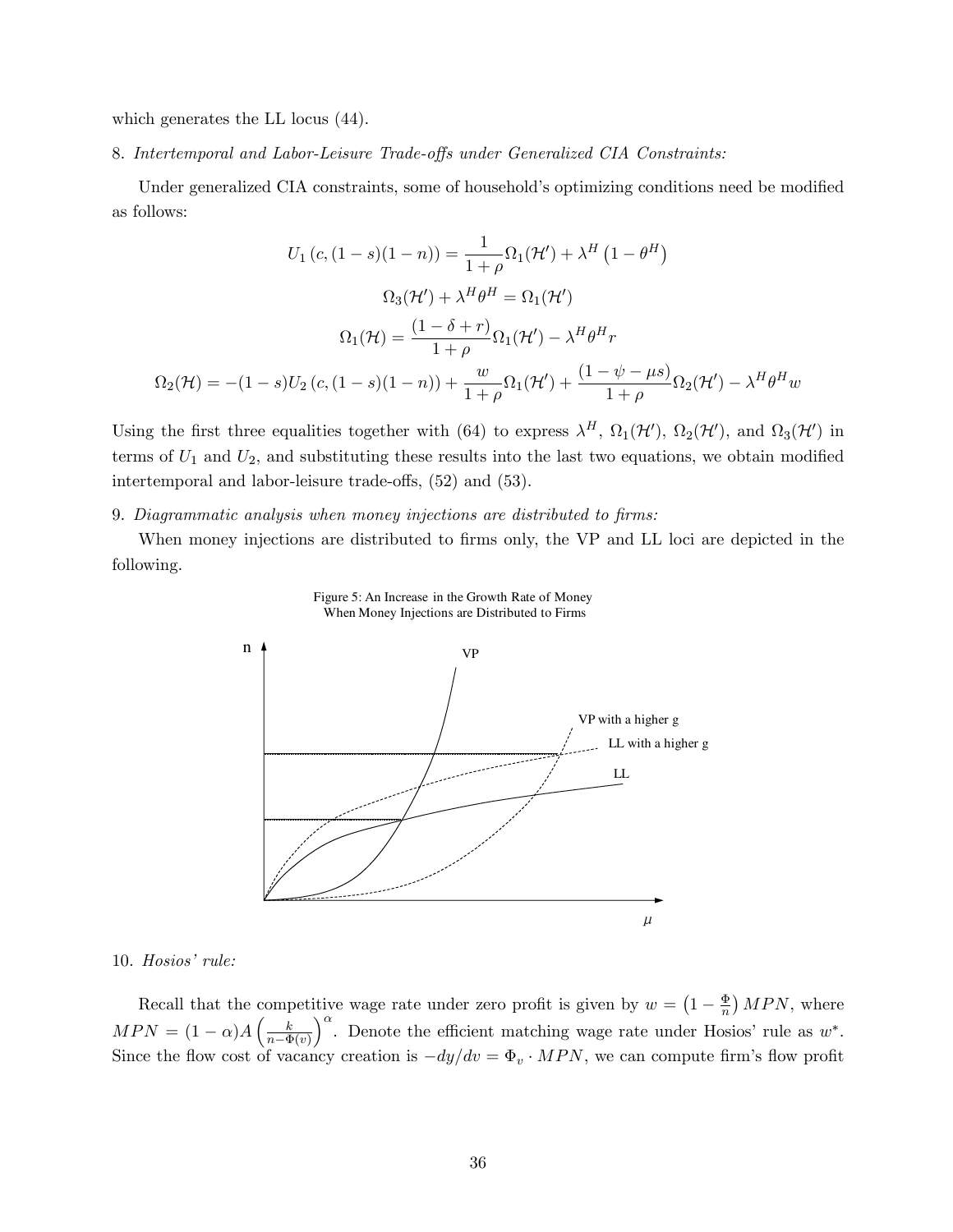per match as follows:

$$
R = \max_{k/n} \left\{ \frac{y}{n} - r\frac{k}{n} - w^* \right\}
$$

$$
= \left( 1 - \frac{\Phi}{n} \right) \cdot MPN - w^*
$$

$$
= w - w^*.
$$

Firms' unmatched value  $(\Pi^U)$  and matched value  $(\Pi^M)$  accrued from a successful bargain with their employees can be specified as:

$$
\Pi^{U} = -\Phi_v \cdot MPN + \frac{1}{1+r} \left[ \eta \Pi^{M'} + (1-\eta) \Pi^{U'} \right],
$$
 (69)

$$
\Pi^M = \left(1 - \frac{\Phi}{n}\right) \cdot MPN - w^* + \frac{1}{1+r} \left[ (1-\psi)\Pi^{M'} + \psi \Pi^{U'} \right]. \tag{70}
$$

In the absence of firm's entry cost, we have:  $\Pi^{U'} = \Pi^{U} = 0$ . Thus, applying the functional form of  $\Phi(v)$  and (21), we use (69) and (70) to derive:

$$
\Pi^{M'} = \frac{1+r}{\eta} \Phi_v \cdot MPN,\tag{71}
$$

$$
S^{F} = \Pi^{M} - \Pi^{U}
$$
  
= 
$$
\left[ \left( 1 - \frac{\Phi}{n} \right) + \frac{1 - \psi}{\psi} \varepsilon \frac{\Phi}{n} \right] \cdot MPN - w^{*}.
$$
 (72)

Combining (63) and (68) and making use of (65), we can eliminate  $\lambda^H$  to obtain  $\Omega_1(\mathcal{H}') =$  $\Omega_3(\mathcal{H}') = \frac{1}{1+\pi}U_1$ . In the steady state, we can substitute the previous expression into (67) to derive:

$$
\Omega_2 = \frac{1}{(\rho + \psi + \mu s)} \left[ -(1 + \rho) (1 - s) U_2 + \frac{w^*}{1 + \pi} U_1 \right].
$$

Equations (27) and (30) yield:

$$
c = \rho k + w^* n. \tag{73}
$$

From the competitive wage rate equation mentioned above and (31), we have:

$$
\frac{k}{n} = \frac{\alpha}{(1-\alpha)(\rho+\delta)}w.\tag{74}
$$

Now, by applying (21), (27) and  $\pi = g$ , and making use of the two equations above, the matching surplus accrued to a household from a successful match (in unit of goods) can be derived as:

$$
S^{H} = \frac{\Omega_{2}}{U_{1}}
$$
  
=  $\frac{1-n}{\psi + \rho(1-n)} \left[ -(1+\rho) \frac{\sigma}{1-\sigma} \frac{c}{1-n} + \frac{w^{*}}{1+g} \right]$   
=  $\frac{1}{\psi + \rho(1-n)} \left\{ -(1+\rho) \frac{\sigma}{1-\sigma} \rho k + \left[ \frac{(1-n) - (1+\rho)(1+g) \frac{\sigma n}{1-\sigma}}{1+g} \right] w^{*} \right\}.$  (75)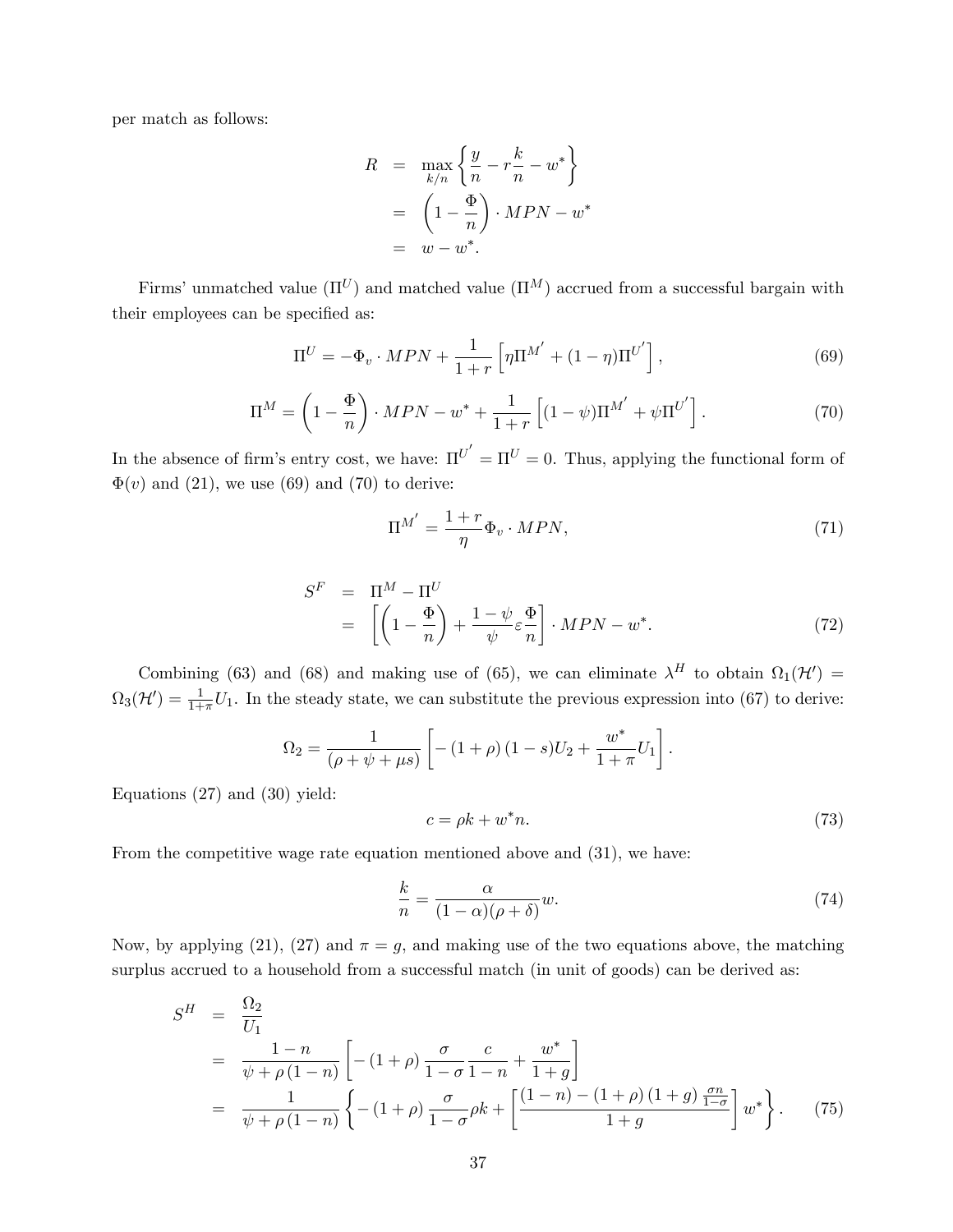In a Nash bargain, the wage is solved by maximizing the joint surplus, taking as given the competitive rental rate, matching probabilities and state variables. Hosios' rule implies that to reach the bargaining frontier, the bargaining shares have to be the same as the powers in the matching function. Thus, the bargaining problem is given by,

$$
\max_{w^*} \left( S^H \right)^{\beta} \left( S^F \right)^{1-\beta}.
$$

Noting that  $v = \frac{\psi_n}{n}$  $\frac{\partial n}{\partial n}$  is taken as given (as do  $\Phi$ , k, MPN and  $\overline{w}$ ) and thus both  $S^F$  and  $S^H$  are linear in  $w^*$ . As a consequence, the first-order condition to the Nash bargain problem exhibits the conventional form:

$$
\beta S^{F} = (1 - \beta) \frac{(1 + g) [\psi + \rho (1 - n)]}{(1 - n) - (1 + \rho) (1 + g) \frac{\sigma n}{1 - \sigma}} S^{H}, \tag{76}
$$

which, together with  $(72)$  and  $(75)$ , implies:

$$
\beta \left\{ \left( 1 + \frac{1 - \psi}{\psi} \frac{\varepsilon \Phi}{n - \Phi} \right) w - w^* \right\} = (1 - \beta) \left\{ - \frac{(1 + \rho) (1 + g) \frac{\sigma n}{1 - \sigma} \frac{\rho k}{n}}{(1 - n) - (1 + \rho) (1 + g) \frac{\sigma n}{1 - \sigma}} + w^* \right\}.
$$

Thus, the wage can be solved as in (54).

Next, we will reduce all the steady state conditions into a  $2 \times 2$  system of equations in  $(\mu, n)$ . From (38), (21) and (73), we have:

$$
w^* = (1+\rho)(1+g)\frac{\rho+\psi+\mu}{\mu}\frac{U_2}{U_1}
$$
  
=  $(1+\rho)(1+g)\left(1+\frac{\rho+\psi}{\mu}\right)\frac{\sigma}{1-\sigma}\frac{\rho_n^k+w^*}{\frac{1-n}{n}-\frac{\psi}{\mu}},$ 

or, solving  $w^*$  leads to:

$$
\Delta = \frac{\frac{\alpha \rho}{(1-\alpha)(\rho+\delta)}}{\frac{1-\sigma}{\sigma} \frac{\left(\frac{1-n}{n} - \frac{\psi}{\mu}\right)}{(1+\rho)(1+g)\left(1+\frac{\rho+\psi}{\mu}\right)} - 1}.
$$
\n(77)

From (22) and (23),  $\eta = B^{1/(1-\beta)} \mu^{-\beta/(1-\beta)}$  and  $v = \frac{\psi n}{n}$  $\frac{\partial n}{\partial \eta}$ , so we have:

$$
\Phi = \phi \left[ \psi n \left( \frac{\mu^{\beta}}{B} \right)^{\frac{1}{1-\beta}} \right]^{\varepsilon},
$$

which is an increasing function of n and  $\mu$ . Also, one can get the shares of employees in creating/maintaining vacancies and in production:

$$
\frac{\Phi}{n} = \frac{\phi}{n^{1-\varepsilon}} \left[ \psi \left( \frac{\mu^{\beta}}{B} \right)^{\frac{1}{1-\beta}} \right]^{\varepsilon} \equiv \Lambda(\mu, n); \quad \frac{n-\Phi}{n} = 1 - \Lambda(\mu, n),
$$

where  $\Lambda$  is increasing in  $\mu$  and decreasing in n. Substituting these expressions into (55) yields:

$$
\Delta = \beta \left( 1 + \frac{1 - \psi}{\psi} \frac{\varepsilon}{\frac{1}{\Lambda(\mu, n)} - 1} \right) + (1 - \beta) \left\{ \frac{\frac{\alpha \rho}{(1 - \alpha)(\rho + \delta)}}{\frac{(1 - n)(1 - \sigma)}{n(1 + \rho)(1 + g)\sigma} - 1} \right\}.
$$
(78)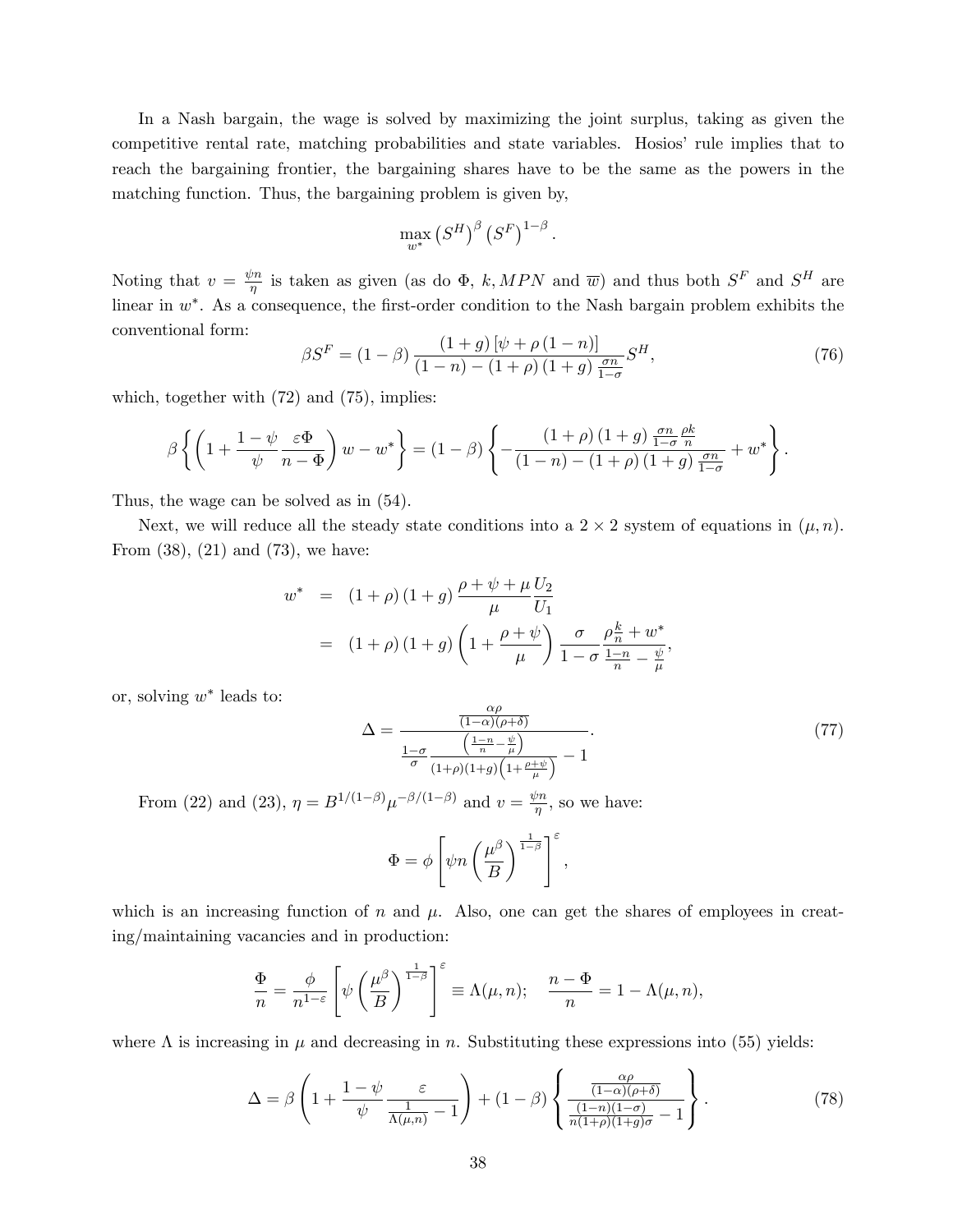Comparing  $(78)$  with  $(77)$ , we obtain  $(56)$ .

We now turn to another fundamental relationship, using the vacancy creation condition (35), which can be rewritten as:

$$
\Delta = \frac{1}{(1+\rho+\delta)(1+g)} \frac{1 - \frac{\varepsilon(\psi+\rho+\delta)}{\psi} \Lambda(\mu, n)}{1 - \Lambda(\mu, n)},\tag{79}
$$

which is increasing in n and  $\mu$ . This expression can be compared with (78) to yield (57).

#### 11. Sensitivity Analysis:

While our pre-set parameters in the calibration exercises are all justified, some of the calibration criteria and some of the calibrated parameter values may be argued questionable. We therefore perform a sensitivity analysis to check the robustness of our results. In particular, we consider the following alternatives:

- Since our calibration of the labor market follows the recent work by Shimer (2005), we for consistency set, in the benchmark case, the matching technology parameter  $\beta = 0.72$  as in Shimer, which is arguably high as compared to Blanchard and Diamond (1990) with  $\beta = 0.40$ and Hall (2008) with  $\beta = 0.54$ . In the first sensitivity analysis, we recalibrate  $\beta$  to the lowest value  $0.40$ .
- $\bullet$  We calibrated B based on an assumed vacancy-unemployed search worker ratio of one as in Shimer (2005). We now explore the alternative by allowing  $B$  to be 10% below or above its benchmark value.
- We also allow four other crucial parameters to be 10% below or above its benchmark value to check how robust our main Öndings are.

The sensitivity analysis results are reported in Table 2 below. Our results deliver two important messages. First, under the zero profit setup with an inefficient wage bargain, the Friedman rule is never valid in a wide set of parametrization. The more frictional the labor market is (lower matching efficacy B, higher job separation  $\psi$ , or more costly vacancy creation  $\phi$ ), the greater the optimal inflation rate will be. Second, the optimal inflation rate is always lower when the wage bargain is efficient, satisfying Hosios' rule. In some cases, the Friedman rule may hold with an efficient wage bargain  $-$  it is the case when the matching elasticity of unemployed workers is low (low  $\beta$ ), the matching efficacy is low (low B), the job separation rate is low (low  $\psi$ ), the vacancy creation is more costly (high  $\phi$ ), the scale economies of vacancy creation is low (high  $\varepsilon$ ), and when welfare is more sensitive to leisure (high  $\sigma$ ). It is of particular interest to note that when  $\beta = 0.40$ , there are in fact two nondegenerate equilibria. The one that is not reported in Table 2 involves an unrealistically low employment rate (about 17%) and implausibly high unemployment duration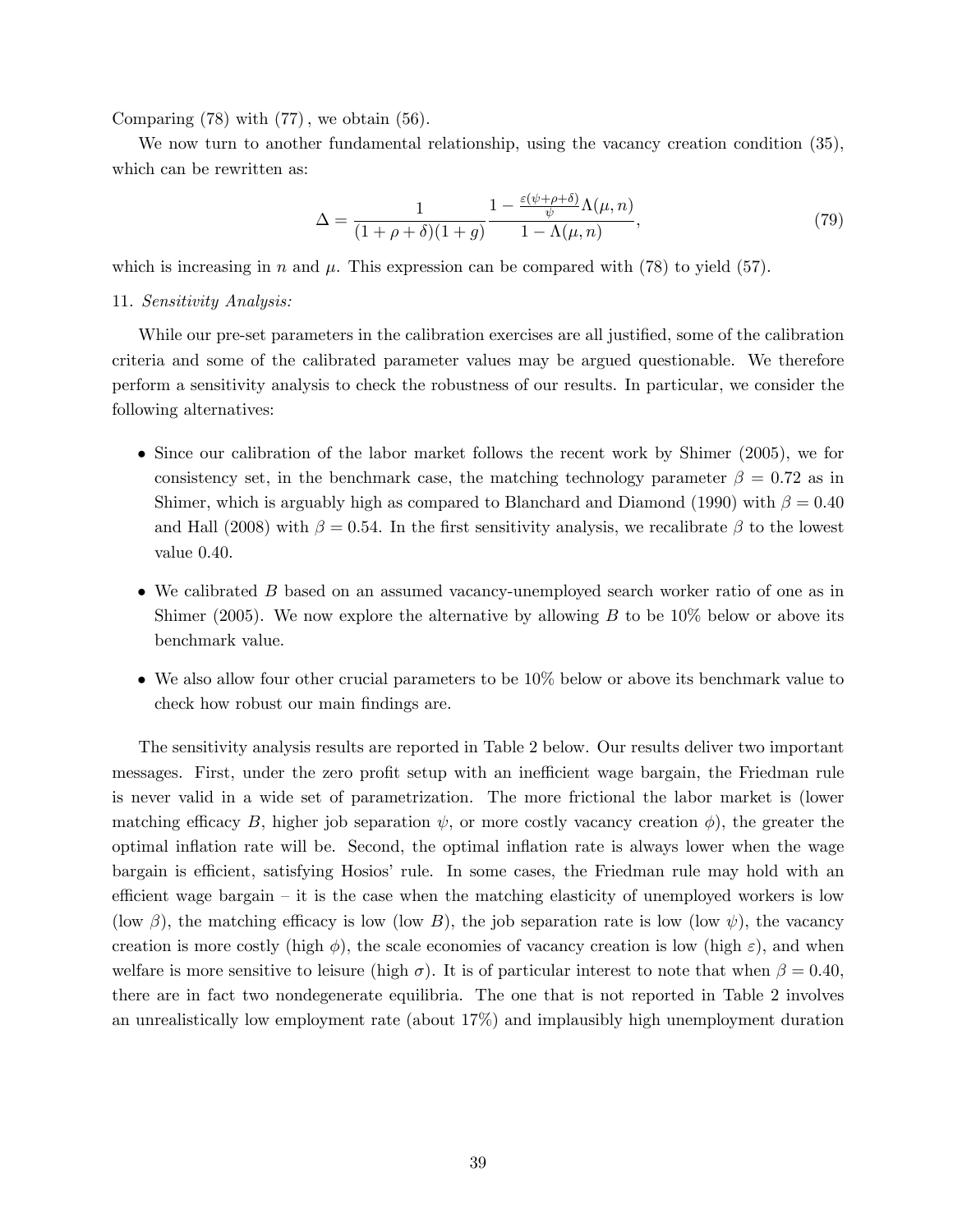(about 7.5 years). $^7$ 

| Table 2. Sensitivity Analysis on Optimal Inflation |                         |                          |  |
|----------------------------------------------------|-------------------------|--------------------------|--|
|                                                    | $g^*$ under zero profit | $q^*$ under Hosios' rule |  |
| Benchmark                                          | 0.075592                | 0.002149                 |  |
| $\beta = 0.40$                                     | 0.069569                | 0                        |  |
| $up 10\%$<br>$\overline{B}$                        | 0.066394                | 0.039491                 |  |
| down $10\%$                                        | 0.086607                | 0                        |  |
| up $10\%$<br>$\psi$                                | 0.087162                | 0.039022                 |  |
| $down\ 10\%$                                       | 0.063729                | 0                        |  |
| up $10\%$<br>$\phi$                                | 0.081890                | $\theta$                 |  |
| down $10\%$                                        | 0.068979                | 0.024613                 |  |
| $up 10\%$                                          | 0.053374                | 0                        |  |
| $\epsilon$<br>down $10\%$                          | 0.104442                | 0.046782                 |  |
| up $10\%$                                          | 0.077166                | $\theta$                 |  |
| $\sigma$<br>$down\ 10\%$                           | 0.074117                | 0.010785                 |  |

## 12. Second-Best Tax Incidence Analysis:

In the second-best tax incidence model, three household's optimizing conditions, namely, (63),  $(66)$  and  $(67)$ , must be modified:

$$
U_1 (c, (1 - s)(1 - n)) = (1 + \tau_c) \left[ \frac{1}{1 + \rho} \Omega_1(\mathcal{H}') + \lambda^H \right],
$$
  

$$
\Omega_1(\mathcal{H}) = \frac{1 - \delta + (1 - \tau_y) r}{1 + \rho} \Omega_1(\mathcal{H}'),
$$
  

$$
\Omega_2(\mathcal{H}) = -(1 - s) U_2 (c, (1 - s)(1 - n)) + \frac{(1 - \tau_y) w}{1 + \rho} \Omega_1(\mathcal{H}') + \frac{(1 - \psi - \mu s)}{1 + \rho} \Omega_2(\mathcal{H}').
$$

In the steady state, (27), (29), (30), (31), and (38) become:

$$
(1 + \tau_c) (1 + g)c + \delta k = (1 - \tau_y) (rk + wn) - gwn,
$$
  
\n
$$
m^H = (1 + \tau_c) (1 + g)c,
$$
  
\n
$$
r = \frac{\rho + \delta}{1 - \tau_y},
$$
  
\n
$$
\alpha A k^{\alpha - 1} (n - \Phi(v))^{1 - \alpha} = \frac{\rho + \delta}{1 - \tau_y},
$$
  
\n
$$
(\rho + \psi + \mu) U_2 (c, (1 - s)(1 - n)) = \left(\frac{1 - \tau_y}{1 + \tau_c}\right) \frac{\mu w U_1 (c, (1 - s)(1 - n))}{(1 + g)(1 + \rho)}
$$

.

<sup>7</sup>When  $\beta \rightarrow 0$ , the VP locus becomes concave and stays above the LL locus so that a nondegenerate steady state no longer exists.